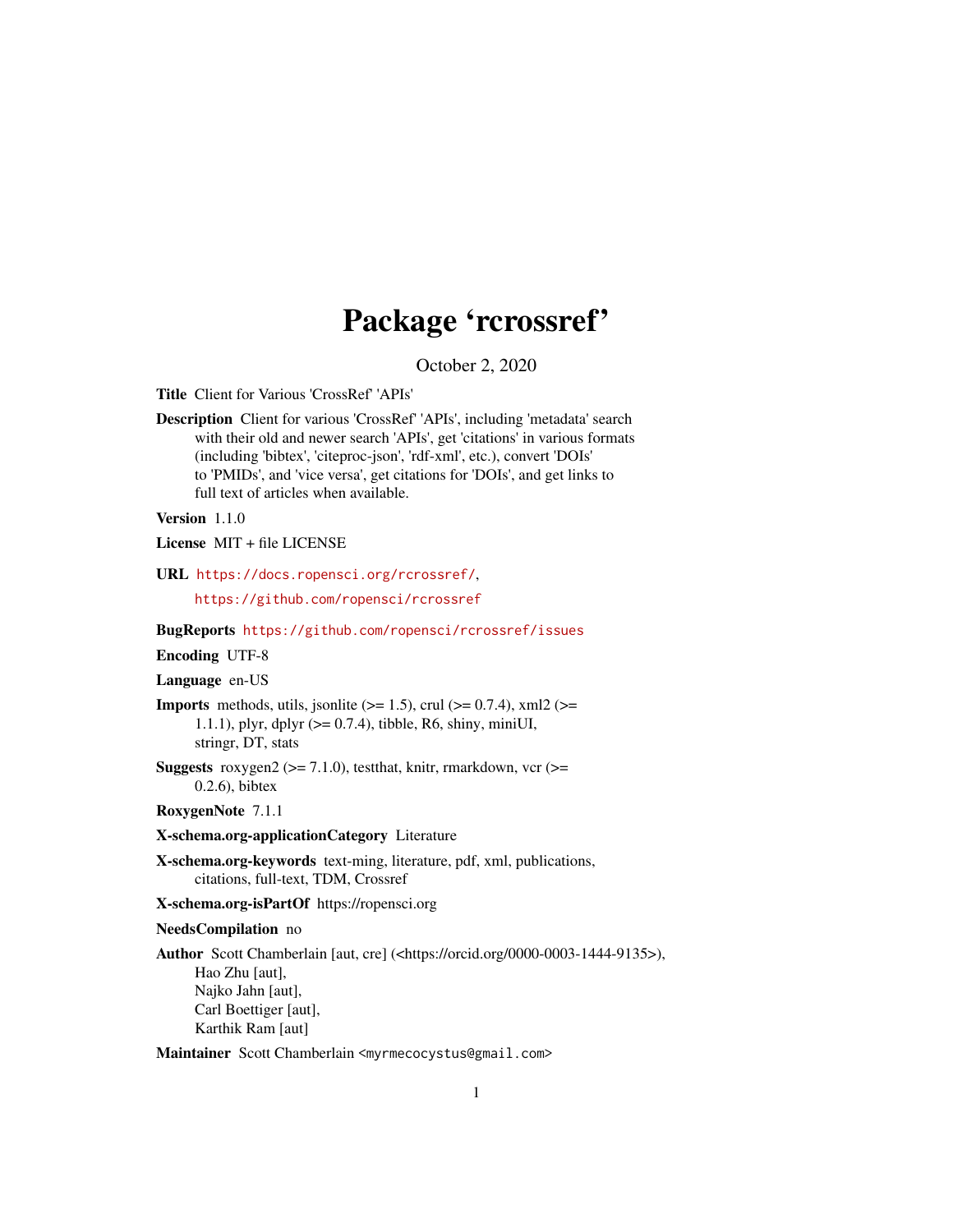<span id="page-1-0"></span>Repository CRAN

Date/Publication 2020-10-02 21:50:02 UTC

# R topics documented:

|       |         |  |  |  |  |  |  |  |  |  |  |  |  |  | $\overline{2}$  |
|-------|---------|--|--|--|--|--|--|--|--|--|--|--|--|--|-----------------|
|       |         |  |  |  |  |  |  |  |  |  |  |  |  |  | $\overline{4}$  |
|       |         |  |  |  |  |  |  |  |  |  |  |  |  |  | 5               |
|       |         |  |  |  |  |  |  |  |  |  |  |  |  |  | -6              |
|       |         |  |  |  |  |  |  |  |  |  |  |  |  |  | $\overline{7}$  |
|       |         |  |  |  |  |  |  |  |  |  |  |  |  |  |                 |
|       |         |  |  |  |  |  |  |  |  |  |  |  |  |  | $\overline{14}$ |
|       |         |  |  |  |  |  |  |  |  |  |  |  |  |  |                 |
|       |         |  |  |  |  |  |  |  |  |  |  |  |  |  |                 |
|       |         |  |  |  |  |  |  |  |  |  |  |  |  |  |                 |
|       |         |  |  |  |  |  |  |  |  |  |  |  |  |  |                 |
|       |         |  |  |  |  |  |  |  |  |  |  |  |  |  |                 |
|       |         |  |  |  |  |  |  |  |  |  |  |  |  |  |                 |
|       | filters |  |  |  |  |  |  |  |  |  |  |  |  |  |                 |
|       |         |  |  |  |  |  |  |  |  |  |  |  |  |  |                 |
|       |         |  |  |  |  |  |  |  |  |  |  |  |  |  | 40              |
|       |         |  |  |  |  |  |  |  |  |  |  |  |  |  |                 |
|       |         |  |  |  |  |  |  |  |  |  |  |  |  |  |                 |
| Index |         |  |  |  |  |  |  |  |  |  |  |  |  |  | 43              |

rcrossref-package *rcrossref*

#### <span id="page-1-1"></span>Description

R Client for Various CrossRef APIs.

# Crossref APIs

rcrossref interacts with the main Crossref metadata search API at https://github.com/CrossRef/restapi-doc, the old metadata search API at http://search.labs.crossref.org/, their DOI Content Negotiation service at http://citation.crosscite.org/docs.html, and the *Text and Data Mining* project http://tdmsupport.crossref.org/

Crossref's API issue tracker lives at https://gitlab.com/crossref/issues it's a good place to go ask them about things related to their API that go beyond the R interface here.

# Defunct

See [rcrossref-deprecated](#page-41-1) and [rcrossref-defunct](#page-40-1) for details.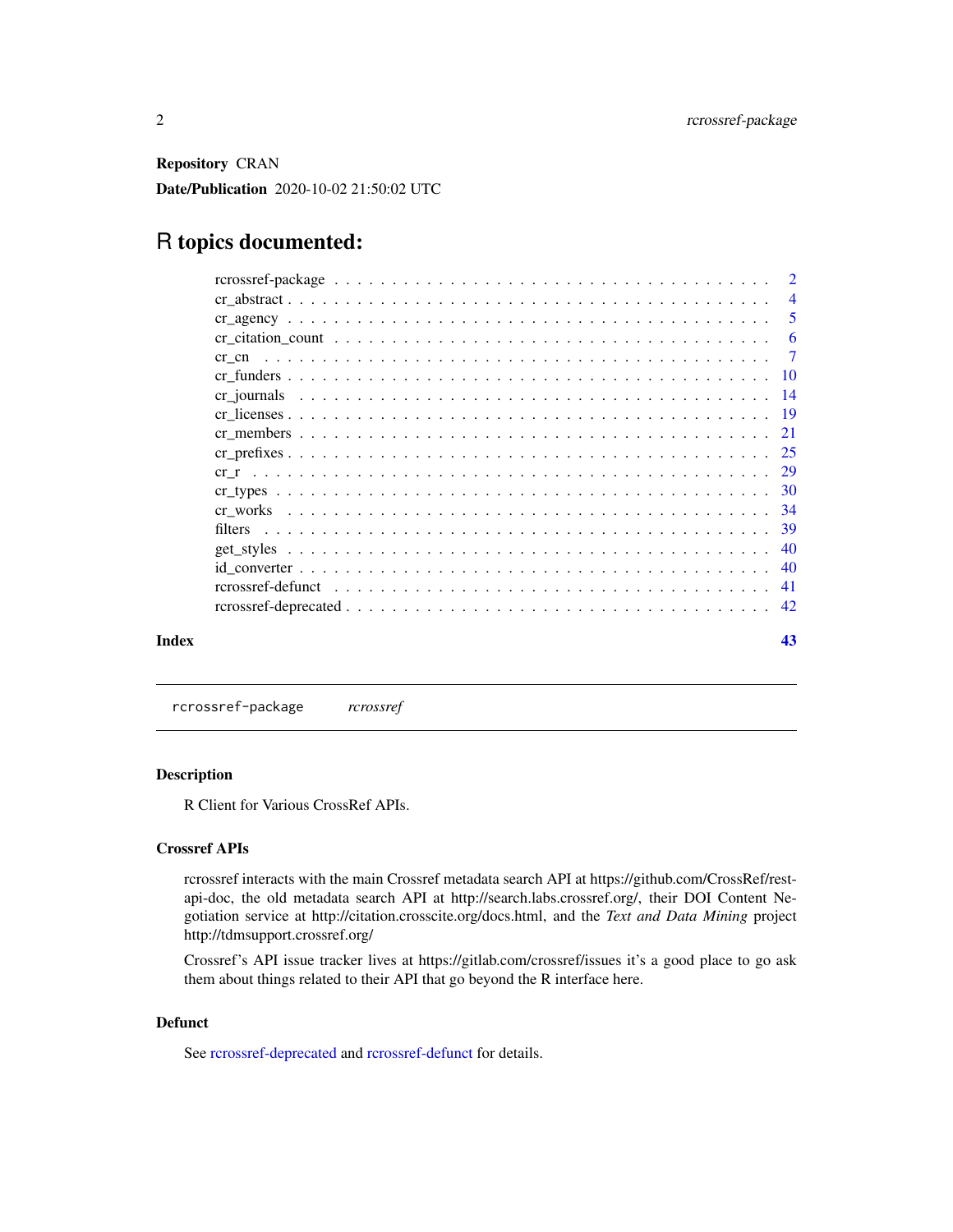#### <span id="page-2-0"></span>rcrossref-package 3

#### What am I actually searching?

When you use the  $cr$ <sup>\*</sup>() functions in this package, you are using the Crossref search API described at https://github.com/CrossRef/rest-api-doc When you search with query terms, on Crossref servers they are not searching full text, or even abstracts of articles, but only what is available in the data that is returned to you. That is, they search article titles, authors, etc. For some discussion on this, see https://gitlab.com/crossref/issues/issues/101

# Rate limiting

From time to time Crossref needs to impose rate limits to ensure that the free API is usable by all. Any rate limits that are in effect will be advertised in the X-Rate-Limit-Limit and X-Rate-Limit-Interval HTTP headers.

This boils down to: they allow X number of requests per some time period. The numbers can change so we can't give a rate limit that will always be in effect. If you're curious pass in verbose = TRUE to your function call, and you'll get headers that will display these rate limits.

#### Be nice and share your email with Crossref

The Crossref team encourage requests with appropriate contact information and will forward you to a dedicated API cluster for improved performance when you share your email address with them. https://github.com/CrossRef/rest-api-doc#good-manners–more-reliable-service

To pass your email address to Crossref via this client, simply store it as environment variable in .Renviron like this:

- 1. Open file: file.edit("~/.Renviron")
- 2. Add email address to be shared with Crossref crossref\_email = name@example.com
- 3. Save the file and restart your R session

Don't wanna share your email any longer? Simply delete it from ~/.Renviron

#### Text mining

All Crossref specific text mining functions are now deprecated, and moved to a new package crminer.

Another package fulltext is designed solely to do general purpose text mining involving Crossref and other sources of scholarly metadata and full text.

#### High and Low Level APIs

For the Crossref search API (the functions [cr\\_funders\(\)](#page-9-1), [cr\\_journals\(\)](#page-13-1), [cr\\_licenses\(\)](#page-18-1), [cr\\_members\(\)](#page-20-1), [cr\\_prefixes\(\)](#page-24-1), [cr\\_types\(\)](#page-29-1), [cr\\_works\(\)](#page-33-1)), there is a high level API and a low level. The high level is accessible through those functions just listed (e.g., [cr\\_works\(\)](#page-33-1)), whereas the low level is accessible via the same fxn name with an underscore (e.g., [cr\\_works\\_\(\)](#page-33-2)). The high level API does data requests, and parses to data.frame's. Since the high level API functions have been around a while, we didn't want to break their behavior, so the low level API functions are separate, and only do the data request, giving back json or a list, with no attempt to parse any further. The low level API functions will be faster because there's much less parsing, and therefore less prone to potential errors due to changes in the Crossref API that could cause parsing errors. Note that cursor feature works with both high and low level.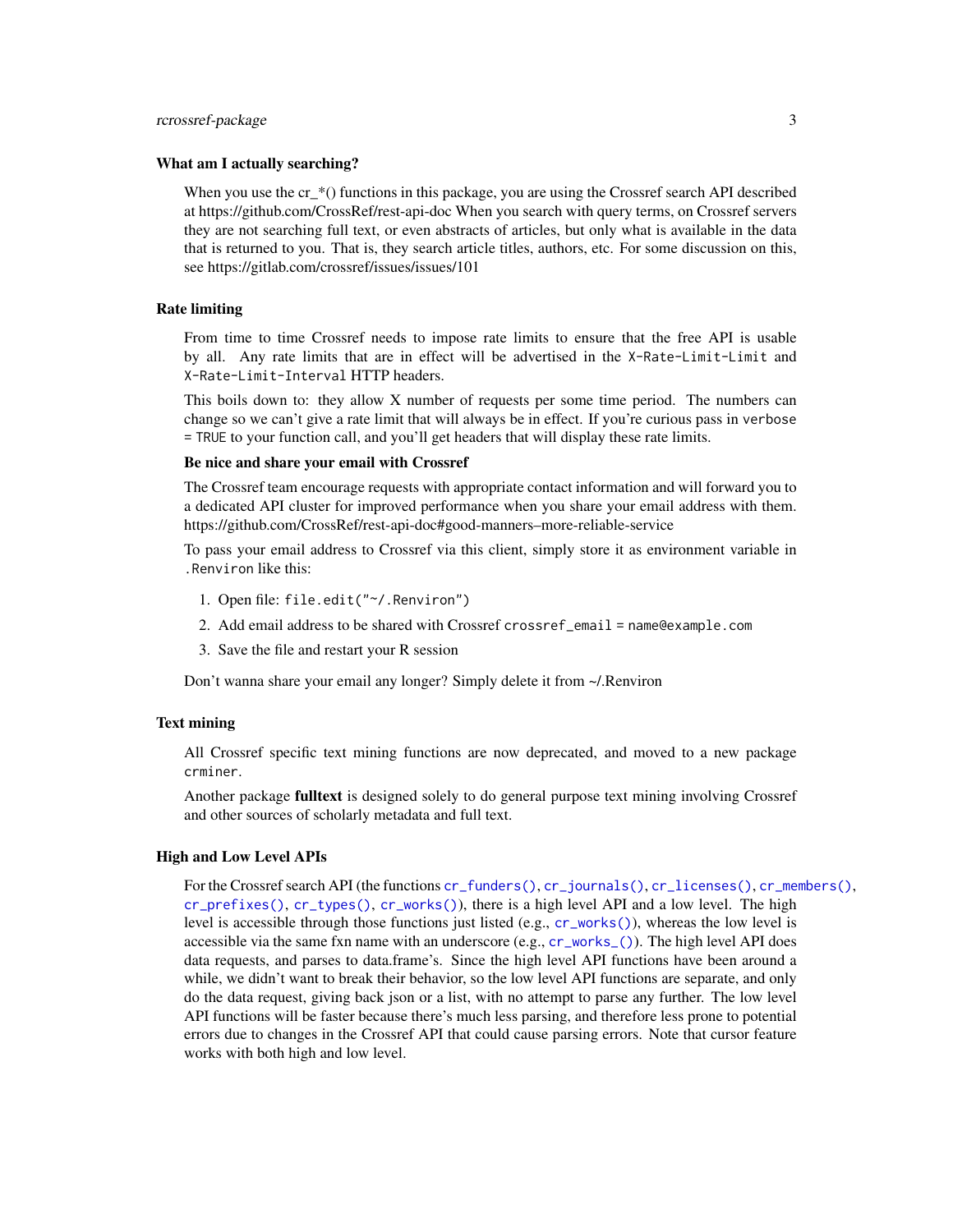### <span id="page-3-0"></span>RStudio Addin

On installation of rcrossref you get an RStudio Addin. To use the Addin, go to the top toolbar > Tools > Addins > Add Crossref Citations. You'll get a window pop up that you can put in DOIs for. If the DOI is found, the bibtex citations will be added to a file called crossref.bib. New citations will be appended to that file. Addin authored by Hao Zhu https://github.com/haozhu233

cr\_abstract *Get abstract*

#### Description

Get abstract

#### Usage

cr\_abstract(doi, ...)

# Arguments

| doi      | (character) a DOI, required.                    |
|----------|-------------------------------------------------|
| $\cdots$ | Named parameters passed on to <b>HttpClient</b> |

```
## Not run:
# abstract found
cr_abstract(doi = '10.1109/TASC.2010.2088091')
# doi not found
# cr_abstract(doi = '10.5284/1011335')
# abstract not found, throws warning
# cr_abstract(doi = '10.1126/science.169.3946.635')
# cr_abstract(doi = '10.1371/journal.pone.0033693')
# cr_abstract(doi = '10.1007/12080.1874-1746')
# cr_abstract(cr_r(1))
# loop through many DOIs, allowing for failures
dois \leq cr_r(10, filter = c(has_abstract = TRUE))
res <- lapply(dois, function(z) tryCatch(cr_abstract(z), error = function(e) e))
## End(Not run)
```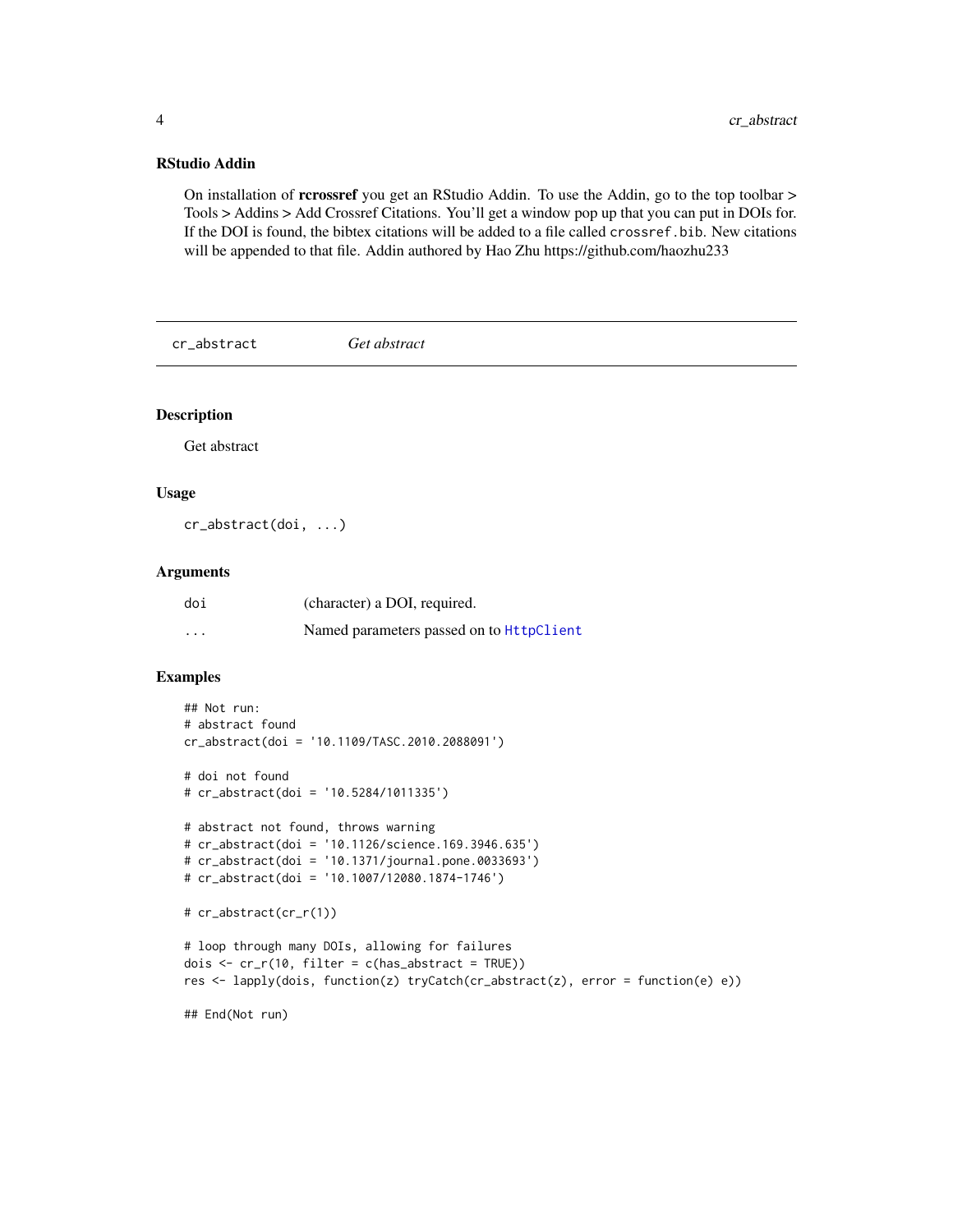<span id="page-4-1"></span><span id="page-4-0"></span>

# Description

Check the DOI minting agency on one or more dois

#### Usage

```
cr_agency(dois = NULL, .progress = "none", ...)
```
# Arguments

| dois      | (character) One or more article or organization dois.                                                                                                                                                                                                                                                                                                                                          |
|-----------|------------------------------------------------------------------------------------------------------------------------------------------------------------------------------------------------------------------------------------------------------------------------------------------------------------------------------------------------------------------------------------------------|
| .progress | Show a plyr-style progress bar? Options are "none", "text", "tk", "win", and<br>"time". See create_progress_bar for details of each. Only used when pass-<br>ing in multiple ids (e.g., multiple DOIs, DOI prefixes, etc.), or when using the<br>cursor param. When using the cursor param, this argument only accept a<br>boolean, either TRUE or FALSE; any non-boolean is coerced to FALSE. |
| $\ddotsc$ | Named parameters passed on to verb-GET                                                                                                                                                                                                                                                                                                                                                         |

# Author(s)

Scott Chamberlain <myrmecocystus@gmail.com>

# References

https://github.com/CrossRef/rest-api-doc

```
## Not run:
cr_agency(dois = '10.13039/100000001')
cr_agency(
 dois = c('10.13039/100000001','10.13039/100000015','10.5284/1011335'))
## End(Not run)
```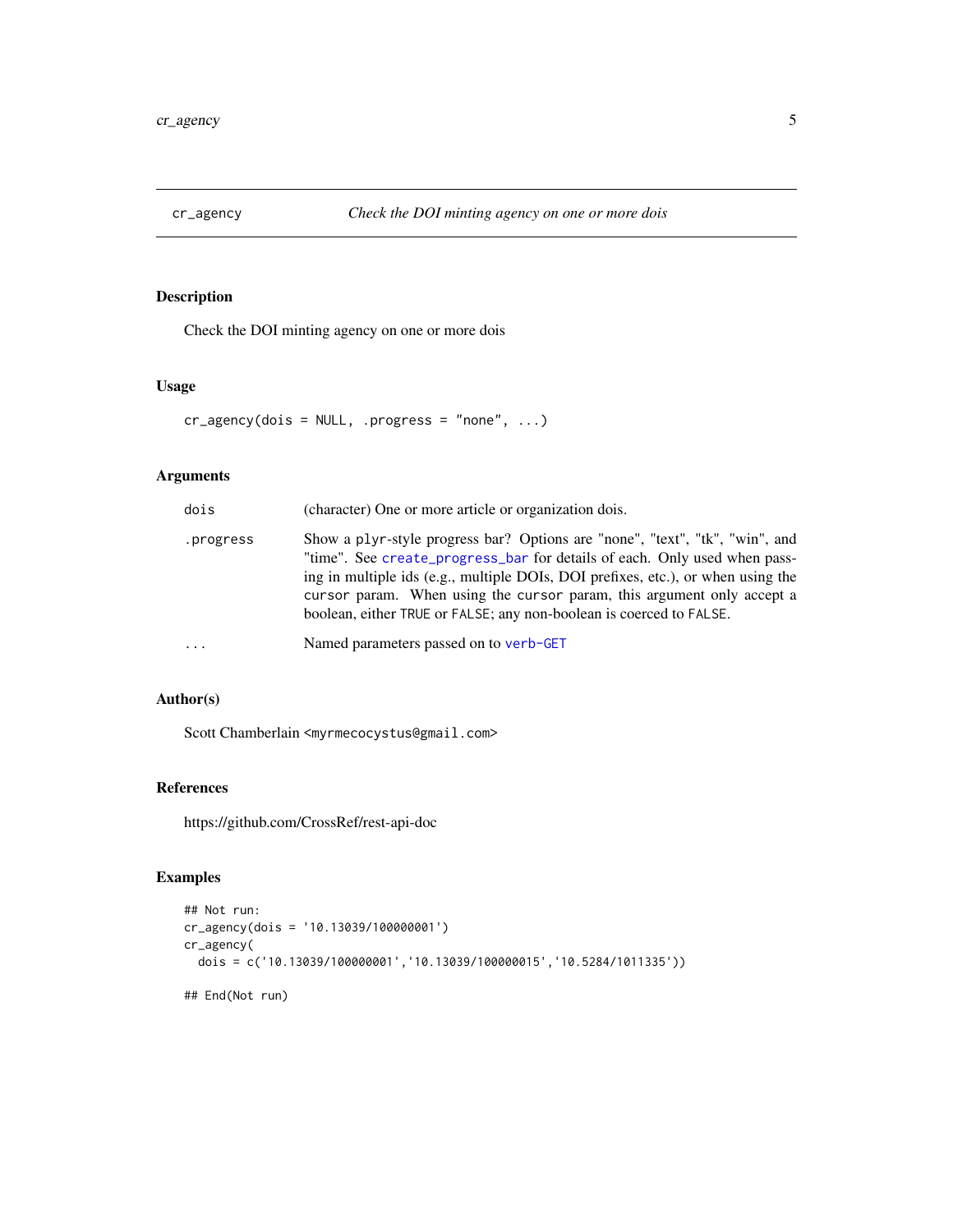<span id="page-5-0"></span>cr\_citation\_count *Get a citation count via CrossRef OpenURL*

# Description

Get a citation count via CrossRef OpenURL

#### Usage

```
cr_citation_count(
  doi,
  url = "http://www.crossref.org/openurl/",
  key = "cboettig@ropensci.org",
  async = FALSE,
  ...
\mathcal{L}
```
#### Arguments

| doi       | (character) One or more digital object identifiers. If async=FALSE we do syn-<br>chronous HTTP requests in an lapply call, but if async=TRUE, we do asyn-<br>chronous HTTP requests. |
|-----------|--------------------------------------------------------------------------------------------------------------------------------------------------------------------------------------|
| url       | (character) the url for the function (should be left to default)                                                                                                                     |
| key       | your Crossref OpenURL email address, either enter, or loads from . Rprofile.<br>We use a default, so you don't need to pass this.                                                    |
| async     | (logical) use async HTTP requests. Default: FALSE                                                                                                                                    |
| $\ddotsc$ | Curl options passed on to crul:: HttpClient()                                                                                                                                        |

# Details

See https://www.crossref.org/labs/openurl/ for more info on this Crossref API service.

This number is also known as cited-by

Note that this number may be out of sync/may not match that that the publisher is showing (if they show it) for the same DOI/article.

We've contacted Crossref about this, and they have confirmed this. Unfortunately, we can not do anything about this.

I would imagine it's best to use this data instead of from the publishers, and this data you can get programatically :)

#### Value

a data.frame, with columns doi and count. The count column has numeric values that are the citation count for that DOI, or NA if not found or no count available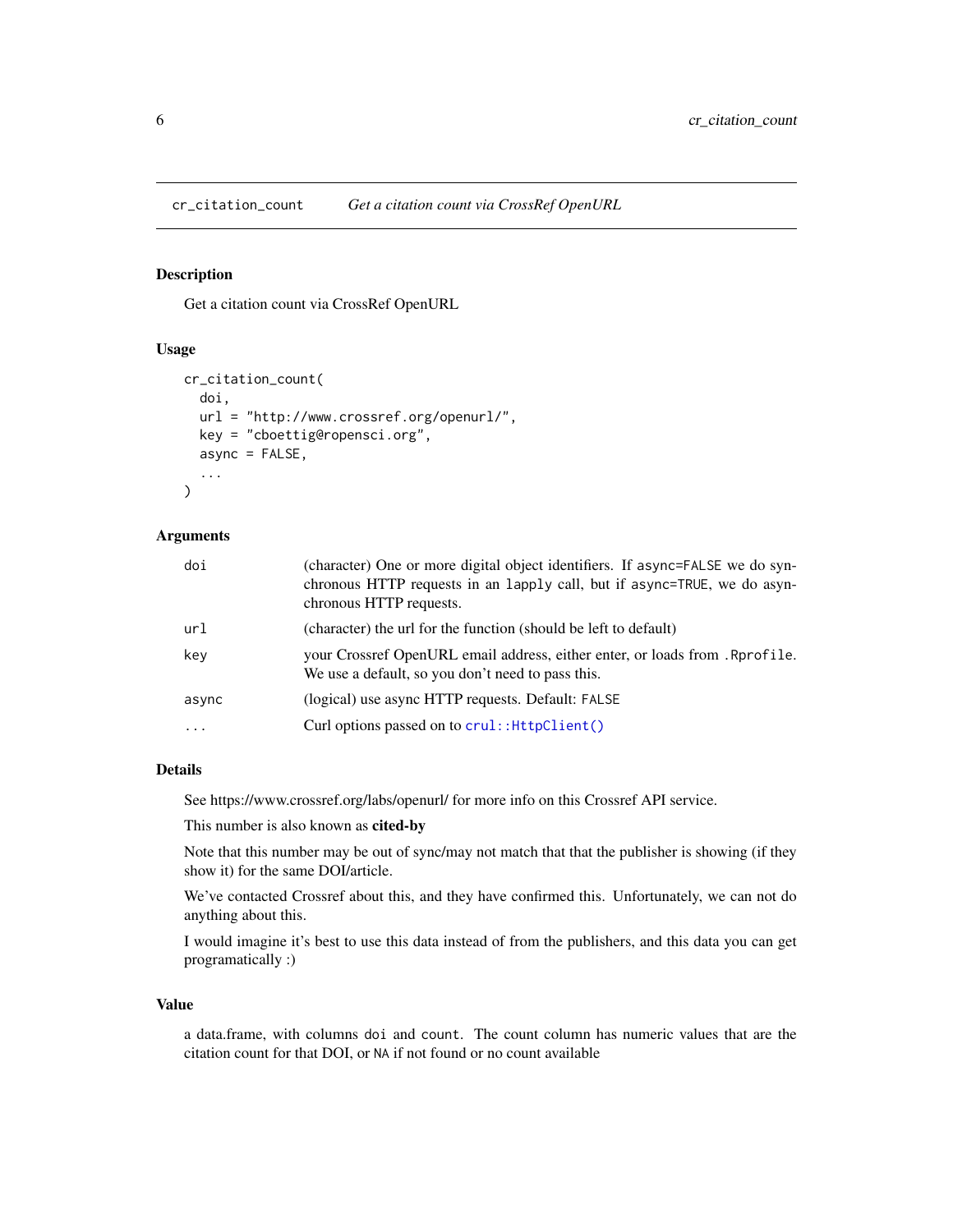#### <span id="page-6-0"></span> $cr\_cn$  7

#### failure behavior

When a DOI does not exist, we may not get a proper HTTP status code to throw a proper stop status, so we grep on the text itself, and throw a stop if only one DOI passed and not using async, or warning if more than one DOI passed or if using async.

#### Author(s)

Carl Boettiger <cboettig@gmail.com>, Scott Chamberlain

#### See Also

[cr\\_search\(\)](#page-0-0), [cr\\_r\(\)](#page-28-1)

#### Examples

```
## Not run:
cr_citation_count(doi="10.1371/journal.pone.0042793")
cr_citation_count(doi="10.1016/j.fbr.2012.01.001")
## many
dois <- c("10.1016/j.fbr.2012.01.001", "10.1371/journal.pone.0042793")
cr_citation_count(doi = dois)
# DOI not found
cr_citation_count(doi="10.1016/j.fbr.2012")
```

```
# asyc
dois <- c("10.1016/j.fbr.2012.01.001", "10.1371/journal.pone.0042793",
"10.1016/j.fbr.2012", "10.1109/tsp.2006.874779", "10.1007/bf02231542",
"10.1007/s00277-016-2782-z", "10.1002/9781118339893.wbeccp020",
 "10.1177/011542659200700105", "10.1002/chin.197444438",
 "10.1002/9781118619599.ch4", "10.1007/s00466-012-0724-8",
 "10.1017/s0376892900029477", "10.1167/16.12.824")
res <- cr_citation_count(doi = dois, async = TRUE)
## verbose curl
res <- cr_citation_count(doi = dois, async = TRUE, verbose = TRUE)
res
## time comparison
system.time(cr_citation_count(doi = dois, async = TRUE))
system.time(cr_citation_count(doi = dois, async = FALSE))
# from a set of random DOIs
cr_citation_count(cr_r(50), async = TRUE)
```
## End(Not run)

<span id="page-6-1"></span>cr\_cn *Get citations in various formats from CrossRef.*

#### **Description**

Get citations in various formats from CrossRef.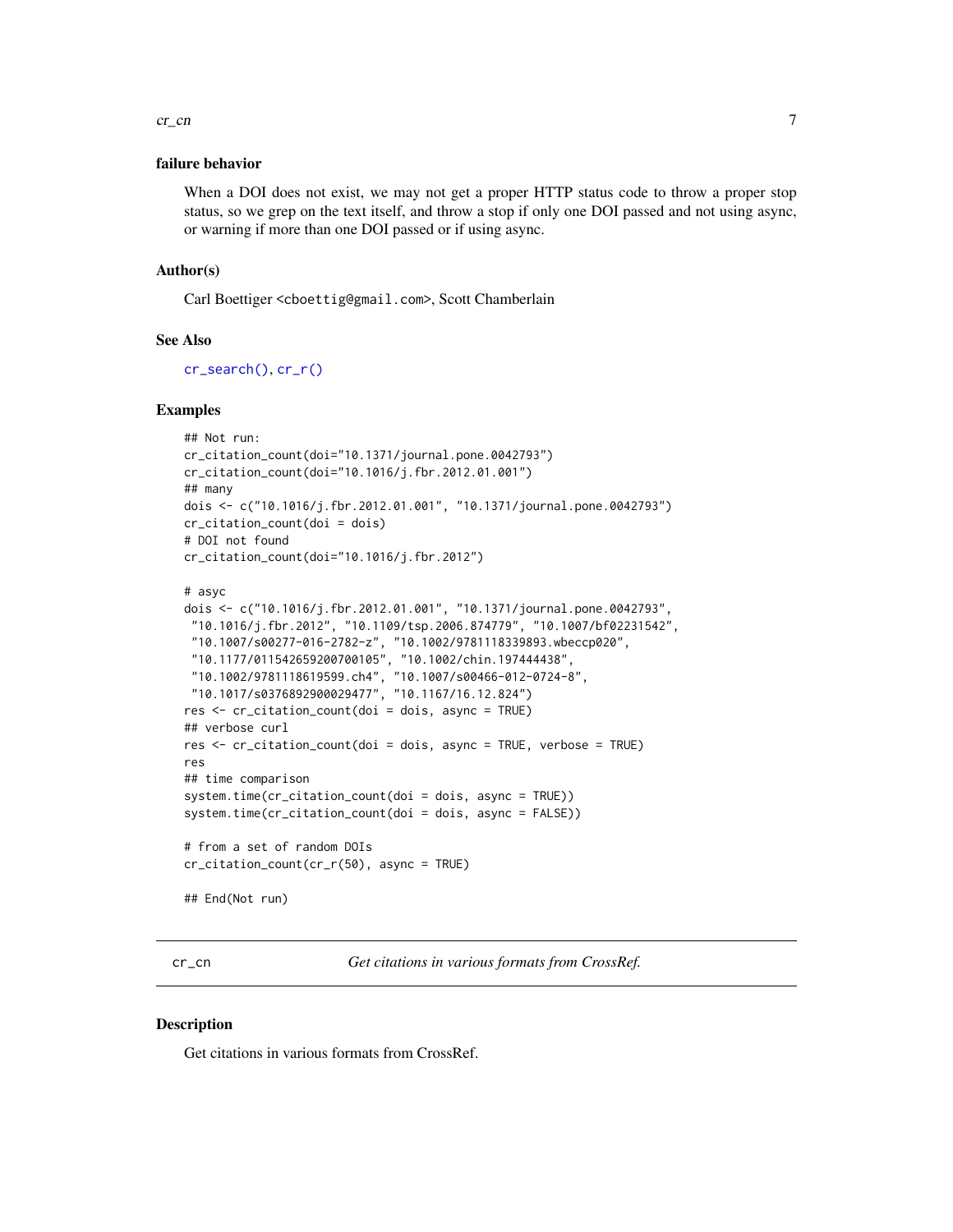# Usage

```
cr_cn(
  dois,
  format = "bibtex",
  style = "apa",
 locale = "en-US",
  raw = FALSE,
  .progress = "none",
 url = NULL,...
)
```
# Arguments

| dois      | Search by a single DOI or many DOIs.                                                                                                                                                                                                                                                                                                                                                                                           |
|-----------|--------------------------------------------------------------------------------------------------------------------------------------------------------------------------------------------------------------------------------------------------------------------------------------------------------------------------------------------------------------------------------------------------------------------------------|
| format    | Name of the format. One of "rdf-xml", "turtle", "citeproc-json", "citeproc-json-<br>ish", "text", "ris", "bibtex" (default), "crossref-xml", "datacite-xml", "bibentry",<br>or "crossref-tdm". The format "citeproc-json-ish" is a format that is not quite<br>proper citeproc-json. Note that the package bibtex is required when format="bibtex";<br>the package is in Suggests so is not required when installing rcrossref |
| style     | a CSL style (for text format only). See get_styles() for options. Default:<br>'apa'. If there's a style that CrossRef doesn't support you'll get a (500) Inter-<br>nal Server Error                                                                                                                                                                                                                                            |
| locale    | Language locale. See ?Sys.getlocale                                                                                                                                                                                                                                                                                                                                                                                            |
| raw       | (logical) Return raw text in the format given by format parameter. Default:<br><b>FALSE</b>                                                                                                                                                                                                                                                                                                                                    |
| .progress | Show a plyr-style progress bar? Options are "none", "text", "tk", "win", and<br>"time". See create_progress_bar for details of each. Only used when pass-<br>ing in multiple ids (e.g., multiple DOIs, DOI prefixes, etc.), or when using the<br>cursor param. When using the cursor param, this argument only accept a<br>boolean, either TRUE or FALSE; any non-boolean is coerced to FALSE.                                 |
| url       | (character) Base URL for the content negotiation request. Default: "https://doi.org"                                                                                                                                                                                                                                                                                                                                           |
| .         | Named parameters passed on to verb-GET                                                                                                                                                                                                                                                                                                                                                                                         |

# Details

See http://citation.crosscite.org/docs.html for more info on the Crossref Content Negotiation API service.

DataCite DOIs: Some values of the format parameter won't work with DataCite DOIs, i.e. "citeprocjson", "crossref-xml", "crossref-tdm", "onix-xml".

MEDRA DOIs only work with "rdf-xml", "turtle", "citeproc-json-ish", "ris", "bibtex", "bibentry", "onix-xml".

See examples below.

See [cr\\_agency\(\)](#page-4-1)

<span id="page-7-0"></span>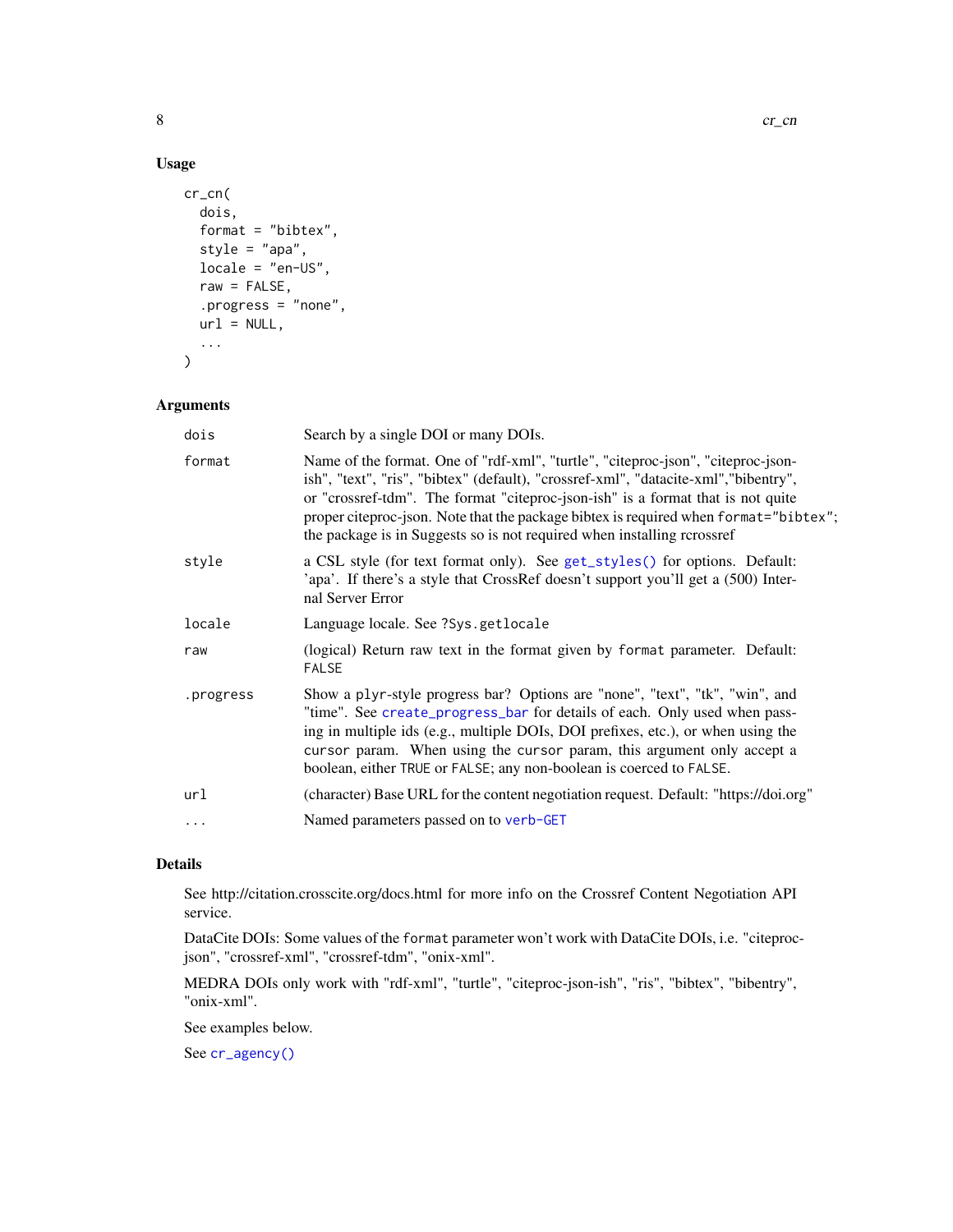#### <span id="page-8-0"></span> $\frac{c}{2}$  cr\_cn  $\frac{9}{2}$

Note that the format type citeproc-json uses the CrossRef API at api.crossref.org, while all others are content negotiated via http://data.crossref.org, http://data.datacite.org or http://data.medra.org. DOI agency is checked first (see [cr\\_agency\(\)](#page-4-1)).

#### Examples

```
## Not run:
cr_cn(dois="10.1126/science.169.3946.635")
cr_cn(dois="10.1126/science.169.3946.635", "citeproc-json")
cr_cn(dois="10.1126/science.169.3946.635", "citeproc-json-ish")
cr_cn("10.1126/science.169.3946.635", "rdf-xml")
cr_cn("10.1126/science.169.3946.635", "crossref-xml")
cr_cn("10.1126/science.169.3946.635", "text")
# return an R bibentry type
cr_cn("10.1126/science.169.3946.635", "bibentry")
cr_cn("10.6084/m9.figshare.97218", "bibentry")
# return an apa style citation
cr_cn("10.1126/science.169.3946.635", "text", "apa")
cr_cn("10.1126/science.169.3946.635", "text", "harvard3")
cr_cn("10.1126/science.169.3946.635", "text", "elsevier-harvard")
cr_cn("10.1126/science.169.3946.635", "text", "ecoscience")
cr_cn("10.1126/science.169.3946.635", "text", "heredity")
cr_cn("10.1126/science.169.3946.635", "text", "oikos")
# example with many DOIs
dois \leq cr_r(2)cr_cn(dois, "text", "apa")
# Cycle through random styles - print style on each try
stys <- get_styles()
foo \le function(x){
 cat(sprint(f''<Style>:\%s\n', x), sep = "\n\n',cat(cr_cn("10.1126/science.169.3946.635", "text", style=x))
}
foo(sample(stys, 1))
# Using DataCite DOIs
## some formats don't work
# cr_cn("10.5284/1011335", "crossref-xml")
# cr_cn("10.5284/1011335", "crossref-tdm")
## But most do work
cr_cn("10.5284/1011335", "text")
cr_cn("10.5284/1011335", "datacite-xml")
cr_cn("10.5284/1011335", "rdf-xml")
cr_cn("10.5284/1011335", "turtle")
cr_cn("10.5284/1011335", "citeproc-json-ish")
cr_cn("10.5284/1011335", "ris")
cr_cn("10.5284/1011335", "bibtex")
cr_cn("10.5284/1011335", "bibentry")
```
# Using Medra DOIs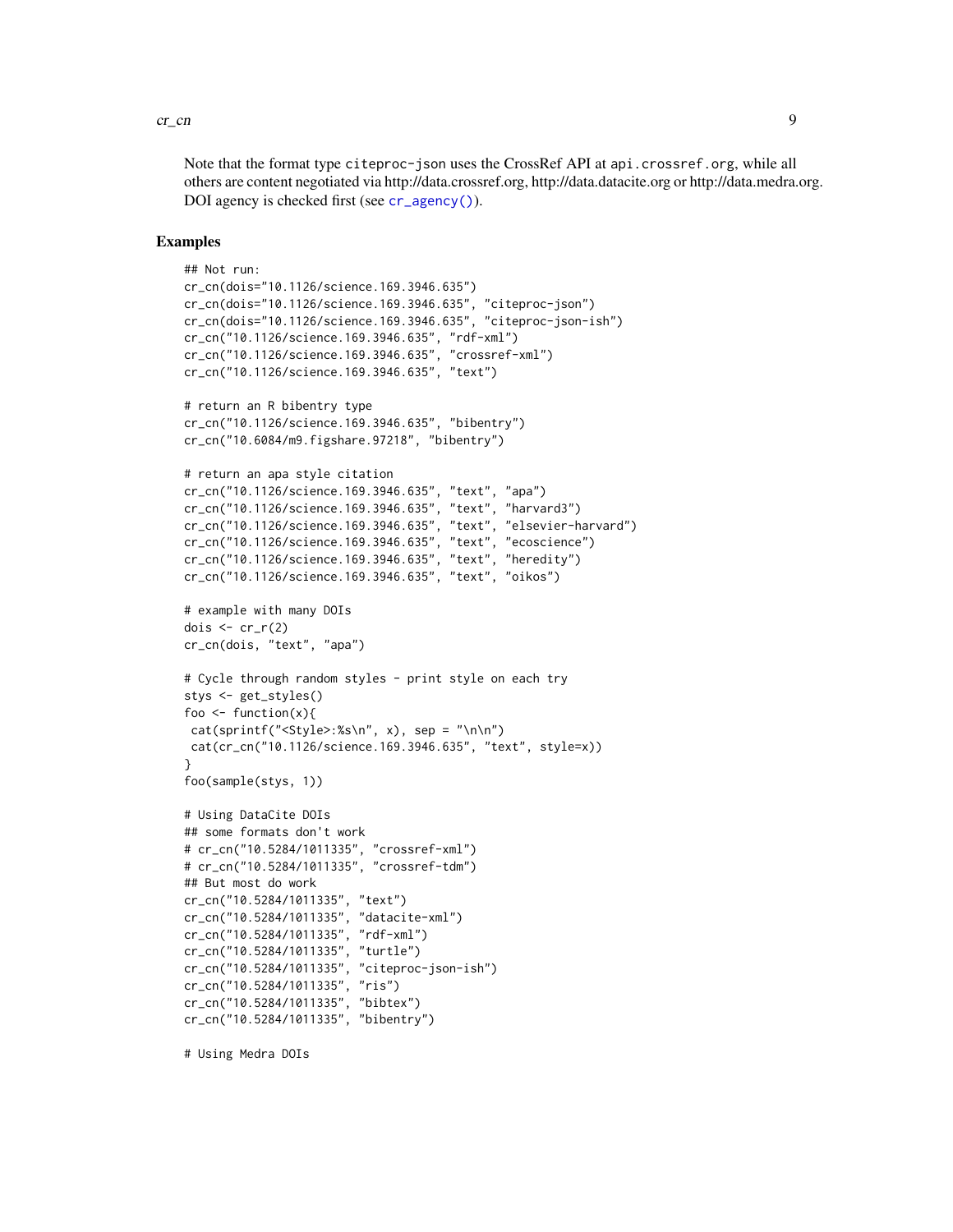```
cr_cn("10.3233/ISU-150780", "onix-xml")
# Get raw output
cr_cn(dois = "10.1002/app.27716", format = "citeproc-json", raw = TRUE)# sometimes messy DOIs even work
## in this case, a DOI minting agency can't be found
## but we proceed anyway, just assuming it's "crossref"
cr_cn("10.1890/0012-9615(1999)069[0569:EDILSA]2.0.CO;2")
# Use a different base url
cr_cn("10.1126/science.169.3946.635", "text", url = "https://data.datacite.org")
cr_cn("10.1126/science.169.3946.635", "text", url = "http://dx.doi.org")
cr_cn("10.1126/science.169.3946.635", "text", "heredity", url = "http://dx.doi.org")
cr_cn("10.5284/1011335", url = "https://citation.crosscite.org/format",
   style = "oikos")
cr_cn("10.5284/1011335", url = "https://citation.crosscite.org/format",
   style = "plant-cell-and-environment")
cr_cn("10.5284/1011335", url = "https://data.datacite.org",
   style = "plant-cell-and-environment")
## End(Not run)
```
<span id="page-9-1"></span>

cr\_funders *Search the CrossRef Fundref API*

#### **Description**

Search the CrossRef Fundref API

#### Usage

```
cr_funders(
  dois = NULL,query = NULL,filter = NULL,
  offset = NULL,
  limit = NULL,sample = NULL,
  sort = NULL,order = NULL,
  facet = FALSE,works = FALSE,
  cursor = NULL,
  cursor_max = 5000,.progress = "none",
  flq = NULL,select = NULL,
  ...
```
<span id="page-9-0"></span>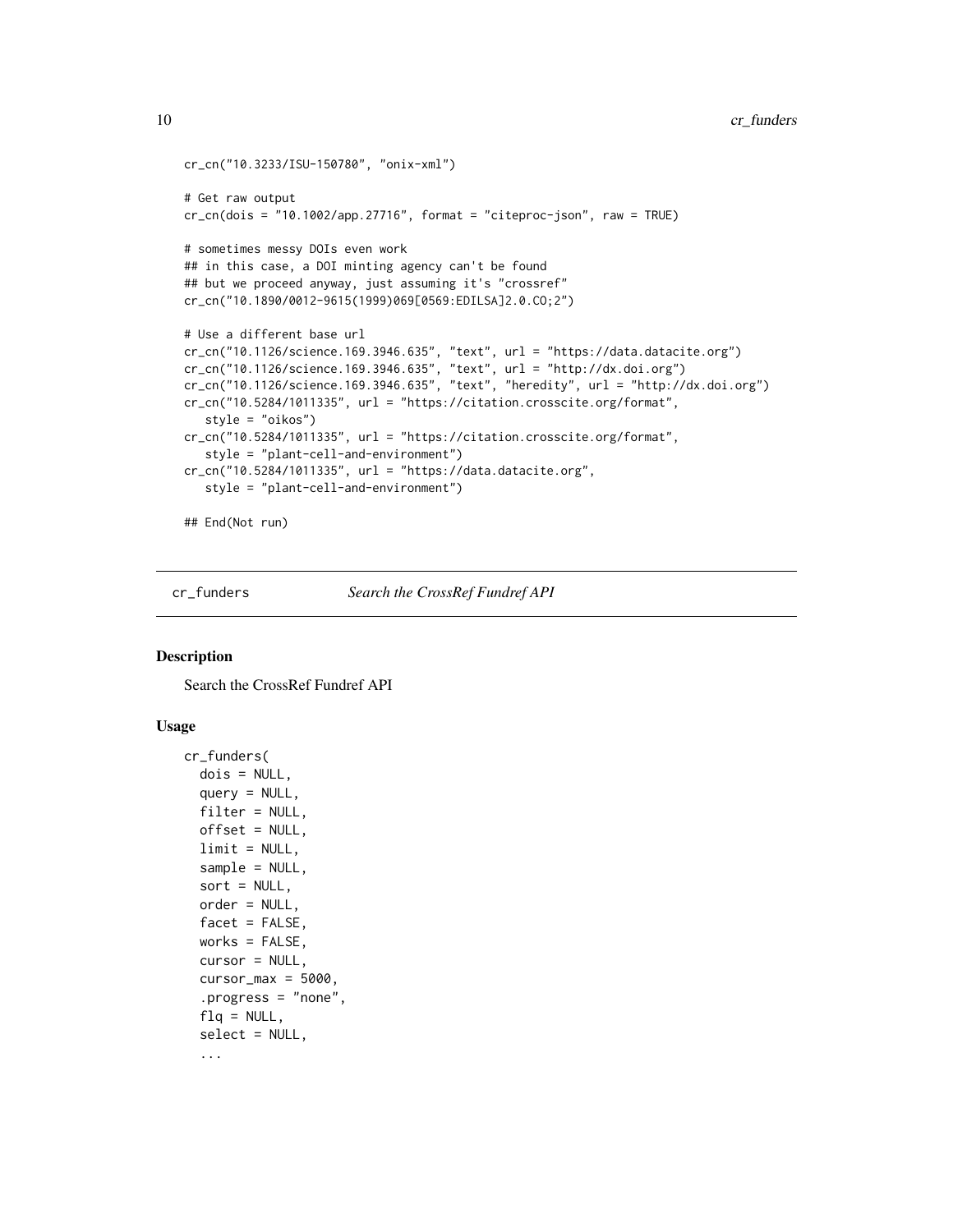<span id="page-10-0"></span>cr\_funders 11

# $\mathcal{L}$

```
cr_funders_(
 dois = NULL,
  query = NULL,
 filter = NULL,
 offset = NULL,
 limit = NULL,
  sample = NULL,
 sort = NULL,order = NULL,
 facet = FALSE,works = FALSE,
 cursor = NULL,
 cursor_max = 5000,.progress = "none",
 parse = FALSE,
 flq = NULL,select = NULL,
  ...
\mathcal{L}
```
# Arguments

| dois   | Search by a single DOI or many DOIs.                                                                                                                                                            |
|--------|-------------------------------------------------------------------------------------------------------------------------------------------------------------------------------------------------|
| query  | Query terms                                                                                                                                                                                     |
| filter | Filter options. See examples for usage examples and filters for what filters<br>are available. filter is available for use with cr_works and other crossref<br>family functions with works=TRUE |
| offset | Number of record to start at. Minimum: 1. For cr_works, and any function<br>setting works = TRUE, the maximum offset value is 10000. For larger requests<br>use cursor.                         |
| limit  | Number of results to return in the query. Not relavant when searching with<br>specific dois. Default: 20. Max: 1000                                                                             |
| sample | (integer) Number of random results to return, when you use the sample param-<br>eter, the rows and offset parameters are ignored. Ignored unless works=TRUE.<br>Max: 100                        |
| sort   | Field to sort on. Acceptable set of fields to sort on:                                                                                                                                          |
|        | • score OR relevance - Sort by relevance score                                                                                                                                                  |
|        | • updated - Sort by date of most recent change to metadata. Currently the<br>same as deposited.                                                                                                 |
|        | • deposited - Sort by time of most recent deposit                                                                                                                                               |
|        | • indexed - Sort by time of most recent index                                                                                                                                                   |
|        | • published - Sort by publication date                                                                                                                                                          |
|        | • published-print - Sort by print publication date                                                                                                                                              |
|        | • published-online - Sort by online publication date                                                                                                                                            |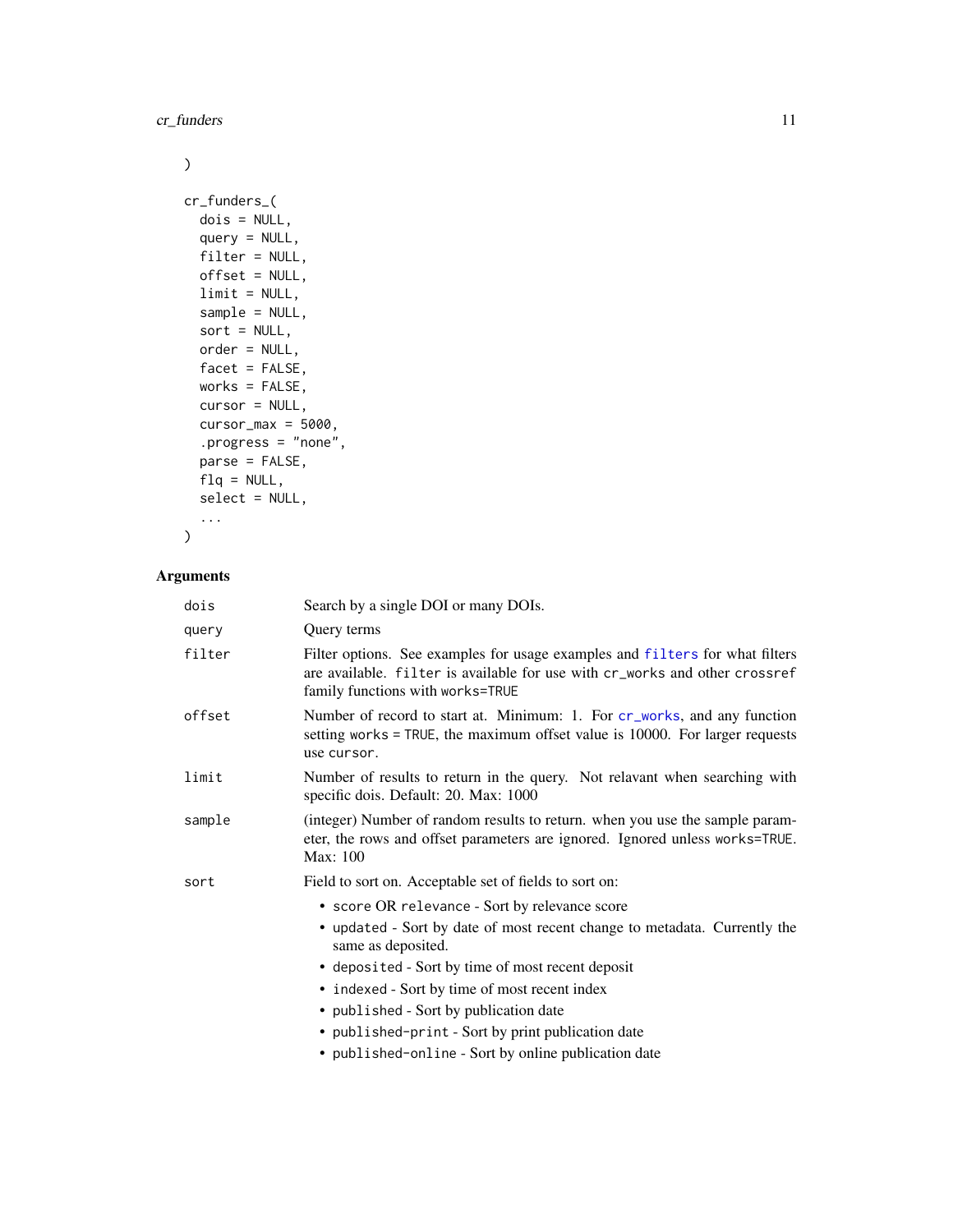<span id="page-11-0"></span>

|            | • issued - Sort by issued date (earliest known publication date)<br>• is-referenced-by-count - Sort by number of times this DOI is refer-<br>enced by other Crossref DOIs<br>• references-count - Sort by number of references included in the refer-<br>ences section of the document identified by this DOI                                                                                                 |
|------------|---------------------------------------------------------------------------------------------------------------------------------------------------------------------------------------------------------------------------------------------------------------------------------------------------------------------------------------------------------------------------------------------------------------|
| order      | (character) Sort order, one of 'asc' or 'desc'                                                                                                                                                                                                                                                                                                                                                                |
| facet      | (logical) Include facet results. Boolean or string with field to facet on. Valid<br>fields are *, affiliation, funder-name, funder-doi, orcid, container-title, asser-<br>tion, archive, update-type, issn, published, source, type-name, publisher-name,<br>license, category-name, assertion-group. Default: FALSE                                                                                          |
| works      | (logical) If TRUE, works returned as well, if not then not.                                                                                                                                                                                                                                                                                                                                                   |
| cursor     | (character) Cursor character string to do deep paging. Default is None. Pass<br>in '*' to start deep paging. Any combination of query, filters and facets may<br>be used with deep paging cursors. While the limit parameter may be speci-<br>fied along with cursor, offset and sample cannot be used with the cursor. See<br>https://github.com/CrossRef/rest-api-doc#deep-paging-with-cursors              |
| cursor_max | (integer) Max records to retrieve. Only used when cursor param used. Because<br>deep paging can result in continuous requests until all are retrieved, use this pa-<br>rameter to set a maximum number of records. Of course, if there are less records<br>found than this value, you will get only those found. When cursor pagination is<br>being used the limit parameter sets the chunk size per request. |
| .progress  | Show a plyr-style progress bar? Options are "none", "text", "tk", "win", and<br>"time". See create_progress_bar for details of each. Only used when pass-<br>ing in multiple ids (e.g., multiple DOIs, DOI prefixes, etc.), or when using the<br>cursor param. When using the cursor param, this argument only accept a<br>boolean, either TRUE or FALSE; any non-boolean is coerced to FALSE.                |
| f1q        | field queries. One or more field queries. Acceptable set of field query parameters<br>are:                                                                                                                                                                                                                                                                                                                    |
|            | • query.container-title - Query container-title aka. publication name                                                                                                                                                                                                                                                                                                                                         |
|            | • query.author - Query author first and given names                                                                                                                                                                                                                                                                                                                                                           |
|            | • query.editor - Query editor first and given names                                                                                                                                                                                                                                                                                                                                                           |
|            | • query.chair - Query chair first and given names                                                                                                                                                                                                                                                                                                                                                             |
|            | • query.translator - Query translator first and given names                                                                                                                                                                                                                                                                                                                                                   |
|            | • query.contributor - Query author, editor, chair and translator first and<br>given names                                                                                                                                                                                                                                                                                                                     |
|            | • query.bibliographic - Query bibliographic information, useful for cita-<br>tion lookup. Includes titles, authors, ISSNs and publication years                                                                                                                                                                                                                                                               |
|            | • query.affiliation - Query contributor affiliations                                                                                                                                                                                                                                                                                                                                                          |
|            | Note: query.title has been removed - use query.bibliographic as a re-<br>placement                                                                                                                                                                                                                                                                                                                            |
| select     | (character) One or more field to return (only those fields are returned)                                                                                                                                                                                                                                                                                                                                      |
| .          | Named parameters passed on to verb-GET                                                                                                                                                                                                                                                                                                                                                                        |
| parse      | (logical) Whether to output json FALSE or parse to list TRUE. Default: FALSE                                                                                                                                                                                                                                                                                                                                  |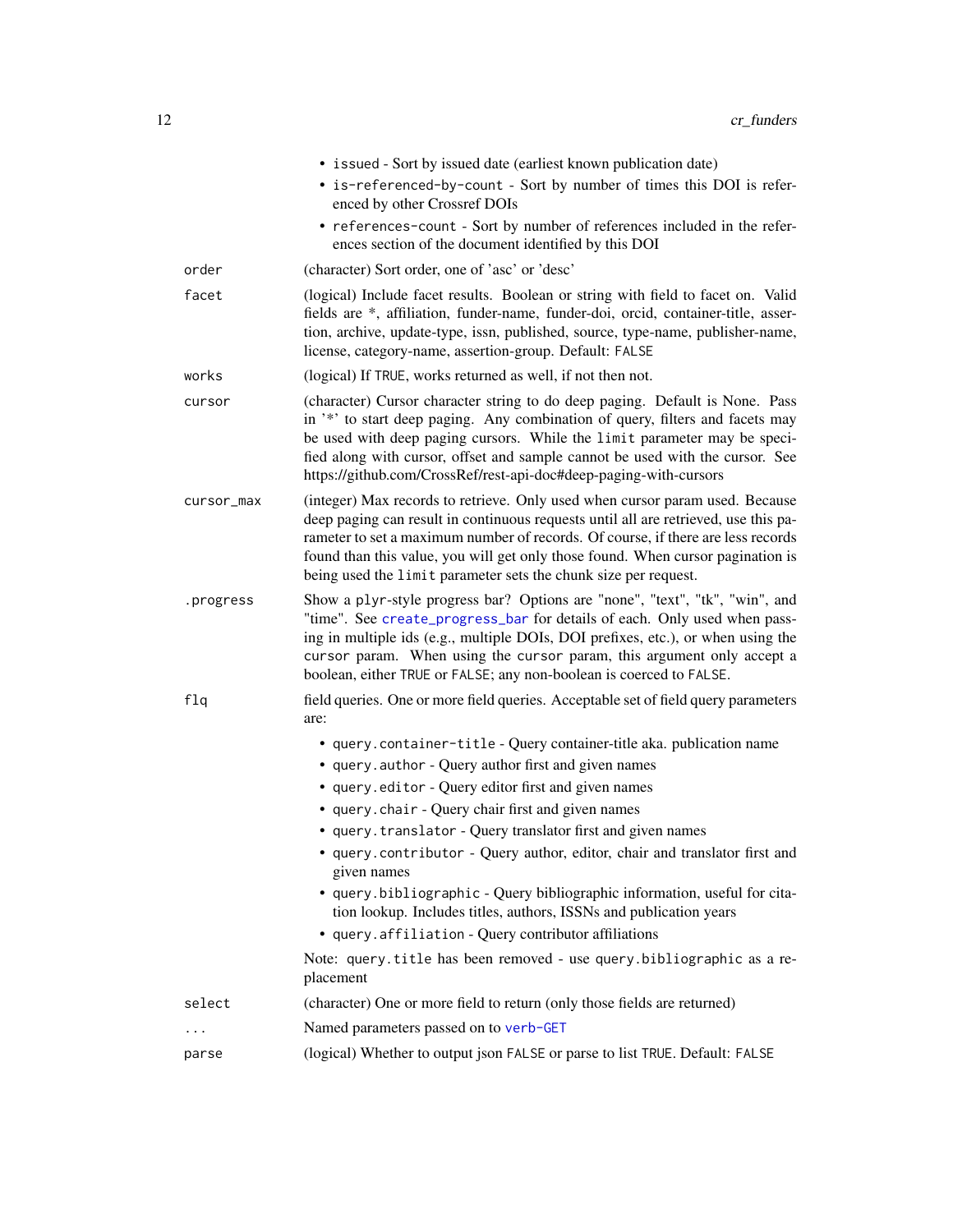#### <span id="page-12-0"></span>cr\_funders 13

# Details

BEWARE: The API will only work for CrossRef DOIs.

This function name changing to cr\_funders in the next version - both work for now

#### Deep paging (using the cursor)

When using the cursor, a character string called next-cursor is returned from Crossref that we use to do the next request, and so on. We use a while loop to get number of results up to the value of cursor\_max. Since we are doing each request for you, you may not need the next-cursor string, but if you do want it, you can get to it by indexing into the result like x\$meta\$next\_cursor

Note that you can pass in curl options when using cursor, via "..."

# **NOTE**

Funders without IDs don't show up on the /funders route, and in this function. Some funders don't have assigned IDs in Crossref's system, so won't show up in searches.

#### Note

See the "Rate limiting" seciton in [rcrossref](#page-1-1) to get into the "fast lane"

# References

https://github.com/CrossRef/rest-api-doc

#### See Also

```
Other crossref: cr_journals(), cr_licenses(), cr_members(), cr_prefixes(), cr_types(),
cr_works()
```

```
## Not run:
cr_funders(query="NSF", limit=1)
cr_funders(query="NSF")
cr_funders(dois='10.13039/100000001')
out <- cr_funders(dois=c('10.13039/100000001','10.13039/100000015'))
out['10.13039/100000001']
out[['10.13039/100000001']]
cr_funders(dois='10.13039/100000001')
cr_funders(dois='10.13039/100000001', works=TRUE, limit=5)
cr_funders(dois=c('10.13039/100000001','10.13039/100000015'))
cr_funders(dois=c('10.13039/100000001','10.13039/100000015'), works=TRUE)
## get facets back
cr_funders("10.13039/100000001", works=TRUE, facet=TRUE, limit = 0)
cr_funders("10.13039/100000001", works=TRUE, facet="license:*", limit = 0)
cr_funders('100000001', works = TRUE, cursor = "*", cursor_max = 500,
```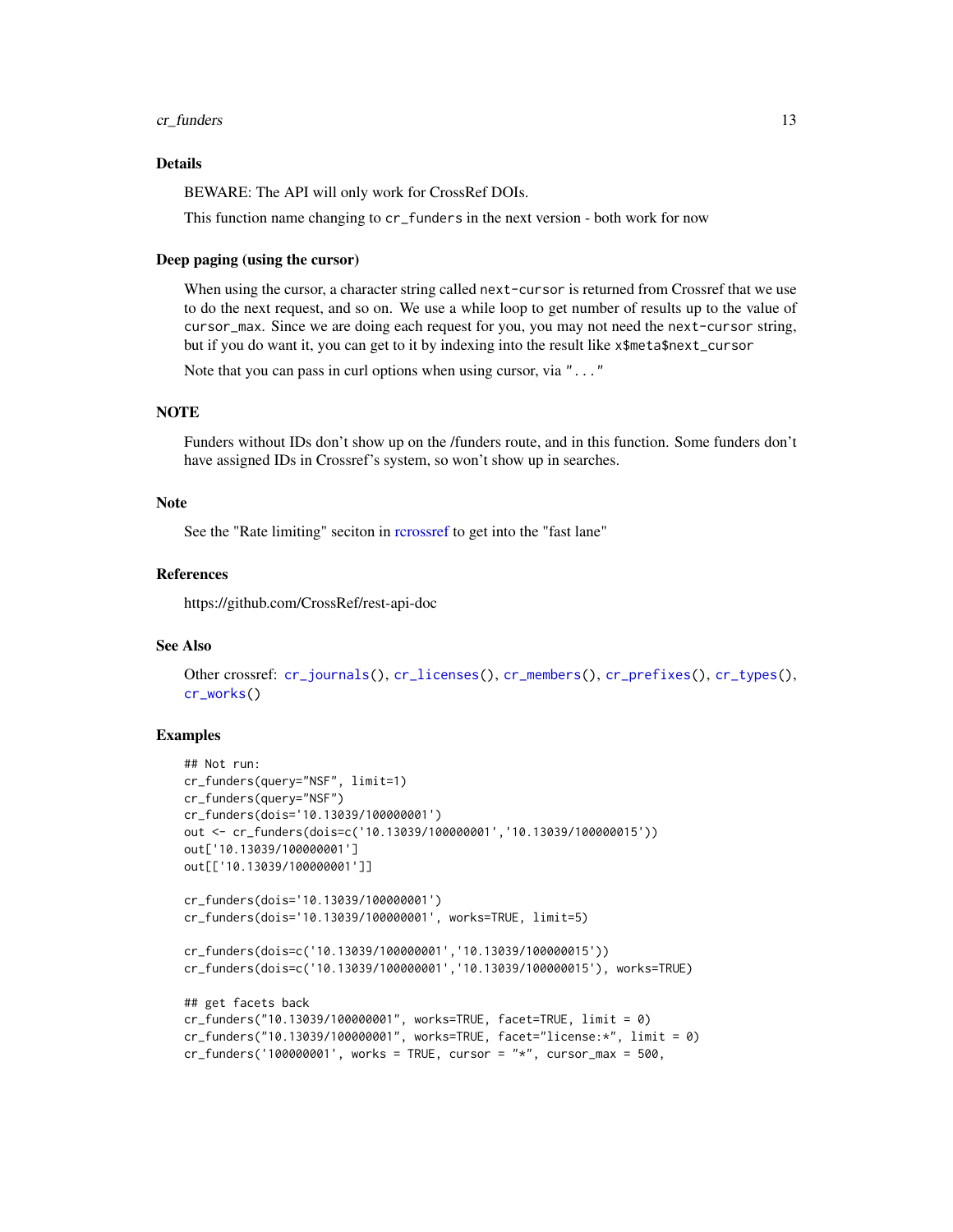```
limit = 100, facet=TRUE)
# Curl options
cr_funders(dois='10.13039/100000001', verbose = TRUE)
# If not found, and > 1 DOI given, those not found dropped
cr_funders(dois=c("adfadfaf","asfasf"))
cr_funders(dois=c("adfadfaf","asfasf"), works=TRUE)
cr_funders(dois=c("10.13039/100000001","asfasf"))
cr_funders(dois=c("10.13039/100000001","asfasf"), works=TRUE)
# Use the cursor for deep paging
cr_funders('100000001', works = TRUE, cursor = "*", cursor_max = 500,limit = 100)
cr_funders(c('100000001', '100000002'), works = TRUE, cursor = "*",
   cursor_max = 300, limit = 100)
## with optional progress bar
cr_funders('100000001', works = TRUE, cursor = "*", cursor_max = 500,limit = 100, .progress = TRUE)
# Low level function - does no parsing to data.frame, get json or a list
cr_funders_(query = 'nsf')
cr_funders_('10.13039/100000001')
cr_funders_(query = 'science', parse=TRUE)
cr_funders_('10.13039/100000001', works = TRUE, cursor = "*",
   cursor_max = 300, limit = 100cr_funders_('10.13039/100000001', works = TRUE, cursor = "*",
   cursor_max = 300, limit = 100, parse = TRUE)
# field queries
## query.container-title
cr_funders('10.13039/100000001', works = TRUE,
  f1q = c('query.contriber-title' = 'Ecology'))# select only certain fields to return
res <- cr_funders('10.13039/100000001', works = TRUE,
  select = c('DOI', 'title'))
names(res$data)
## End(Not run)
```
<span id="page-13-1"></span>cr\_journals *Search CrossRef journals*

#### Description

Search CrossRef journals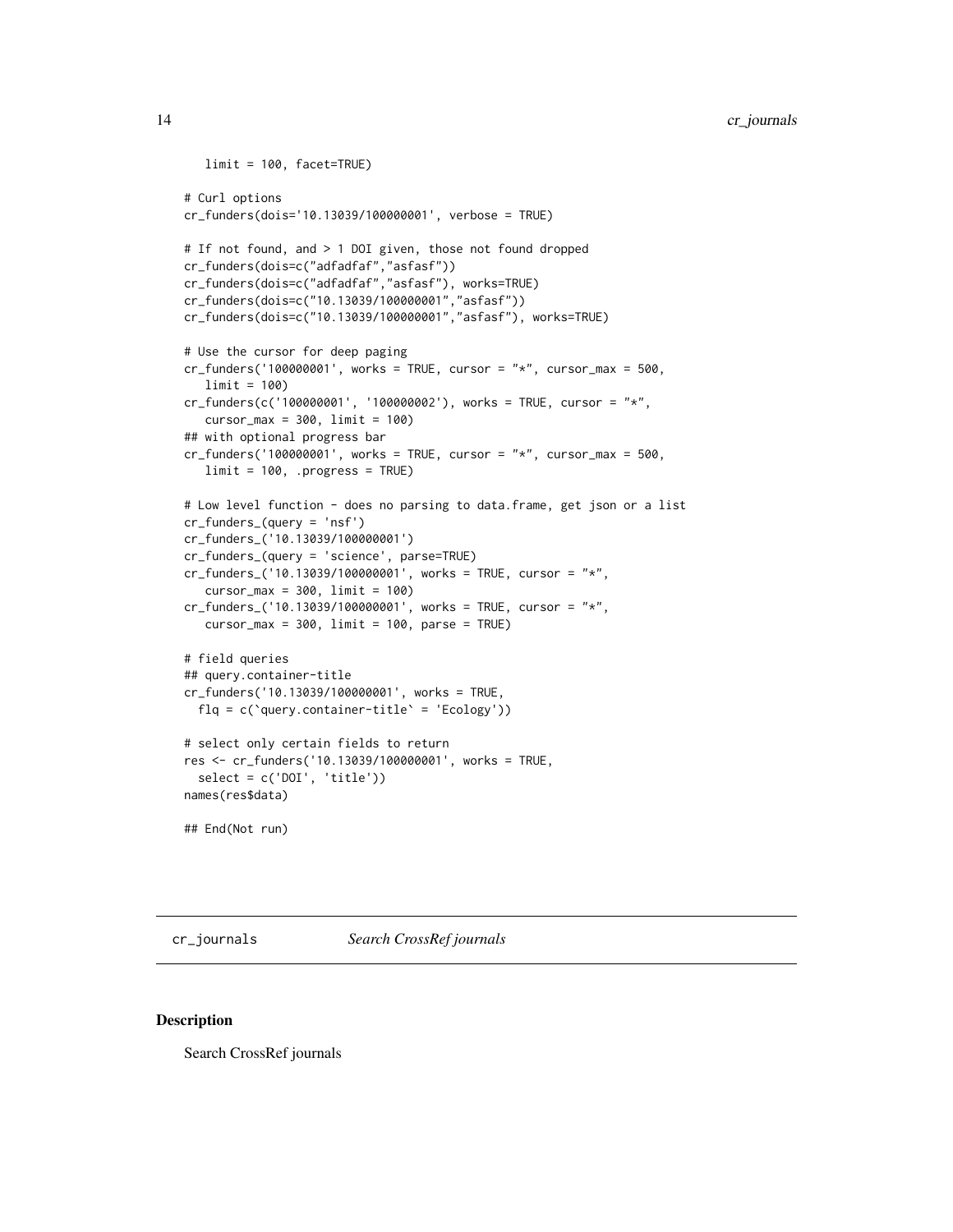<span id="page-14-0"></span>cr\_journals 15

# Usage

```
cr_journals(
  issn = NULL,
  query = NULL,
  filter = NULL,
 offset = NULL,
  limit = NULL,sample = NULL,
  sort = NULL,order = NULL,
  facet = FALSE,works = FALSE,cursor = NULL,
  cursor_max = 5000,.progress = "none",
  flq = NULL,select = NULL,
  ...
\mathcal{L}cr_journals_(
  issn = NULL,
  query = NULL,
  filter = NULL,
  offset = NULL,
  limit = NULL,
  sample = NULL,
  sort = NULL,order = NULL,
  facet = FALSE,
 works = FALSE,
  cursor = NULL,
  cursor_max = 5000,.progress = "none",
 parse = FALSE,
 flq = NULL,select = NULL,
  ...
\mathcal{L}
```
# Arguments

| issn   | (character) One or more ISSN's. Format: XXXX-XXXX.                                                                                                                                                        |
|--------|-----------------------------------------------------------------------------------------------------------------------------------------------------------------------------------------------------------|
| query  | Ouery terms                                                                                                                                                                                               |
| filter | Filter options. See examples for usage examples and filters for what filters<br>are available. filter is available for use with $cr_{\text{work}}$ and other crossref<br>family functions with works=TRUE |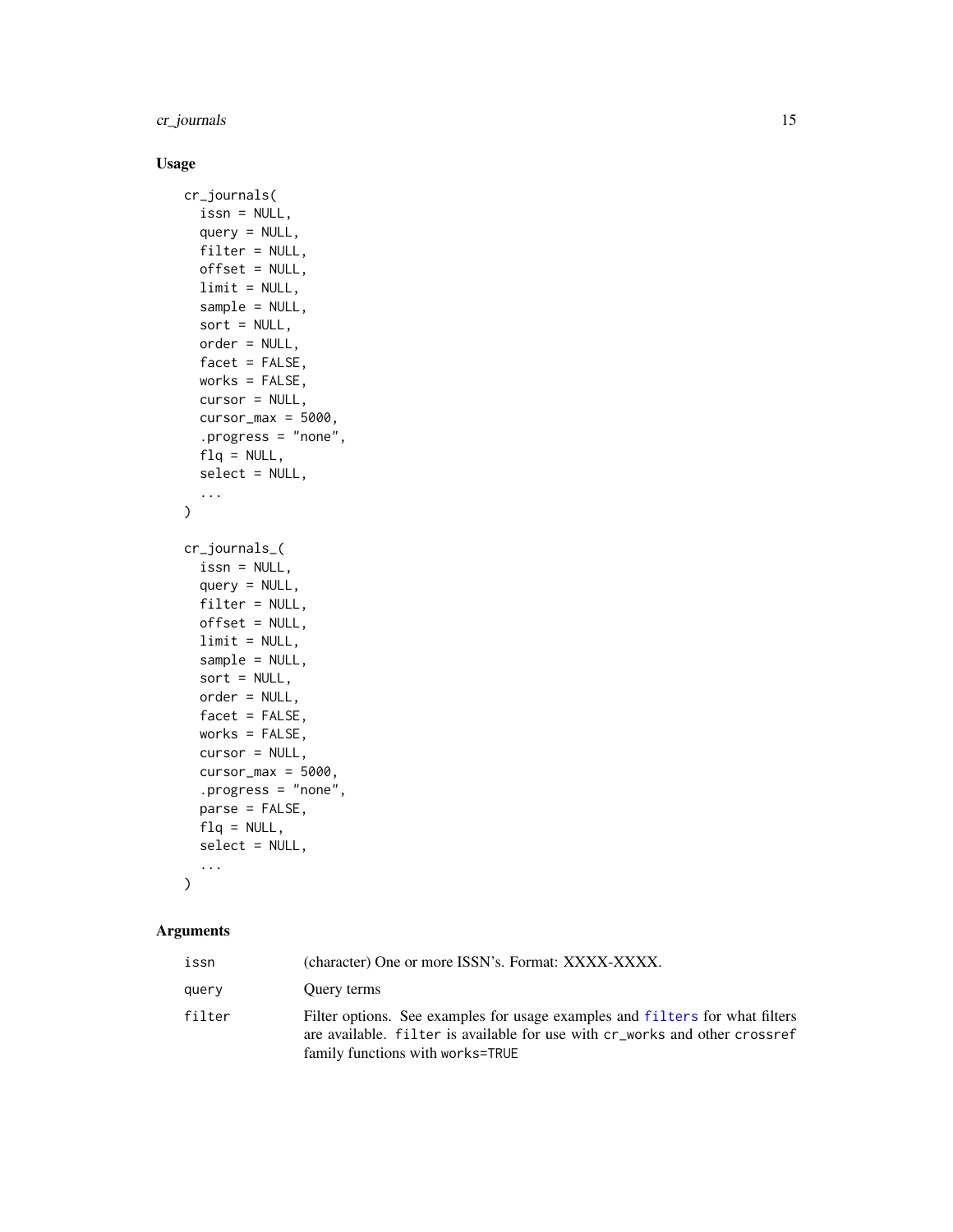<span id="page-15-0"></span>

| offset     | Number of record to start at. Minimum: 1. For cr_works, and any function<br>setting works = TRUE, the maximum offset value is 10000. For larger requests<br>use cursor.                                                                                                                                                                                                                                       |
|------------|---------------------------------------------------------------------------------------------------------------------------------------------------------------------------------------------------------------------------------------------------------------------------------------------------------------------------------------------------------------------------------------------------------------|
| limit      | Number of results to return in the query. Not relavant when searching with<br>specific dois. Default: 20. Max: 1000                                                                                                                                                                                                                                                                                           |
| sample     | (integer) Number of random results to return. when you use the sample param-<br>eter, the rows and offset parameters are ignored. Ignored unless works=TRUE.<br>Max: 100                                                                                                                                                                                                                                      |
| sort       | Field to sort on. Acceptable set of fields to sort on:                                                                                                                                                                                                                                                                                                                                                        |
|            | • score OR relevance - Sort by relevance score                                                                                                                                                                                                                                                                                                                                                                |
|            | • updated - Sort by date of most recent change to metadata. Currently the<br>same as deposited.                                                                                                                                                                                                                                                                                                               |
|            | • deposited - Sort by time of most recent deposit                                                                                                                                                                                                                                                                                                                                                             |
|            | • indexed - Sort by time of most recent index                                                                                                                                                                                                                                                                                                                                                                 |
|            | • published - Sort by publication date                                                                                                                                                                                                                                                                                                                                                                        |
|            | • published-print - Sort by print publication date                                                                                                                                                                                                                                                                                                                                                            |
|            | • published-online - Sort by online publication date                                                                                                                                                                                                                                                                                                                                                          |
|            | • issued - Sort by issued date (earliest known publication date)                                                                                                                                                                                                                                                                                                                                              |
|            | • is-referenced-by-count - Sort by number of times this DOI is refer-<br>enced by other Crossref DOIs                                                                                                                                                                                                                                                                                                         |
|            | • references-count - Sort by number of references included in the refer-<br>ences section of the document identified by this DOI                                                                                                                                                                                                                                                                              |
| order      | (character) Sort order, one of 'asc' or 'desc'                                                                                                                                                                                                                                                                                                                                                                |
| facet      | (logical) Include facet results. Boolean or string with field to facet on. Valid<br>fields are *, affiliation, funder-name, funder-doi, orcid, container-title, asser-<br>tion, archive, update-type, issn, published, source, type-name, publisher-name,<br>license, category-name, assertion-group. Default: FALSE                                                                                          |
| works      | (logical) If TRUE, works returned as well, if not then not.                                                                                                                                                                                                                                                                                                                                                   |
| cursor     | (character) Cursor character string to do deep paging. Default is None. Pass<br>in '*' to start deep paging. Any combination of query, filters and facets may<br>be used with deep paging cursors. While the limit parameter may be speci-<br>fied along with cursor, offset and sample cannot be used with the cursor. See<br>https://github.com/CrossRef/rest-api-doc#deep-paging-with-cursors              |
| cursor_max | (integer) Max records to retrieve. Only used when cursor param used. Because<br>deep paging can result in continuous requests until all are retrieved, use this pa-<br>rameter to set a maximum number of records. Of course, if there are less records<br>found than this value, you will get only those found. When cursor pagination is<br>being used the limit parameter sets the chunk size per request. |
| .progress  | Show a plyr-style progress bar? Options are "none", "text", "tk", "win", and<br>"time". See create_progress_bar for details of each. Only used when pass-<br>ing in multiple ids (e.g., multiple DOIs, DOI prefixes, etc.), or when using the<br>cursor param. When using the cursor param, this argument only accept a<br>boolean, either TRUE or FALSE; any non-boolean is coerced to FALSE.                |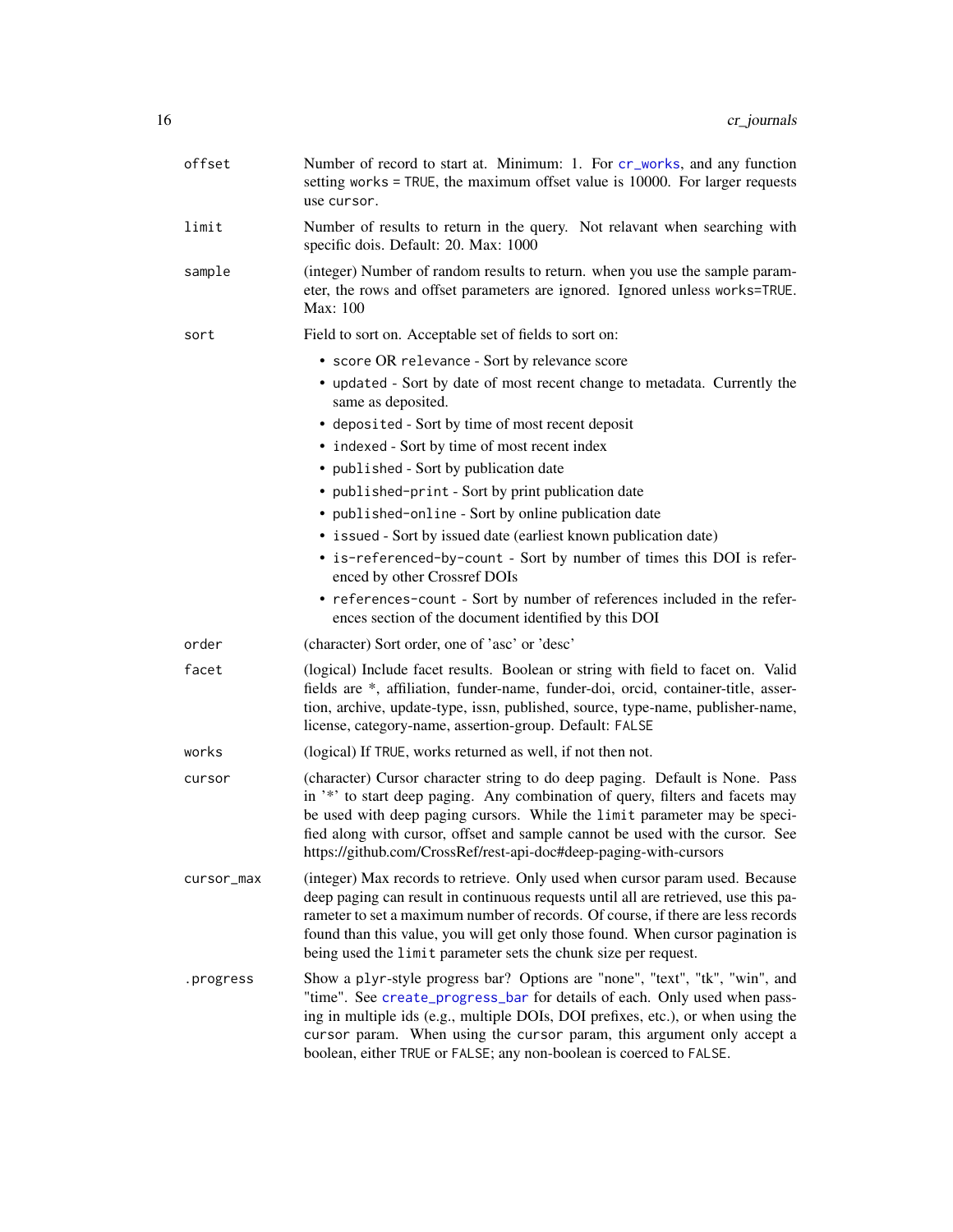# <span id="page-16-0"></span>cr\_journals 17

| flq      | field queries. One or more field queries. Acceptable set of field query parameters<br>are:                                                      |
|----------|-------------------------------------------------------------------------------------------------------------------------------------------------|
|          | • query.container-title - Query container-title aka. publication name                                                                           |
|          | • query. author - Query author first and given names                                                                                            |
|          | • query.editor - Query editor first and given names                                                                                             |
|          | • query.chair - Query chair first and given names                                                                                               |
|          | • query.translator - Query translator first and given names                                                                                     |
|          | • query contributor - Query author, editor, chair and translator first and<br>given names                                                       |
|          | • query bibliographic - Query bibliographic information, useful for cita-<br>tion lookup. Includes titles, authors, ISSNs and publication years |
|          | • query.affiliation - Query contributor affiliations                                                                                            |
|          | Note: query.title has been removed - use query.bibliographic as a re-<br>placement                                                              |
| select   | (character) One or more field to return (only those fields are returned)                                                                        |
| $\cdots$ | Named parameters passed on to verb-GET                                                                                                          |
| parse    | (logical) Whether to output json FALSE or parse to list TRUE. Default: FALSE                                                                    |
|          |                                                                                                                                                 |

# Details

BEWARE: The API will only work for CrossRef DOIs.

Note that some parameters are ignored unless works=TRUE: sample, sort, order, filter

#### Deep paging (using the cursor)

When using the cursor, a character string called next-cursor is returned from Crossref that we use to do the next request, and so on. We use a while loop to get number of results up to the value of cursor\_max. Since we are doing each request for you, you may not need the next-cursor string, but if you do want it, you can get to it by indexing into the result like x\$meta\$next\_cursor

Note that you can pass in curl options when using cursor, via "..."

#### Explanation of some data fields

- backfile\_dois: Back file records have a publication date older than two years ago.
- current\_dois: Current records are anything published in the last two years.

#### Note

See the "Rate limiting" seciton in [rcrossref](#page-1-1) to get into the "fast lane"

#### References

https://github.com/CrossRef/rest-api-doc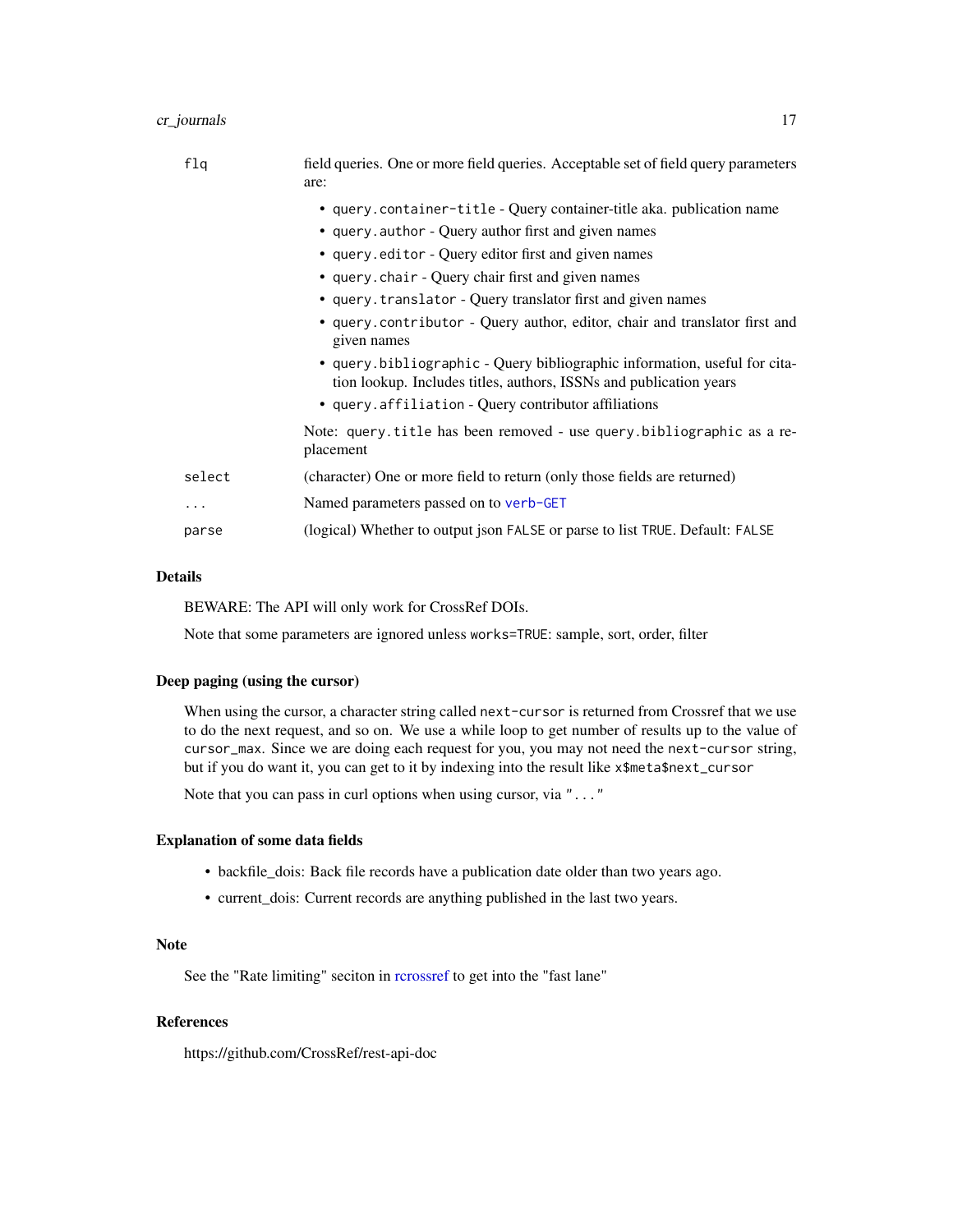#### See Also

```
Other crossref: cr_funders(), cr_licenses(), cr_members(), cr_prefixes(), cr_types(),
cr_works()
```

```
## Not run:
cr_journals(issn="2167-8359")
cr_journals()
cr_journals(issn="2167-8359", works=TRUE)
cr_journals(issn=c('1803-2427','2326-4225'))
cr_journals(query="ecology")
cr_journals(issn="2167-8359", query='ecology', works=TRUE,
   sort='score', order="asc")
cr_journals(issn="2167-8359", query='ecology', works=TRUE, sort='score',
  order="desc")
cr_journals(issn="2167-8359", works=TRUE,
   filter=c(from_pub_date='2014-03-03'))
cr_journals(query="peerj")
cr_journals(issn='1803-2427', works=TRUE)
cr_journals(issn='1803-2427', works=TRUE, sample=1)
cr_journals(limit=2)
## get facets back
cr_journals('1803-2427', works=TRUE, facet=TRUE)
cr_journals('1803-2427', works=TRUE, facet="published:*", limit = 0)
cr_journals(issn=c('1803-2427','2326-4225'), works=TRUE,
  facet="published:*", limit = 10)
# Use the cursor for deep paging
cr_journals(issn='1932-6203', works = TRUE, cursor = "*", cursor_max = 500,limit = 100)
cr_journals(c('1932-6203', '0028-0836'), works = TRUE, cursor = "*",
   cursor_max = 300, limit = 100## with optional progress bar
cr_journals(issn='1932-6203', works = TRUE, cursor = "*", cursor_max = 90,limit = 30, .progress = TRUE)
# fails, if you want works, you must give an ISSN
# cr_journals(query = "ecology", filter=c(has_full_text = TRUE),
# works = TRUE)
# Low level function - does no parsing to data.frame, get json or a list
cr_journals_(query = 'ecology')
cr_journals_("2167-8359")
cr_journals_(query = 'ecology', parse=TRUE)
cr_journals_("2167-8359", works = TRUE, cursor = "*",
   cursor_max = 300, limit = 100cr_journals_("2167-8359", works = TRUE, cursor = "*",
   cursor_max = 300, limit = 100, parse = TRUE)
# field queries
```
<span id="page-17-0"></span>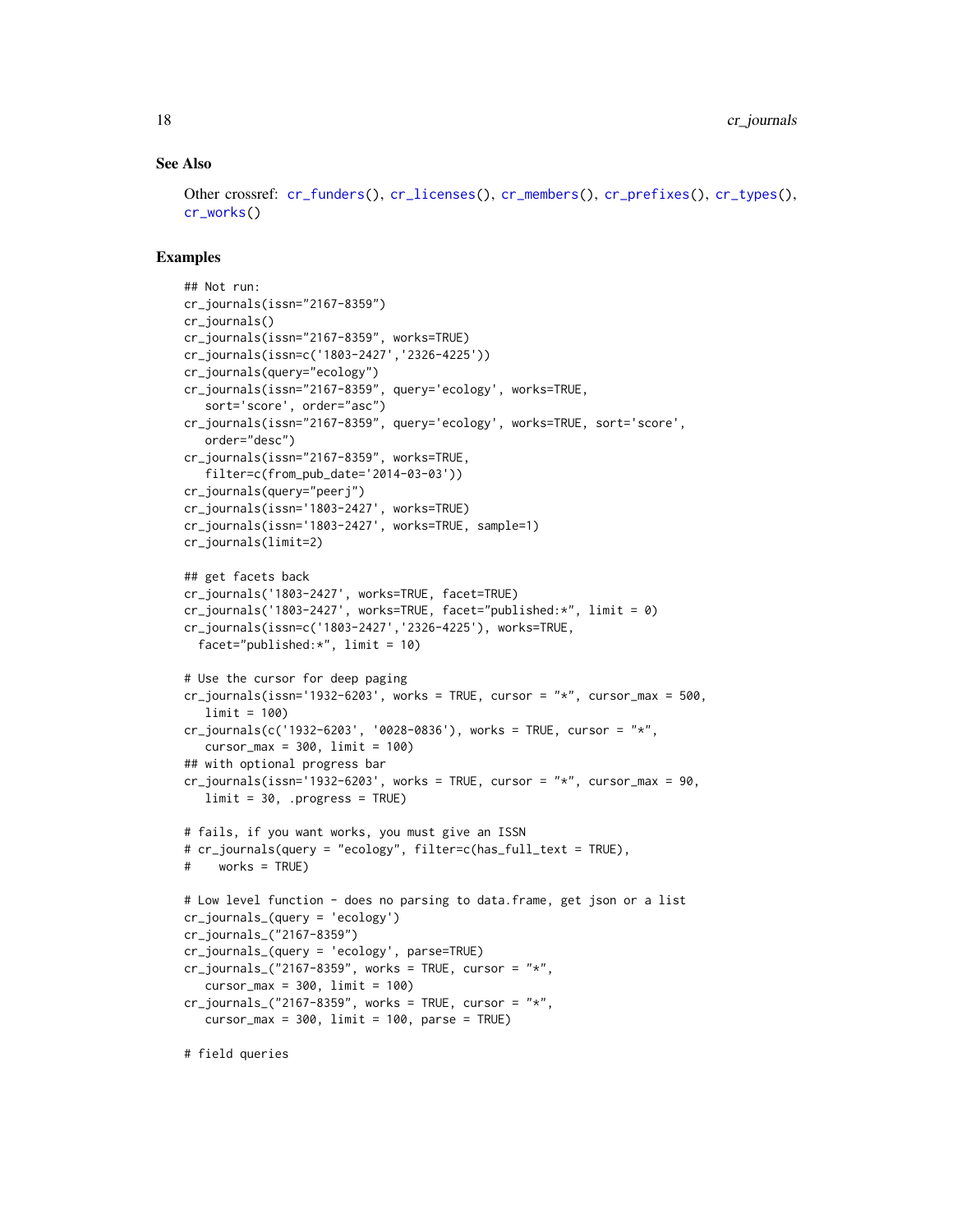# <span id="page-18-0"></span>cr\_licenses 19

```
## query.author
cr_journals("2167-8359", works = TRUE, flq = c('query.author' = 'Jane'))# select only certain fields to return
res <- cr_journals('2167-8359', works = TRUE,
  select = c('DOI', 'title'))names(res$data)
## End(Not run)
```
<span id="page-18-1"></span>cr\_licenses *Search CrossRef licenses*

# Description

Search CrossRef licenses

# Usage

```
cr_licenses(
  query = NULL,
  offset = NULL,
  limit = NULL,
  sort = NULL,order = NULL,
  .progress = "none",
  ...
\mathcal{L}cr_licenses_(
  query = NULL,
  offset = NULL,
  limit = NULL,
  sort = NULL,order = NULL,
  .progress = "none",
  parse = FALSE,
  ...
\mathcal{L}
```
# Arguments

| query  | Ouery terms                                                                                                         |
|--------|---------------------------------------------------------------------------------------------------------------------|
| offset | Number of record to start at, from 1 to infinity.                                                                   |
| limit  | Number of results to return in the query. Not relayant when searching with<br>specific dois. Default: 20. Max: 1000 |
| sort   | Field to sort on. Acceptable set of fields to sort on:                                                              |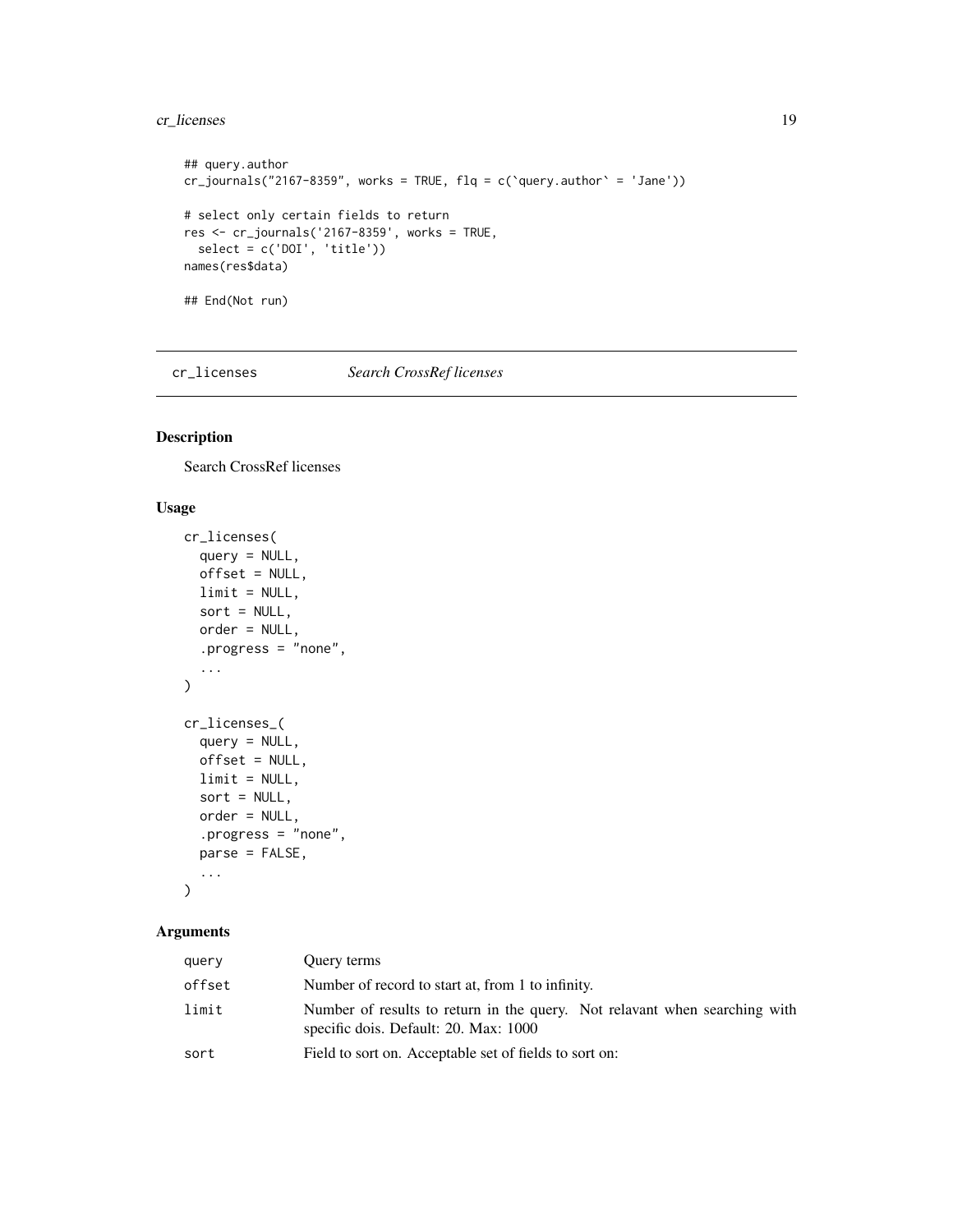<span id="page-19-0"></span>

|           | • score OR relevance - Sort by relevance score                                                                                               |
|-----------|----------------------------------------------------------------------------------------------------------------------------------------------|
|           | • updated - Sort by date of most recent change to metadata. Currently the<br>same as deposited.                                              |
|           | • deposited - Sort by time of most recent deposit                                                                                            |
|           | • indexed - Sort by time of most recent index                                                                                                |
|           | • published - Sort by publication date                                                                                                       |
|           | • published-print - Sort by print publication date                                                                                           |
|           | • published-online - Sort by online publication date                                                                                         |
|           | • issued - Sort by issued date (earliest known publication date)                                                                             |
|           | • is-referenced-by-count - Sort by number of times this DOI is refer-<br>enced by other Crossref DOIs                                        |
|           | • references-count - Sort by number of references included in the refer-<br>ences section of the document identified by this DOI             |
| order     | (character) Sort order, one of 'asc' or 'desc'                                                                                               |
| .progress | Show a plyr-style progress bar? Options are "none", "text", "tk", "win, and<br>"time". See plyr:: create_progress_bar() for details of each. |
| .         | Named parameters passed on to crul:: HttpClient()                                                                                            |
| parse     | (logical) Whether to output json FALSE or parse to list TRUE. Default: FALSE                                                                 |
|           |                                                                                                                                              |

#### Details

BEWARE: The API will only work for CrossRef DOIs.

NOTE: The API route behind this function does not support filters any more, so the filter parameter has been removed.

#### References

https://github.com/CrossRef/rest-api-doc

#### See Also

```
Other crossref: cr_funders(), cr_journals(), cr_members(), cr_prefixes(), cr_types(),
cr_works()
```

```
## Not run:
cr_licenses()
# query for something, e.g. a publisher
cr_licenses(query = 'elsevier')
# Low level function - does no parsing to data.frame, get json or a list
cr_licenses_()
cr_licenses_(query = "elsevier")
cr_licenses_(query = "elsevier", parse=TRUE)
```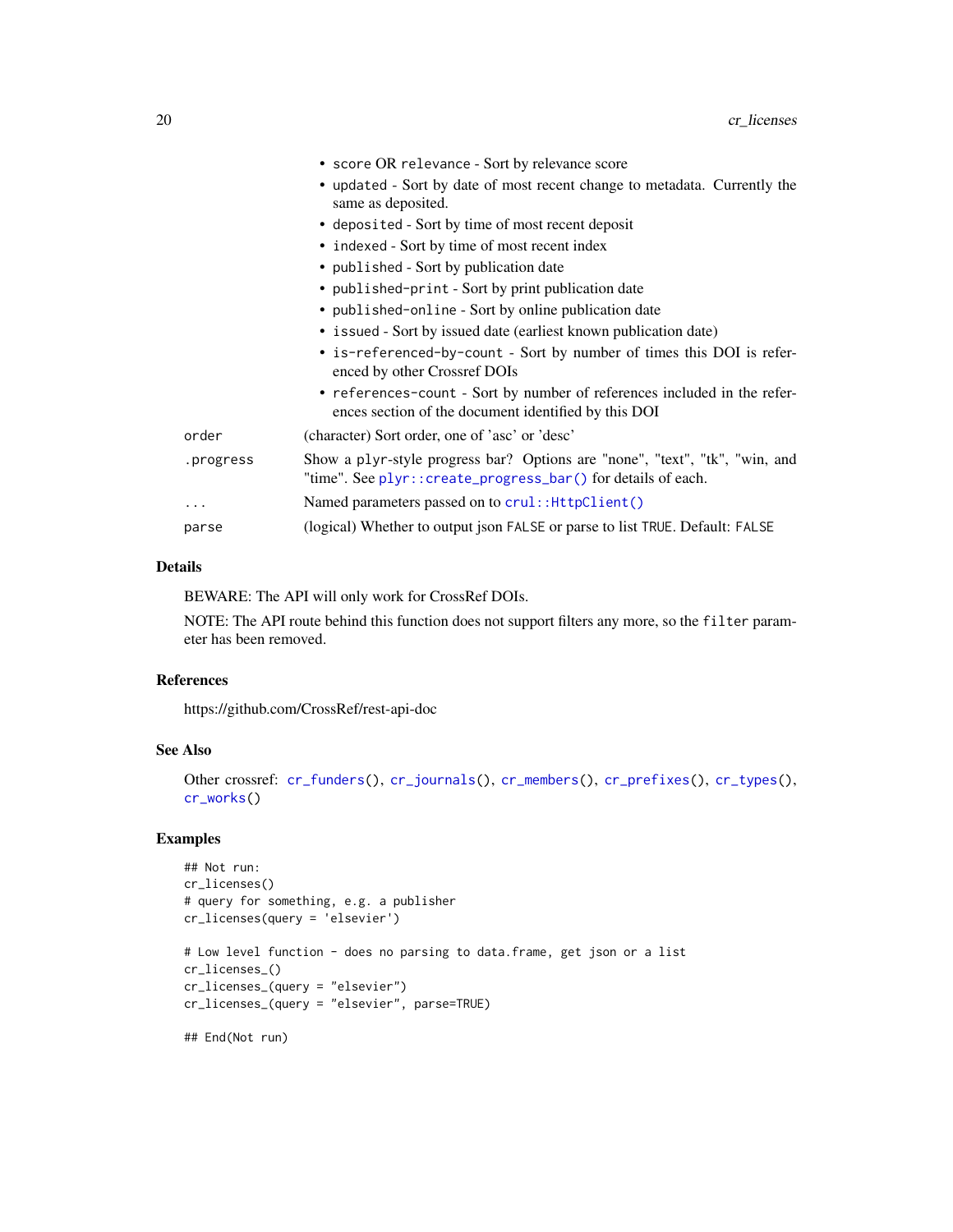<span id="page-20-1"></span><span id="page-20-0"></span>

# Description

Search CrossRef members

# Usage

```
cr_members(
  member_ids = NULL,
  query = NULL,
  filter = NULL,
  offset = NULL,
  limit = NULL,
  sample = NULL,
  sort = NULL,order = NULL,
  facet = FALSE,works = FALSE,
  cursor = NULL,
  cursor_max = 5000,.progress = "none",
  flq = NULL,select = NULL,
  ...
\mathcal{L}cr_members_(
  member_ids = NULL,
  query = NULL,
  filter = NULL,
 offset = NULL,limit = NULL,
  sample = NULL,
  sort = NULL,order = NULL,
  facet = FALSE,works = FALSE,
  cursor = NULL,
  cursor_max = 5000,.progress = "none",
  parse = FALSE,
  flq = NULL,select = NULL,
  ...
\mathcal{L}
```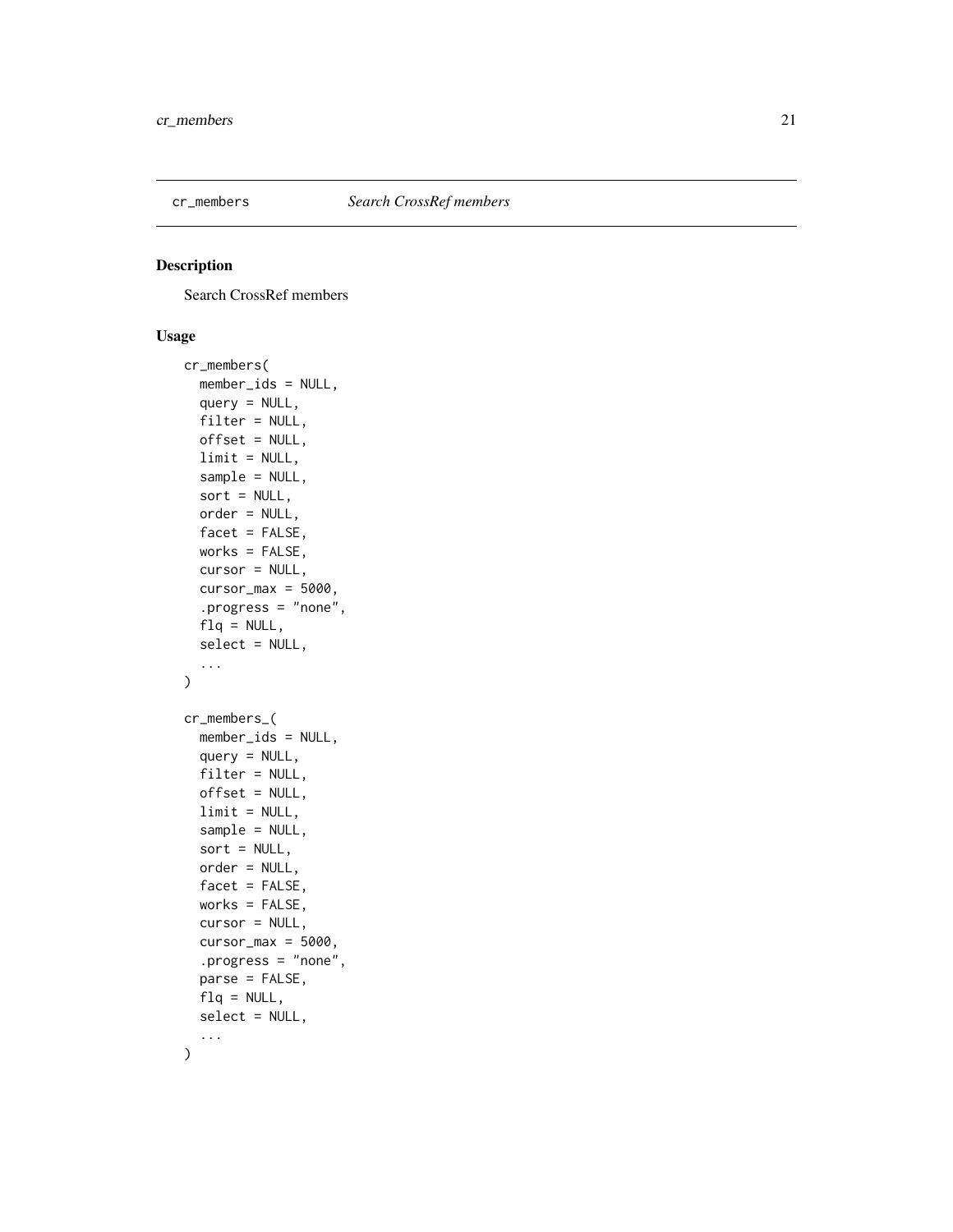# <span id="page-21-0"></span>Arguments

| member_ids | One or more member ids. See examples. Alternatively, you can query for them<br>using the query parameter.                                                                                                                                                                                                                                                                                        |
|------------|--------------------------------------------------------------------------------------------------------------------------------------------------------------------------------------------------------------------------------------------------------------------------------------------------------------------------------------------------------------------------------------------------|
| query      | Query terms                                                                                                                                                                                                                                                                                                                                                                                      |
| filter     | Filter options. See examples for usage examples and filters for what filters<br>are available. filter is available for use with cr_works and other crossref<br>family functions with works=TRUE                                                                                                                                                                                                  |
| offset     | Number of record to start at. Minimum: 1. For cr_works, and any function<br>setting works = TRUE, the maximum offset value is 10000. For larger requests<br>use cursor.                                                                                                                                                                                                                          |
| limit      | Number of results to return in the query. Not relavant when searching with<br>specific dois. Default: 20. Max: 1000                                                                                                                                                                                                                                                                              |
| sample     | (integer) Number of random results to return. when you use the sample param-<br>eter, the rows and offset parameters are ignored. Ignored unless works=TRUE.<br>Max: 100                                                                                                                                                                                                                         |
| sort       | Field to sort on. Acceptable set of fields to sort on:                                                                                                                                                                                                                                                                                                                                           |
|            | • score OR relevance - Sort by relevance score                                                                                                                                                                                                                                                                                                                                                   |
|            | • updated - Sort by date of most recent change to metadata. Currently the<br>same as deposited.                                                                                                                                                                                                                                                                                                  |
|            | • deposited - Sort by time of most recent deposit                                                                                                                                                                                                                                                                                                                                                |
|            | • indexed - Sort by time of most recent index                                                                                                                                                                                                                                                                                                                                                    |
|            | • published - Sort by publication date                                                                                                                                                                                                                                                                                                                                                           |
|            | • published-print - Sort by print publication date                                                                                                                                                                                                                                                                                                                                               |
|            | • published-online - Sort by online publication date                                                                                                                                                                                                                                                                                                                                             |
|            | • issued - Sort by issued date (earliest known publication date)                                                                                                                                                                                                                                                                                                                                 |
|            | • is-referenced-by-count - Sort by number of times this DOI is refer-<br>enced by other Crossref DOIs                                                                                                                                                                                                                                                                                            |
|            | • references-count - Sort by number of references included in the refer-<br>ences section of the document identified by this DOI                                                                                                                                                                                                                                                                 |
| order      | (character) Sort order, one of 'asc' or 'desc'                                                                                                                                                                                                                                                                                                                                                   |
| facet      | (logical) Include facet results. Boolean or string with field to facet on. Valid<br>fields are *, affiliation, funder-name, funder-doi, orcid, container-title, asser-<br>tion, archive, update-type, issn, published, source, type-name, publisher-name,<br>license, category-name, assertion-group. Default: FALSE                                                                             |
| works      | (logical) If TRUE, works returned as well, if not then not.                                                                                                                                                                                                                                                                                                                                      |
| cursor     | (character) Cursor character string to do deep paging. Default is None. Pass<br>in '*' to start deep paging. Any combination of query, filters and facets may<br>be used with deep paging cursors. While the limit parameter may be speci-<br>fied along with cursor, offset and sample cannot be used with the cursor. See<br>https://github.com/CrossRef/rest-api-doc#deep-paging-with-cursors |
| cursor_max | (integer) Max records to retrieve. Only used when cursor param used. Because<br>deep paging can result in continuous requests until all are retrieved, use this pa-<br>rameter to set a maximum number of records. Of course, if there are less records                                                                                                                                          |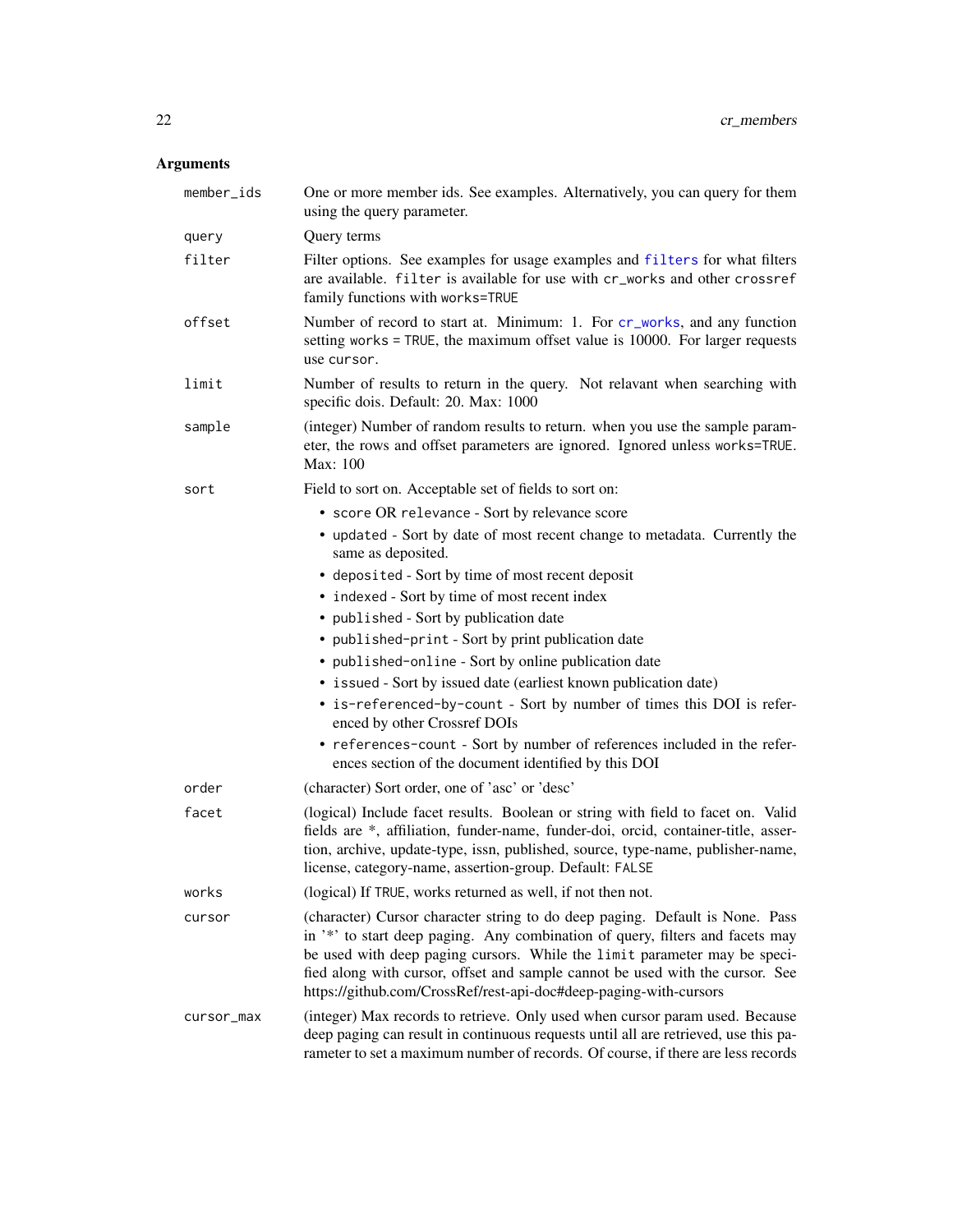<span id="page-22-0"></span>

|           | found than this value, you will get only those found. When cursor pagination is<br>being used the limit parameter sets the chunk size per request.                                                                                                                                                                                                                                             |
|-----------|------------------------------------------------------------------------------------------------------------------------------------------------------------------------------------------------------------------------------------------------------------------------------------------------------------------------------------------------------------------------------------------------|
| .progress | Show a plyr-style progress bar? Options are "none", "text", "tk", "win", and<br>"time". See create_progress_bar for details of each. Only used when pass-<br>ing in multiple ids (e.g., multiple DOIs, DOI prefixes, etc.), or when using the<br>cursor param. When using the cursor param, this argument only accept a<br>boolean, either TRUE or FALSE; any non-boolean is coerced to FALSE. |
| flq       | field queries. One or more field queries. Acceptable set of field query parameters<br>are:                                                                                                                                                                                                                                                                                                     |
|           | • query.container-title - Query container-title aka. publication name                                                                                                                                                                                                                                                                                                                          |
|           | • query. author - Query author first and given names                                                                                                                                                                                                                                                                                                                                           |
|           | • query editor - Query editor first and given names                                                                                                                                                                                                                                                                                                                                            |
|           | • query.chair - Query chair first and given names                                                                                                                                                                                                                                                                                                                                              |
|           | • query. translator - Query translator first and given names                                                                                                                                                                                                                                                                                                                                   |
|           | • query.contributor - Query author, editor, chair and translator first and<br>given names                                                                                                                                                                                                                                                                                                      |
|           | • query.bibliographic - Query bibliographic information, useful for cita-<br>tion lookup. Includes titles, authors, ISSNs and publication years                                                                                                                                                                                                                                                |
|           | • query.affiliation - Query contributor affiliations                                                                                                                                                                                                                                                                                                                                           |
|           | Note: query.title has been removed - use query.bibliographic as a re-<br>placement                                                                                                                                                                                                                                                                                                             |
| select    | (character) One or more field to return (only those fields are returned)                                                                                                                                                                                                                                                                                                                       |
| .         | Named parameters passed on to verb-GET                                                                                                                                                                                                                                                                                                                                                         |
| parse     | (logical) Whether to output json FALSE or parse to list TRUE. Default: FALSE                                                                                                                                                                                                                                                                                                                   |

#### Details

BEWARE: The API will only work for CrossRef DOIs.

# Deep paging (using the cursor)

When using the cursor, a character string called next-cursor is returned from Crossref that we use to do the next request, and so on. We use a while loop to get number of results up to the value of cursor\_max. Since we are doing each request for you, you may not need the next-cursor string, but if you do want it, you can get to it by indexing into the result like x\$meta\$next\_cursor

Note that you can pass in curl options when using cursor, via "..."

# Note

See the "Rate limiting" seciton in [rcrossref](#page-1-1) to get into the "fast lane"

#### References

https://github.com/CrossRef/rest-api-doc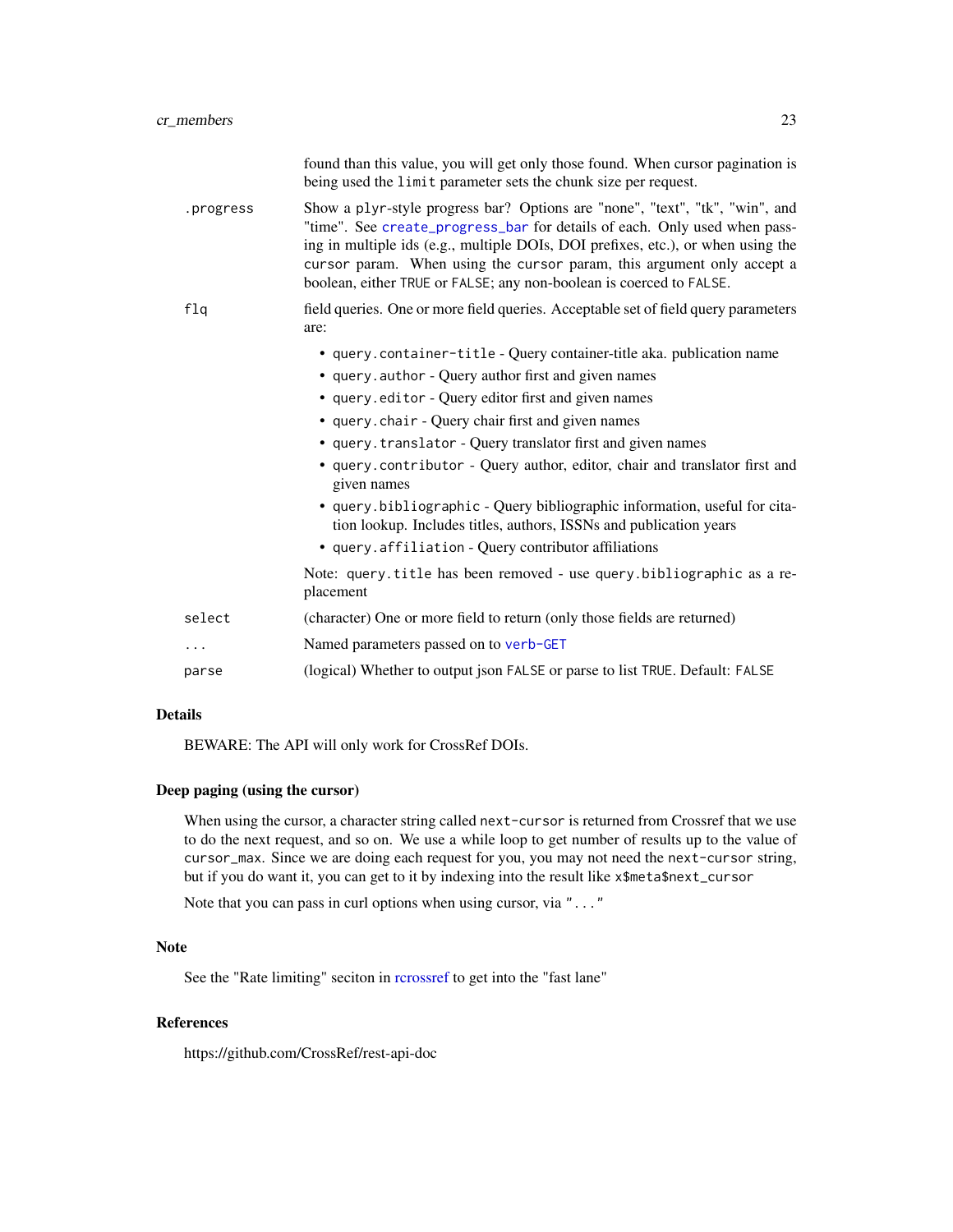#### See Also

```
Other crossref: cr_funders(), cr_journals(), cr_licenses(), cr_prefixes(), cr_types(),
cr_works()
```

```
## Not run:
cr_members(member_ids=98)
cr_members(member_ids=340)
cr_members(member_ids=98, works=TRUE)
cr_members(member_ids=c(10,98,45,1,9))
cr_members(member_ids=c(10,98,45,1,9), works=TRUE)
cr_members(query='hindawi')
cr_members(query='ecology')
# facets
cr_members(member_ids=98, works=TRUE, facet=TRUE, limit = 0)
cr_members(member_ids=98, works=TRUE, facet="license:*", limit = 0)
# curl options
cr_members(member_ids=98, verbose = TRUE)
# Use the cursor for deep paging
cr_members(member_ids=98, works = TRUE, cursor = "*",
   cursor_max = 500, limit = 100)
cr_members(member_ids=c(10, 98, 45), works = TRUE, cursor = "*",
   cursor_max = 200, limit = 100## with optional progress bar
cr_members(member_ids=98, works = TRUE, cursor = "*",
   cursor_max = 500, limit = 100, .progress = TRUE)
# data not found
# cr_members(query="adfdf")
# cr_members(member_ids=c(323234343434,3434343434), works=TRUE, facet=TRUE)
# cr_members(member_ids=c(323234343434,3434343434,98), works=TRUE,facet=TRUE)
# Low level function - does no parsing to data.frame, get json or a list
cr_members_(query = 'hindawi')
cr_members_(member_ids = 98)
cr_members_(query = 'hindawi', parse=TRUE)
cr_members_(member_ids = 98, works = TRUE, cursor = "*",
   cursor_max = 300, limit = 100)cr_members_(member_ids = 98, works = TRUE, cursor = "*",
   cursor_max = 300, limit = 100, parse=True()# field queries
## query.container-title
cr_members(98, works = TRUE, flq = c(`query.container-title` = 'Ecology'))
```
<span id="page-23-0"></span>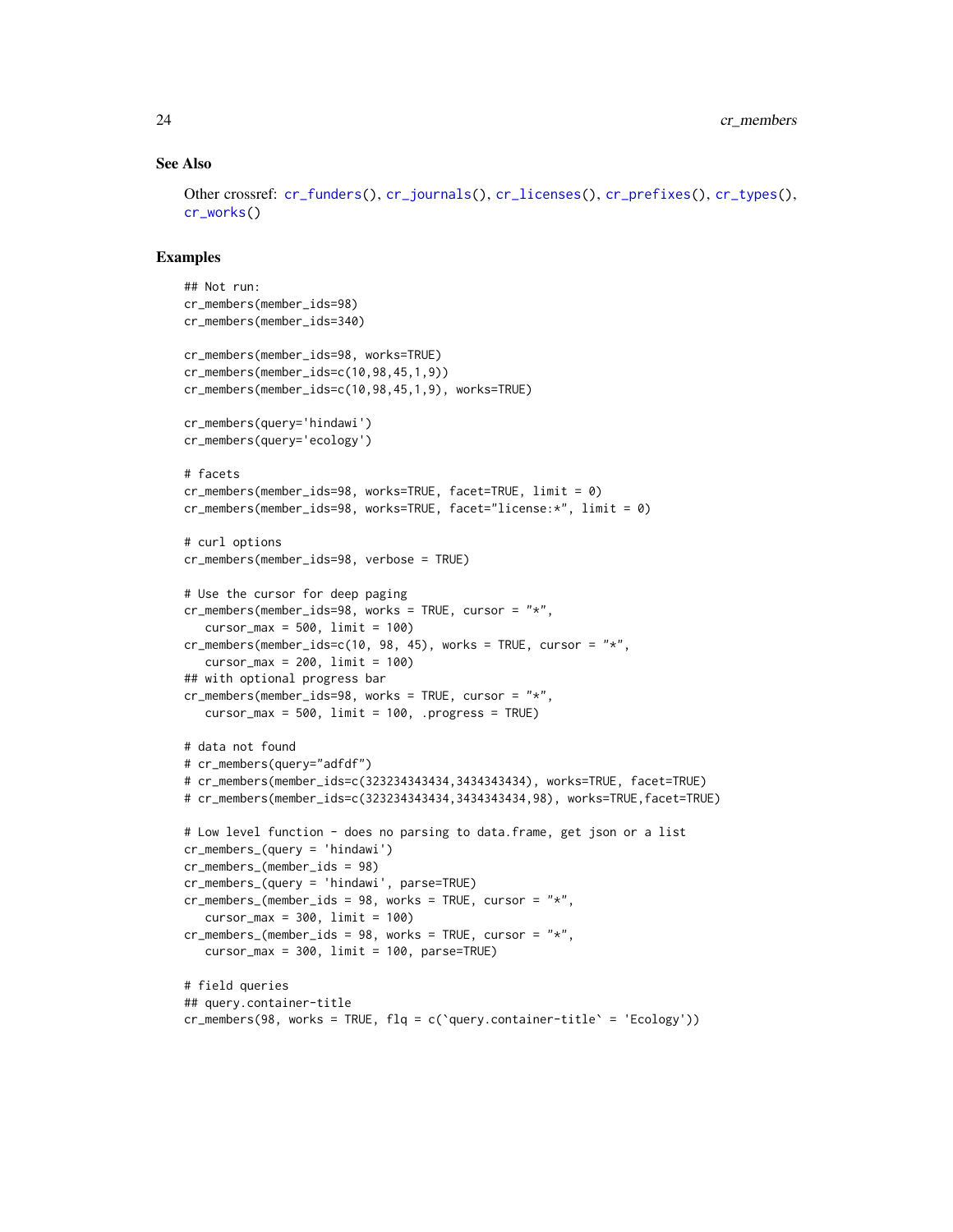# <span id="page-24-0"></span>cr\_prefixes 25

```
# select only certain fields to return
res <- cr_members(98, works = TRUE, select = c('DOI', 'title'))
names(res$data)
## End(Not run)
```
<span id="page-24-1"></span>cr\_prefixes *Search CrossRef prefixes*

# Description

Search CrossRef prefixes

#### Usage

```
cr_prefixes(
 prefixes,
 query = NULL,
  filter = NULL,
 offset = NULL,
  limit = NULL,
  sample = NULL,
  sort = NULL,order = NULL,
  facet = FALSE,
 works = FALSE,
  cursor = NULL,
  cursor_max = 5000,.progress = "none",
  flq = NULL,select = NULL,
  ...
\lambdacr_prefixes_(
  prefixes,
 query = NULL,
  filter = NULL,
 offset = NULL,
  limit = NULL,
  sample = NULL,
  sort = NULL,
  order = NULL,
  facet = FALSE,
  works = FALSE,
  cursor = NULL,
  cursor_max = 5000,
```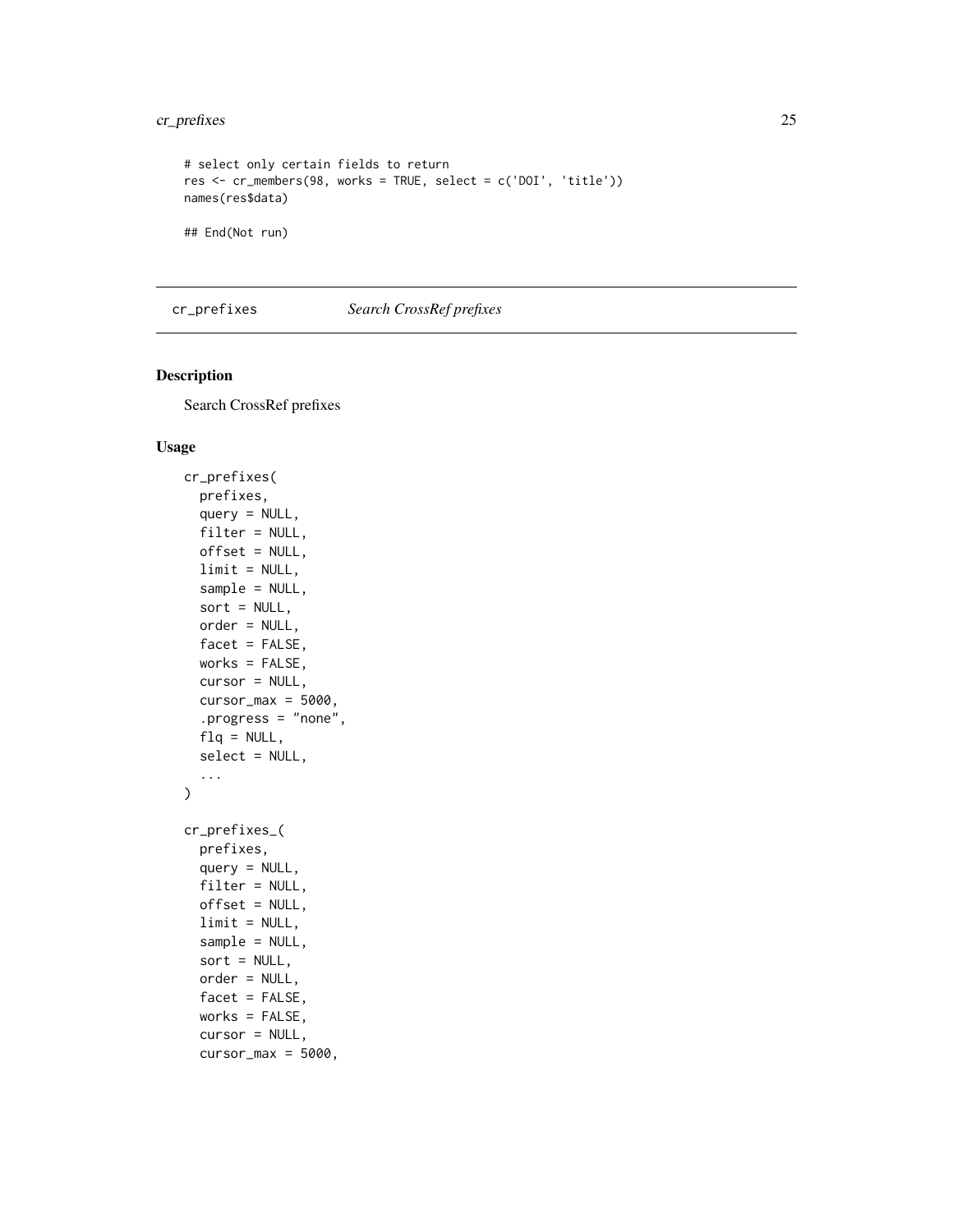```
.progress = "none",
 parse = FALSE,
 flq = NULL,select = NULL,...
)
```
# Arguments

| prefixes | (character) Publisher prefixes, one or more in a vector or list. Required.                                                                                                                                                                                                                                           |
|----------|----------------------------------------------------------------------------------------------------------------------------------------------------------------------------------------------------------------------------------------------------------------------------------------------------------------------|
| query    | Query terms                                                                                                                                                                                                                                                                                                          |
| filter   | Filter options. See examples for usage examples and filters for what filters<br>are available. filter is available for use with cr_works and other crossref<br>family functions with works=TRUE                                                                                                                      |
| offset   | Number of record to start at. Minimum: 1. For cr_works, and any function<br>setting works = TRUE, the maximum offset value is 10000. For larger requests<br>use cursor.                                                                                                                                              |
| limit    | Number of results to return in the query. Not relavant when searching with<br>specific dois. Default: 20. Max: 1000                                                                                                                                                                                                  |
| sample   | (integer) Number of random results to return. when you use the sample param-<br>eter, the rows and offset parameters are ignored. Ignored unless works=TRUE.<br>Max: 100                                                                                                                                             |
| sort     | Field to sort on. Acceptable set of fields to sort on:                                                                                                                                                                                                                                                               |
|          | • score OR relevance - Sort by relevance score                                                                                                                                                                                                                                                                       |
|          | • updated - Sort by date of most recent change to metadata. Currently the<br>same as deposited.                                                                                                                                                                                                                      |
|          | • deposited - Sort by time of most recent deposit                                                                                                                                                                                                                                                                    |
|          | • indexed - Sort by time of most recent index                                                                                                                                                                                                                                                                        |
|          | • published - Sort by publication date                                                                                                                                                                                                                                                                               |
|          | • published-print - Sort by print publication date                                                                                                                                                                                                                                                                   |
|          | • published-online - Sort by online publication date                                                                                                                                                                                                                                                                 |
|          | • issued - Sort by issued date (earliest known publication date)                                                                                                                                                                                                                                                     |
|          | • is-referenced-by-count - Sort by number of times this DOI is refer-<br>enced by other Crossref DOIs                                                                                                                                                                                                                |
|          | • references-count - Sort by number of references included in the refer-<br>ences section of the document identified by this DOI                                                                                                                                                                                     |
| order    | (character) Sort order, one of 'asc' or 'desc'                                                                                                                                                                                                                                                                       |
| facet    | (logical) Include facet results. Boolean or string with field to facet on. Valid<br>fields are *, affiliation, funder-name, funder-doi, orcid, container-title, asser-<br>tion, archive, update-type, issn, published, source, type-name, publisher-name,<br>license, category-name, assertion-group. Default: FALSE |
| works    | (logical) If TRUE, works returned as well, if not then not.                                                                                                                                                                                                                                                          |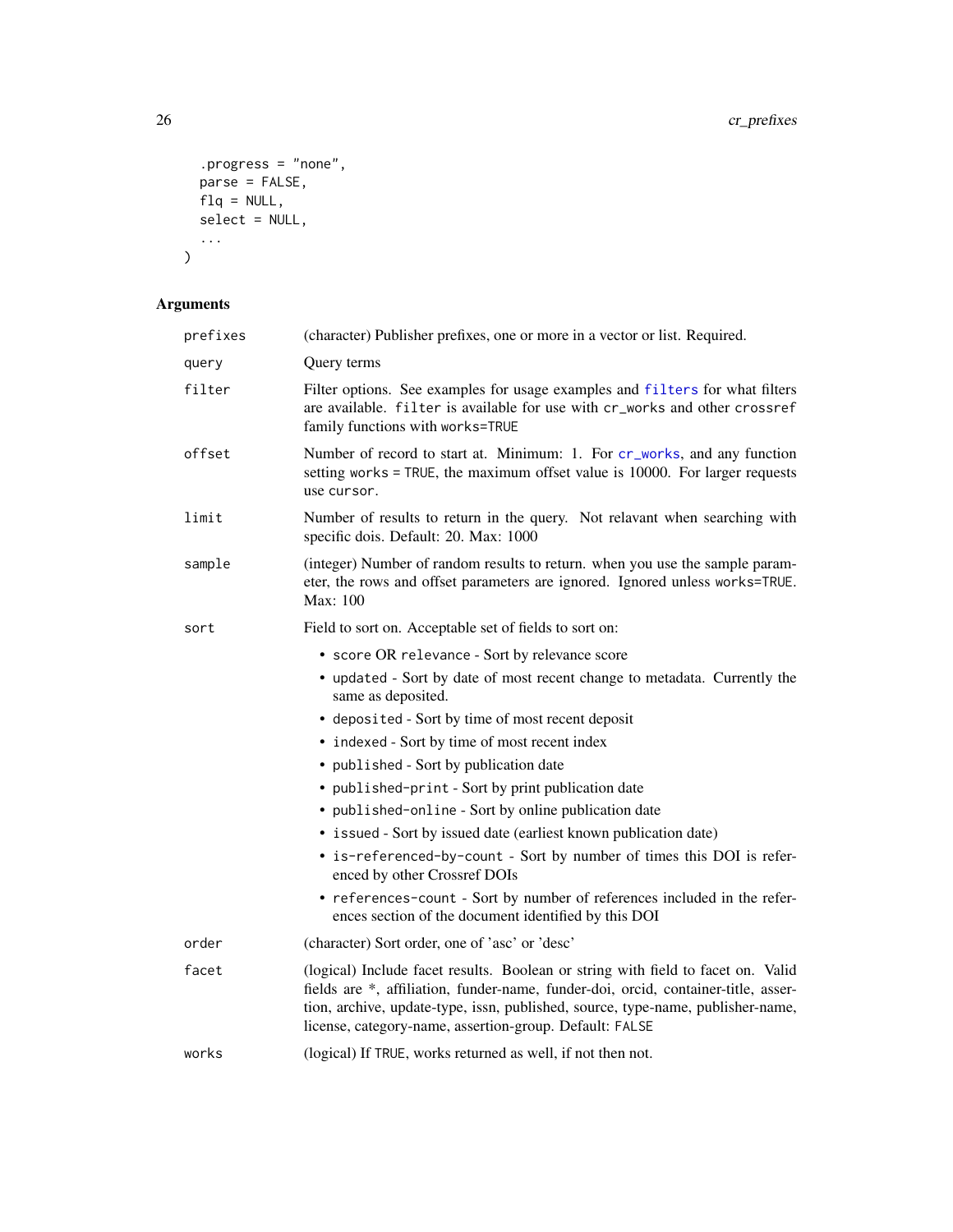<span id="page-26-0"></span>

| cursor     | (character) Cursor character string to do deep paging. Default is None. Pass<br>in '*' to start deep paging. Any combination of query, filters and facets may<br>be used with deep paging cursors. While the limit parameter may be speci-<br>fied along with cursor, offset and sample cannot be used with the cursor. See<br>https://github.com/CrossRef/rest-api-doc#deep-paging-with-cursors              |
|------------|---------------------------------------------------------------------------------------------------------------------------------------------------------------------------------------------------------------------------------------------------------------------------------------------------------------------------------------------------------------------------------------------------------------|
| cursor_max | (integer) Max records to retrieve. Only used when cursor param used. Because<br>deep paging can result in continuous requests until all are retrieved, use this pa-<br>rameter to set a maximum number of records. Of course, if there are less records<br>found than this value, you will get only those found. When cursor pagination is<br>being used the limit parameter sets the chunk size per request. |
| .progress  | Show a plyr-style progress bar? Options are "none", "text", "tk", "win", and<br>"time". See create_progress_bar for details of each. Only used when pass-<br>ing in multiple ids (e.g., multiple DOIs, DOI prefixes, etc.), or when using the<br>cursor param. When using the cursor param, this argument only accept a<br>boolean, either TRUE or FALSE; any non-boolean is coerced to FALSE.                |
| f1q        | field queries. One or more field queries. Acceptable set of field query parameters                                                                                                                                                                                                                                                                                                                            |
|            | are:                                                                                                                                                                                                                                                                                                                                                                                                          |
|            | • query.container-title - Query container-title aka. publication name<br>• query.author - Query author first and given names                                                                                                                                                                                                                                                                                  |
|            | • query.editor - Query editor first and given names                                                                                                                                                                                                                                                                                                                                                           |
|            | • query.chair - Query chair first and given names                                                                                                                                                                                                                                                                                                                                                             |
|            | • query.translator - Query translator first and given names                                                                                                                                                                                                                                                                                                                                                   |
|            | · query.contributor - Query author, editor, chair and translator first and<br>given names                                                                                                                                                                                                                                                                                                                     |
|            | • query.bibliographic - Query bibliographic information, useful for cita-<br>tion lookup. Includes titles, authors, ISSNs and publication years                                                                                                                                                                                                                                                               |
|            | • query.affiliation - Query contributor affiliations                                                                                                                                                                                                                                                                                                                                                          |
|            | Note: query.title has been removed - use query.bibliographic as a re-<br>placement                                                                                                                                                                                                                                                                                                                            |
| select     | (character) One or more field to return (only those fields are returned)                                                                                                                                                                                                                                                                                                                                      |
|            | Named parameters passed on to verb-GET                                                                                                                                                                                                                                                                                                                                                                        |
| parse      | (logical) Whether to output json FALSE or parse to list TRUE. Default: FALSE                                                                                                                                                                                                                                                                                                                                  |

#### Details

BEWARE: The API will only work for CrossRef DOIs.

Note that any one publisher can have more than one DOI. If you want to search on all DOIs for a publisher, pass in all DOIs, or see [cr\\_members\(\)](#page-20-1), and pass in the member\_ids parameter.

Notes from CrossRef (quoting them):

The prefix of a CrossRef DOI does NOT indicate who currently owns the DOI. It only reflects who originally registered the DOI. CrossRef metadata has an owner\_prefix element that records the current owner of the CrossRef DOI in question.

CrossRef also has member IDs for depositing organisations. A single member may control multiple owner prefixes, which in turn may control a number of DOIs. When looking at works published by a certain organisation, member IDs and the member routes should be used.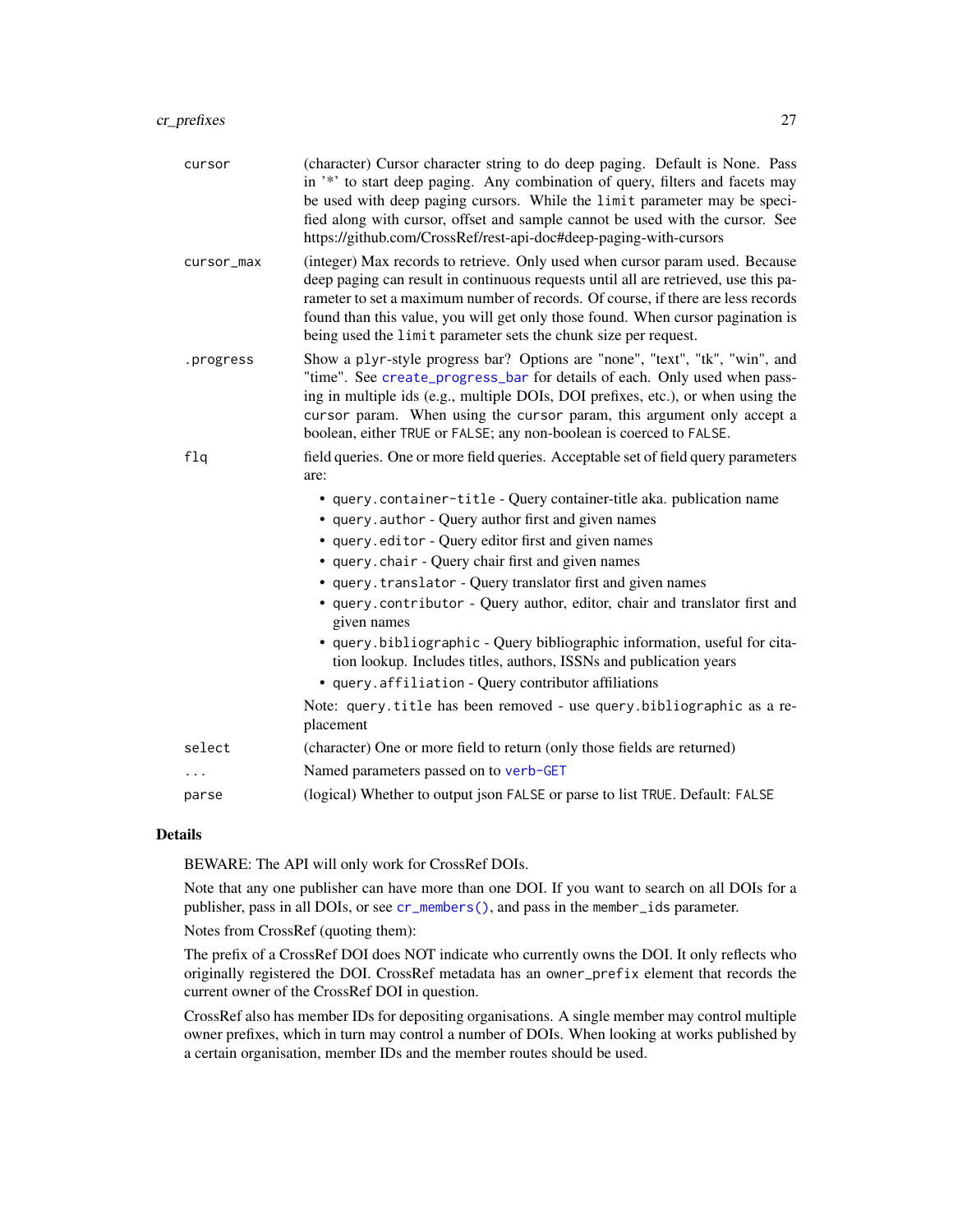#### <span id="page-27-0"></span>Deep paging (using the cursor)

When using the cursor, a character string called next-cursor is returned from Crossref that we use to do the next request, and so on. We use a while loop to get number of results up to the value of cursor\_max. Since we are doing each request for you, you may not need the next-cursor string, but if you do want it, you can get to it by indexing into the result like x\$meta\$next\_cursor

Note that you can pass in curl options when using cursor, via "..."

#### Note

See the "Rate limiting" seciton in [rcrossref](#page-1-1) to get into the "fast lane"

#### References

https://github.com/CrossRef/rest-api-doc

#### See Also

Other crossref: [cr\\_funders\(](#page-9-1)), [cr\\_journals\(](#page-13-1)), [cr\\_licenses\(](#page-18-1)), [cr\\_members\(](#page-20-1)), [cr\\_types\(](#page-29-1)), [cr\\_works\(](#page-33-1))

```
## Not run:
cr_prefixes(prefixes="10.1016")
cr_prefixes(prefixes="10.1016", works=TRUE)
cr_prefixes(prefixes=c('10.1016','10.1371','10.1023','10.4176','10.1093'))
cr_prefixes(prefixes=c('10.1016','10.1371'), works=TRUE)
cr_prefixes(prefixes="10.1016", works=TRUE, filter=c(has_full_text=TRUE),
  limit=5)
cr_prefixes(prefixes="10.1016", works=TRUE, query='ecology', limit=4)
cr_prefixes(prefixes="10.1016", works=TRUE, query='ecology', limit=4)
# facets - only avail. when works=TRUE
cr_prefixes(prefixes="10.1016", works=TRUE, facet=TRUE)
cr_prefixes(prefixes="10.1016", works=TRUE, facet="license:*", limit=0)
cr_prefixes(prefixes=c('10.1016','10.1371'), works=TRUE, facet=TRUE,
  limit=0)
# Use the cursor for deep paging
cr_prefixes("10.1016", works = TRUE, cursor = "*", cursor_max = 500,limit = 100)
cr_prefixes(c('10.1016', '10.1371'), works = TRUE, cursor = "*",
  cursor_max = 300, limit = 100)
## with optional progress bar
cr_prefixes("10.1016", works = TRUE, cursor = "*", cursor_max = 500,
   limit = 100, .progress = TRUE)
# Low level function - does no parsing to data.frame, get json or a list
cr_prefixes_("10.1016")
cr_prefixes_(c('10.1016', '10.1371'))
cr_prefixes_("10.1016", works = TRUE, query = 'ecology', limit = 10)
```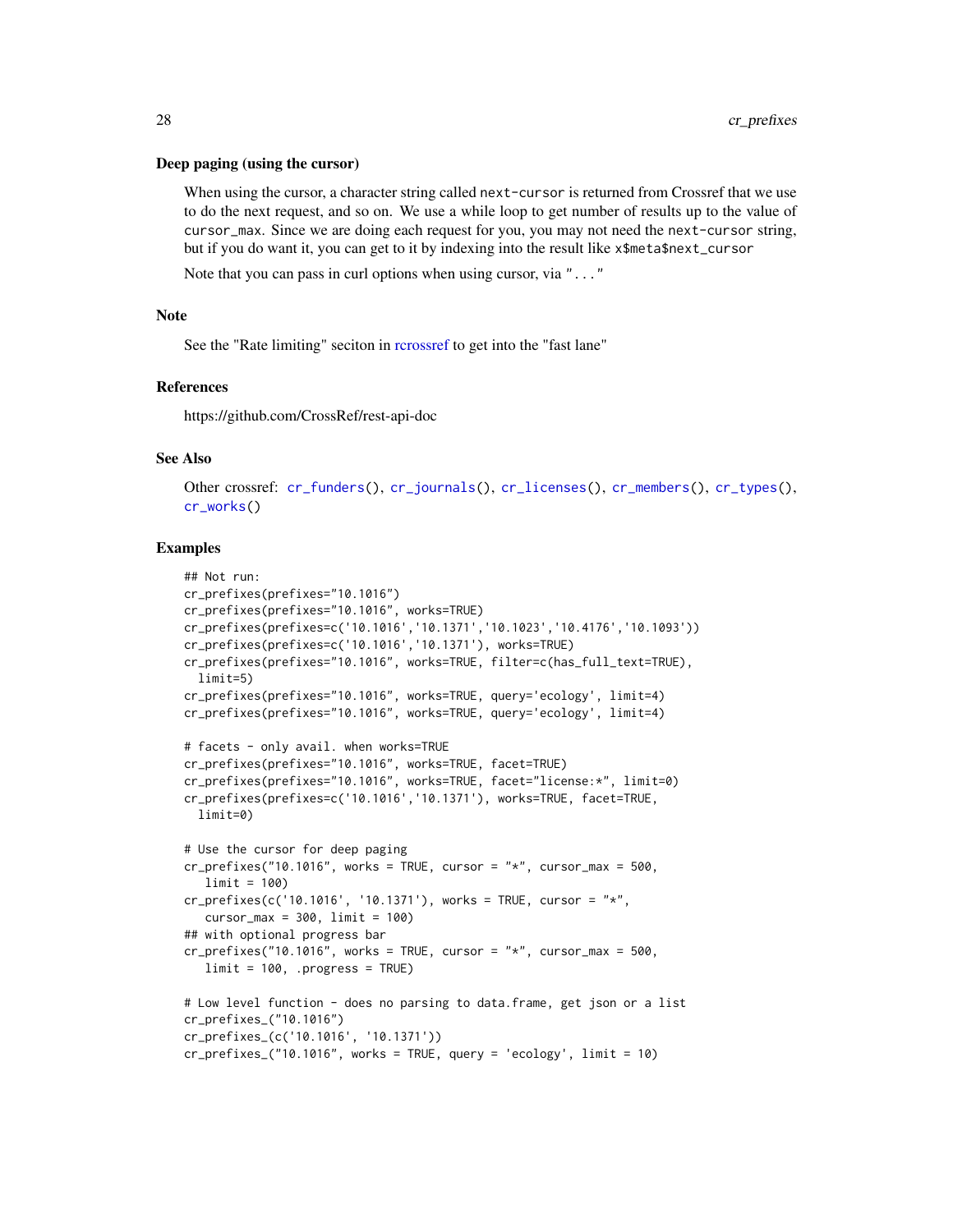```
cr\_r 29
```

```
cr_prefixes_("10.1016", works = TRUE, query = 'ecology', parse=TRUE,
  limit = 10cr\_prefixes\_("10.1016", works = TRUE, cursor = "*",cursor_max = 300, limit = 100cr\_prefixes_('10.1016", works = TRUE, cursor = "*",cursor_max = 300, limit = 100, parse = TRUE)
# field queries
## query.container-title
cr\_prefixes("10.1016", works = TRUE,flq = c(`query.container-title` = 'Ecology'))
# select only certain fields to return
res <- cr_prefixes("10.1016", works = TRUE, select = c('DOI', 'title'))
names(res$data)
## End(Not run)
```
<span id="page-28-1"></span>cr\_r *Get a random set of DOI's through CrossRef.*

# Description

Get a random set of DOI's through CrossRef.

#### Usage

 $cr_r(sample = 10, ...)$ 

# Arguments

| sample | The number of returned random DOIs. Maximum: 100. Default: 20. |
|--------|----------------------------------------------------------------|
| .      | Further args passed on to cr_works()                           |

#### Value

A character vector of DOIs

#### Author(s)

Scott Chamberlain <myrmecocystus@gmail.com>

# Examples

```
## Not run:
# Default search gets 10 random DOIs
cr_r()
```
# Get 30 DOIs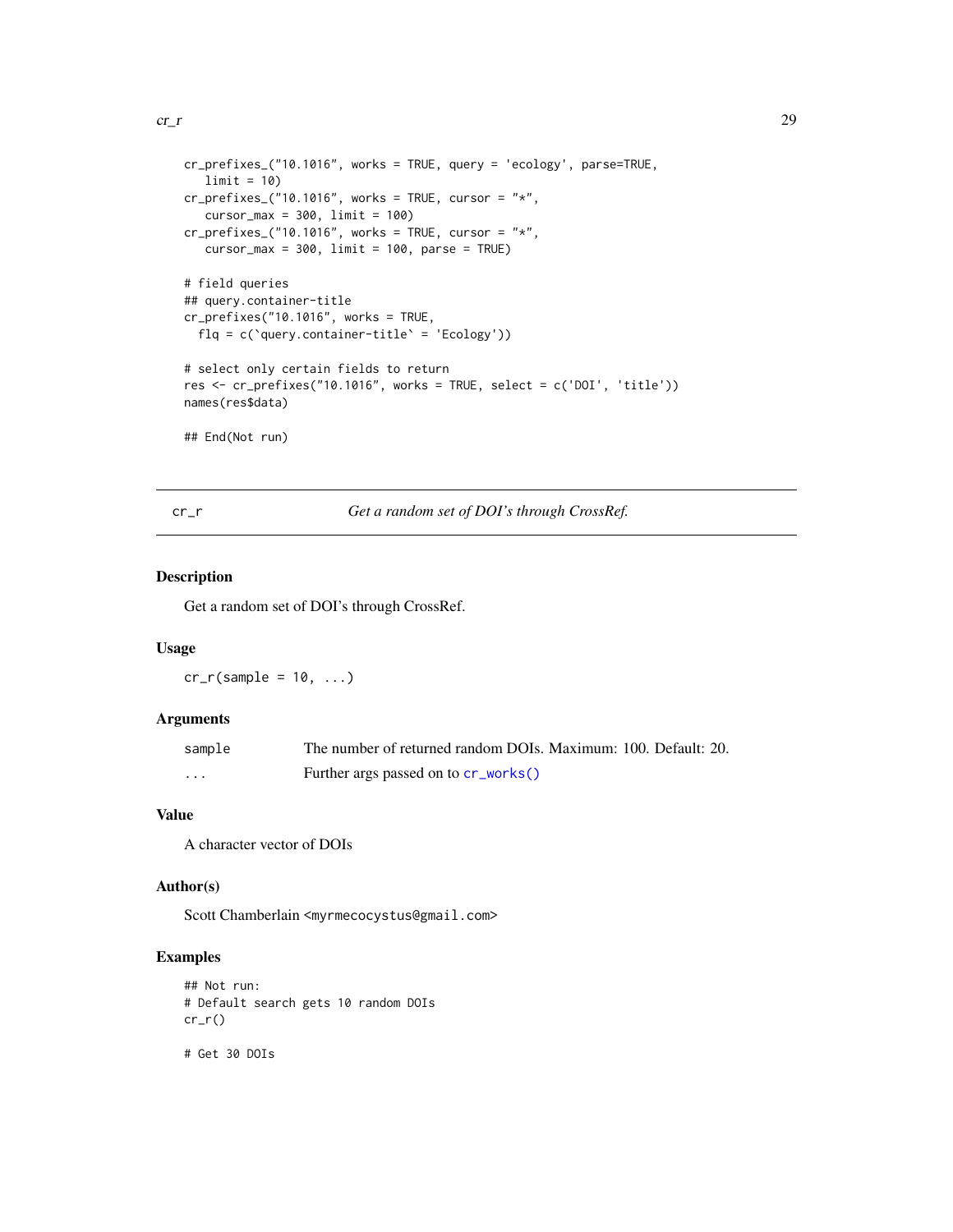```
cr_r(30)
```
## End(Not run)

# <span id="page-29-1"></span>cr\_types *Search CrossRef types*

# Description

Search CrossRef types

#### Usage

```
cr_types(
  types = NULL,
  query = NULL,
  filter = NULL,
 offset = NULL,
 limit = NULL,
  sample = NULL,
  sort = NULL,order = NULL,
  facet = FALSE,
 works = FALSE,
  cursor = NULL,
 cursor_max = 5000,.progress = "none",
  flq = NULL,select = NULL,
  ...
\mathcal{L}cr_types_(
  types = NULL,
  query = NULL,
 filter = NULL,
 offset = NULL,
  limit = NULL,
  sample = NULL,
  sort = NULL,order = NULL,
  facet = FALSE,
 works = FALSE,
  cursor = NULL,
  cursor_max = 5000,.progress = "none",
  parse = FALSE,
```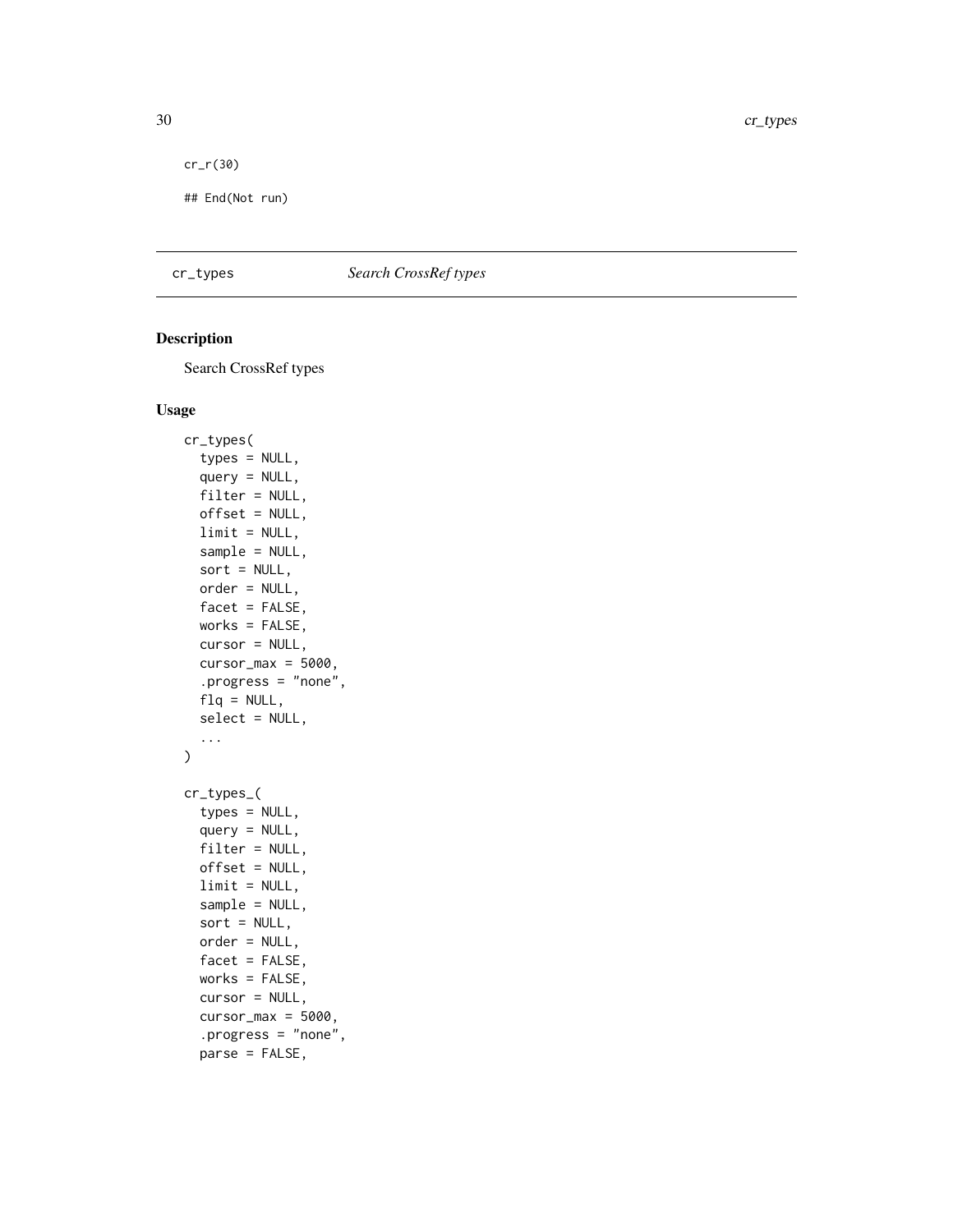```
flq = NULL,select = NULL,
 ...
\lambda
```
# Arguments

| types  | (character) Type identifier, e.g., journal                                                                                                                                                                                                                                                                                                                                                       |
|--------|--------------------------------------------------------------------------------------------------------------------------------------------------------------------------------------------------------------------------------------------------------------------------------------------------------------------------------------------------------------------------------------------------|
| query  | Query terms                                                                                                                                                                                                                                                                                                                                                                                      |
| filter | Filter options. See examples for usage examples and filters for what filters<br>are available. filter is available for use with cr_works and other crossref<br>family functions with works=TRUE                                                                                                                                                                                                  |
| offset | Number of record to start at. Minimum: 1. For cr_works, and any function<br>setting works = TRUE, the maximum offset value is 10000. For larger requests<br>use cursor.                                                                                                                                                                                                                          |
| limit  | Number of results to return in the query. Not relavant when searching with<br>specific dois. Default: 20. Max: 1000                                                                                                                                                                                                                                                                              |
| sample | (integer) Number of random results to return. when you use the sample param-<br>eter, the rows and offset parameters are ignored. Ignored unless works=TRUE.<br>Max: 100                                                                                                                                                                                                                         |
| sort   | Field to sort on. Acceptable set of fields to sort on:                                                                                                                                                                                                                                                                                                                                           |
|        | • score OR relevance - Sort by relevance score                                                                                                                                                                                                                                                                                                                                                   |
|        | • updated - Sort by date of most recent change to metadata. Currently the<br>same as deposited.                                                                                                                                                                                                                                                                                                  |
|        | • deposited - Sort by time of most recent deposit                                                                                                                                                                                                                                                                                                                                                |
|        | • indexed - Sort by time of most recent index                                                                                                                                                                                                                                                                                                                                                    |
|        | • published - Sort by publication date                                                                                                                                                                                                                                                                                                                                                           |
|        | • published-print - Sort by print publication date                                                                                                                                                                                                                                                                                                                                               |
|        | • published-online - Sort by online publication date                                                                                                                                                                                                                                                                                                                                             |
|        | • issued - Sort by issued date (earliest known publication date)<br>• is-referenced-by-count - Sort by number of times this DOI is refer-                                                                                                                                                                                                                                                        |
|        | enced by other Crossref DOIs                                                                                                                                                                                                                                                                                                                                                                     |
|        | • references-count - Sort by number of references included in the refer-<br>ences section of the document identified by this DOI                                                                                                                                                                                                                                                                 |
| order  | (character) Sort order, one of 'asc' or 'desc'                                                                                                                                                                                                                                                                                                                                                   |
| facet  | (logical) Include facet results. Boolean or string with field to facet on. Valid<br>fields are *, affiliation, funder-name, funder-doi, orcid, container-title, asser-<br>tion, archive, update-type, issn, published, source, type-name, publisher-name,<br>license, category-name, assertion-group. Default: FALSE                                                                             |
| works  | (logical) If TRUE, works returned as well, if not then not.                                                                                                                                                                                                                                                                                                                                      |
| cursor | (character) Cursor character string to do deep paging. Default is None. Pass<br>in '*' to start deep paging. Any combination of query, filters and facets may<br>be used with deep paging cursors. While the limit parameter may be speci-<br>fied along with cursor, offset and sample cannot be used with the cursor. See<br>https://github.com/CrossRef/rest-api-doc#deep-paging-with-cursors |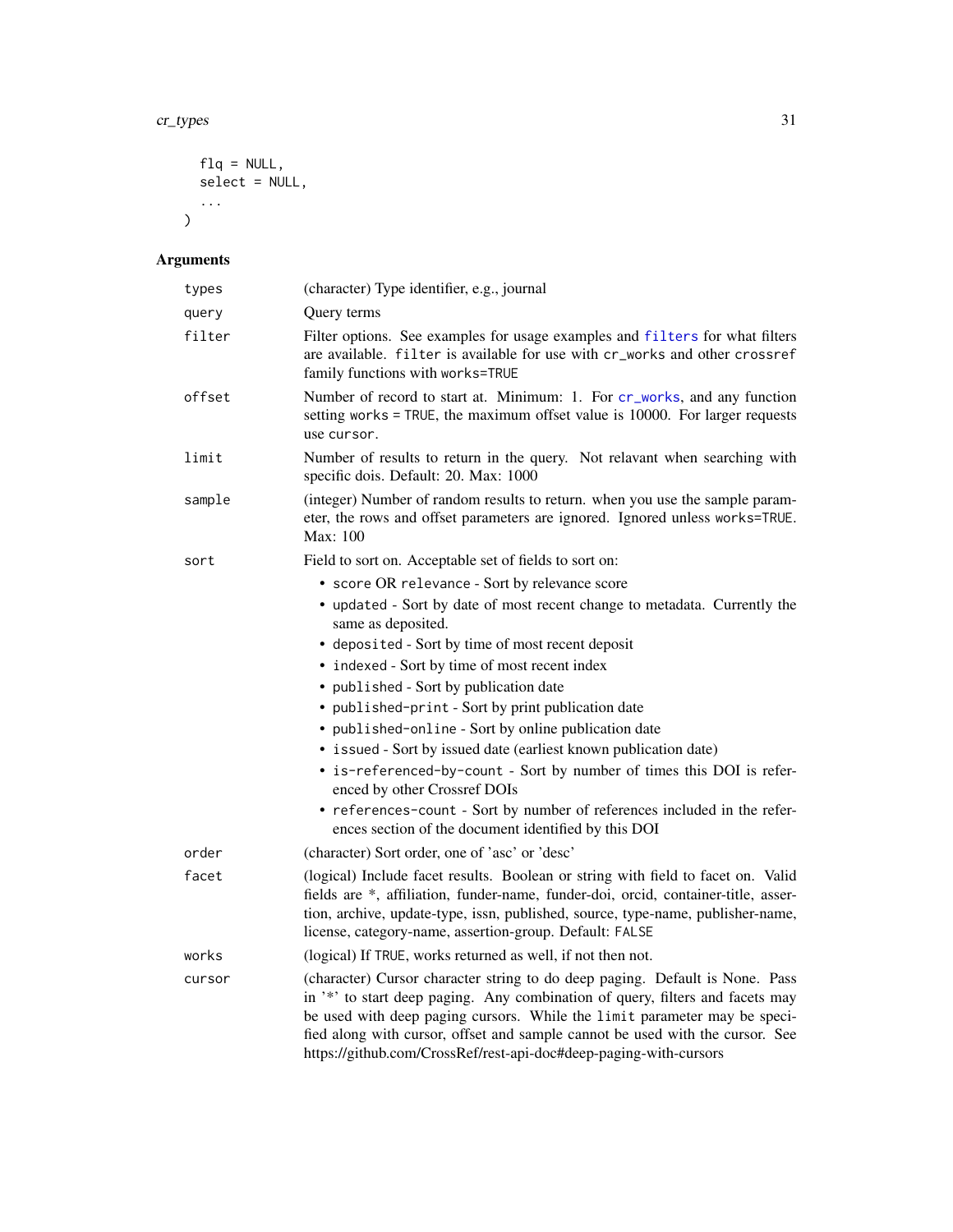<span id="page-31-0"></span>

| cursor_max | (integer) Max records to retrieve. Only used when cursor param used. Because<br>deep paging can result in continuous requests until all are retrieved, use this pa-<br>rameter to set a maximum number of records. Of course, if there are less records<br>found than this value, you will get only those found. When cursor pagination is<br>being used the limit parameter sets the chunk size per request. |
|------------|---------------------------------------------------------------------------------------------------------------------------------------------------------------------------------------------------------------------------------------------------------------------------------------------------------------------------------------------------------------------------------------------------------------|
| .progress  | Show a plyr-style progress bar? Options are "none", "text", "tk", "win", and<br>"time". See create_progress_bar for details of each. Only used when pass-<br>ing in multiple ids (e.g., multiple DOIs, DOI prefixes, etc.), or when using the<br>cursor param. When using the cursor param, this argument only accept a<br>boolean, either TRUE or FALSE; any non-boolean is coerced to FALSE.                |
| f1q        | field queries. One or more field queries. Acceptable set of field query parameters<br>are:                                                                                                                                                                                                                                                                                                                    |
|            | • query.container-title - Query container-title aka. publication name                                                                                                                                                                                                                                                                                                                                         |
|            | • query.author - Query author first and given names                                                                                                                                                                                                                                                                                                                                                           |
|            | · query.editor - Query editor first and given names                                                                                                                                                                                                                                                                                                                                                           |
|            | • query.chair - Query chair first and given names                                                                                                                                                                                                                                                                                                                                                             |
|            | • query.translator - Query translator first and given names                                                                                                                                                                                                                                                                                                                                                   |
|            | • query.contributor - Query author, editor, chair and translator first and<br>given names                                                                                                                                                                                                                                                                                                                     |
|            | • query.bibliographic - Query bibliographic information, useful for cita-<br>tion lookup. Includes titles, authors, ISSNs and publication years<br>• query.affiliation - Query contributor affiliations                                                                                                                                                                                                       |
|            | Note: query.title has been removed - use query.bibliographic as a re-<br>placement                                                                                                                                                                                                                                                                                                                            |
| select     | (character) One or more field to return (only those fields are returned)                                                                                                                                                                                                                                                                                                                                      |
| .          | Named parameters passed on to verb-GET                                                                                                                                                                                                                                                                                                                                                                        |
| parse      | (logical) Whether to output json FALSE or parse to list TRUE. Default: FALSE                                                                                                                                                                                                                                                                                                                                  |
|            |                                                                                                                                                                                                                                                                                                                                                                                                               |

# Details

BEWARE: The API will only work for CrossRef DOIs.

# Deep paging (using the cursor)

When using the cursor, a character string called next-cursor is returned from Crossref that we use to do the next request, and so on. We use a while loop to get number of results up to the value of cursor\_max. Since we are doing each request for you, you may not need the next-cursor string, but if you do want it, you can get to it by indexing into the result like x\$meta\$next\_cursor

Note that you can pass in curl options when using cursor, via "..."

#### Note

See the "Rate limiting" seciton in [rcrossref](#page-1-1) to get into the "fast lane"

# References

https://github.com/CrossRef/rest-api-doc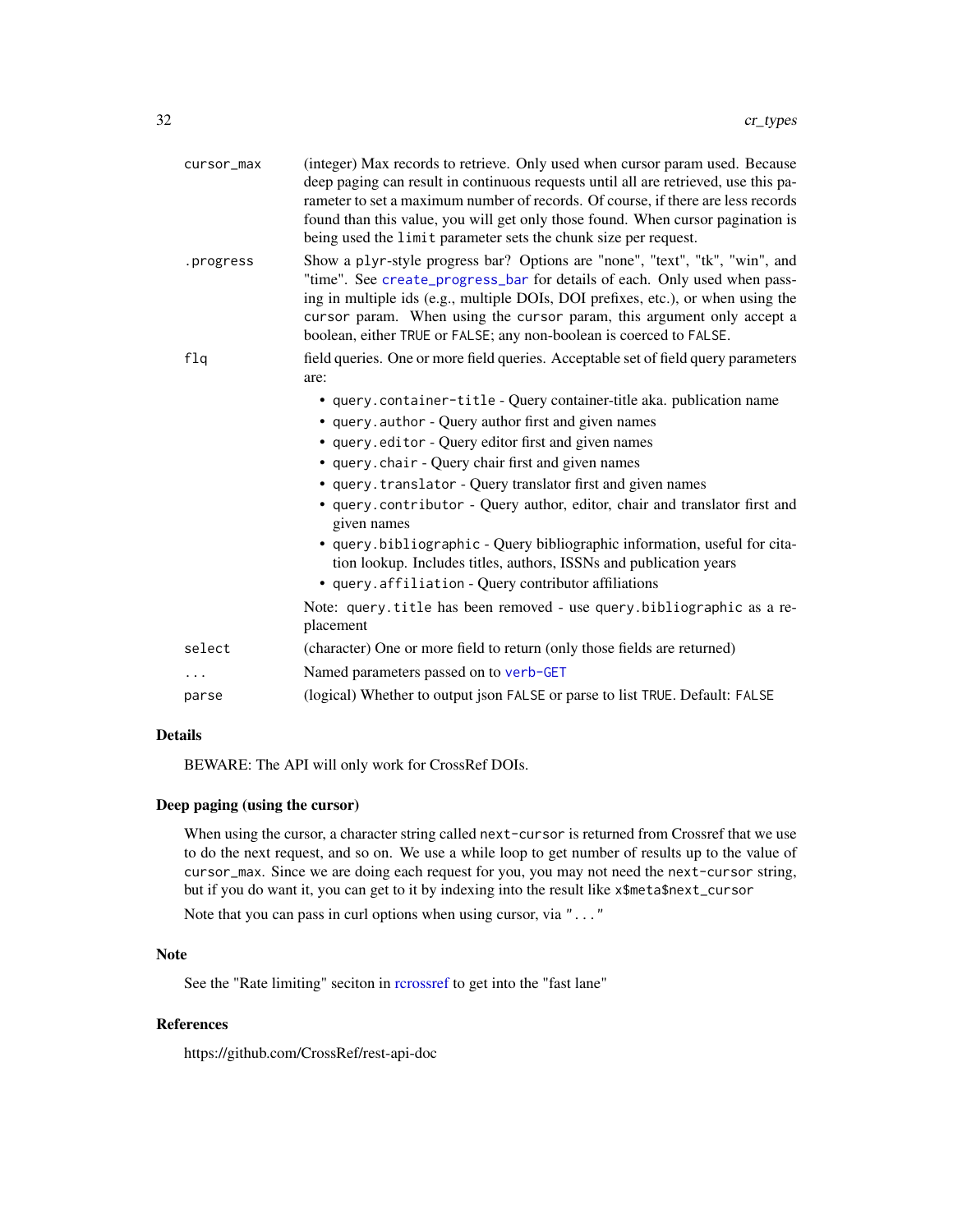#### <span id="page-32-0"></span>cr\_types 33

#### See Also

```
Other crossref: cr_funders(), cr_journals(), cr_licenses(), cr_members(), cr_prefixes(),
cr_works()
```

```
## Not run:
cr_types()
cr_types("monograph")
cr_types("monograph", works=TRUE)
cr_types(c('monograph', 'book-set', 'book', 'book-track'))
cr_types(c('monograph', 'book-set'), works=TRUE)
## get facets back
cr_types("journal-article", works=TRUE, facet=TRUE)$facets
cr_types("monograph", works=TRUE, facet="license:*", limit = 0)
cr_types(c('monograph', 'book-set'), works=TRUE, facet=TRUE)
# Use the cursor for deep paging
cr_types("journal-article", works = TRUE, cursor = "*",
   cursor_max = 500, limit = 100)
cr_types(c('monograph', 'book-set'), works = TRUE, cursor = "*",
  cursor_max = 300, limit = 100)
## with optional progress bar
cr_types("journal-article", works = TRUE, cursor = "*",
   cursor_max = 500, limit = 100, .progress = TRUE)
# query doesn't work unless using works=TRUE
### you get results, but query param is silently dropped
cr_types(query = "ecology")
# print progress - only works when passing more than one type
cr_types(c('monograph', 'book-set'), works=TRUE, .progress='text')
# Low level function - does no parsing to data.frame, get json or a list
cr_types_('monograph')
cr_types_('monograph', parse = TRUE)
cr_types_("journal-article", works = TRUE, cursor = "*",
   cursor_max = 300, limit = 100# field queries
## query.container-title
cr_types("journal-article", works = TRUE,
 flq = c('query.contriber-title' = 'Ecology'))# select only certain fields to return
res <- cr_types("journal-article", works = TRUE, select = c('DOI', 'title'))
names(res$data)
## End(Not run)
```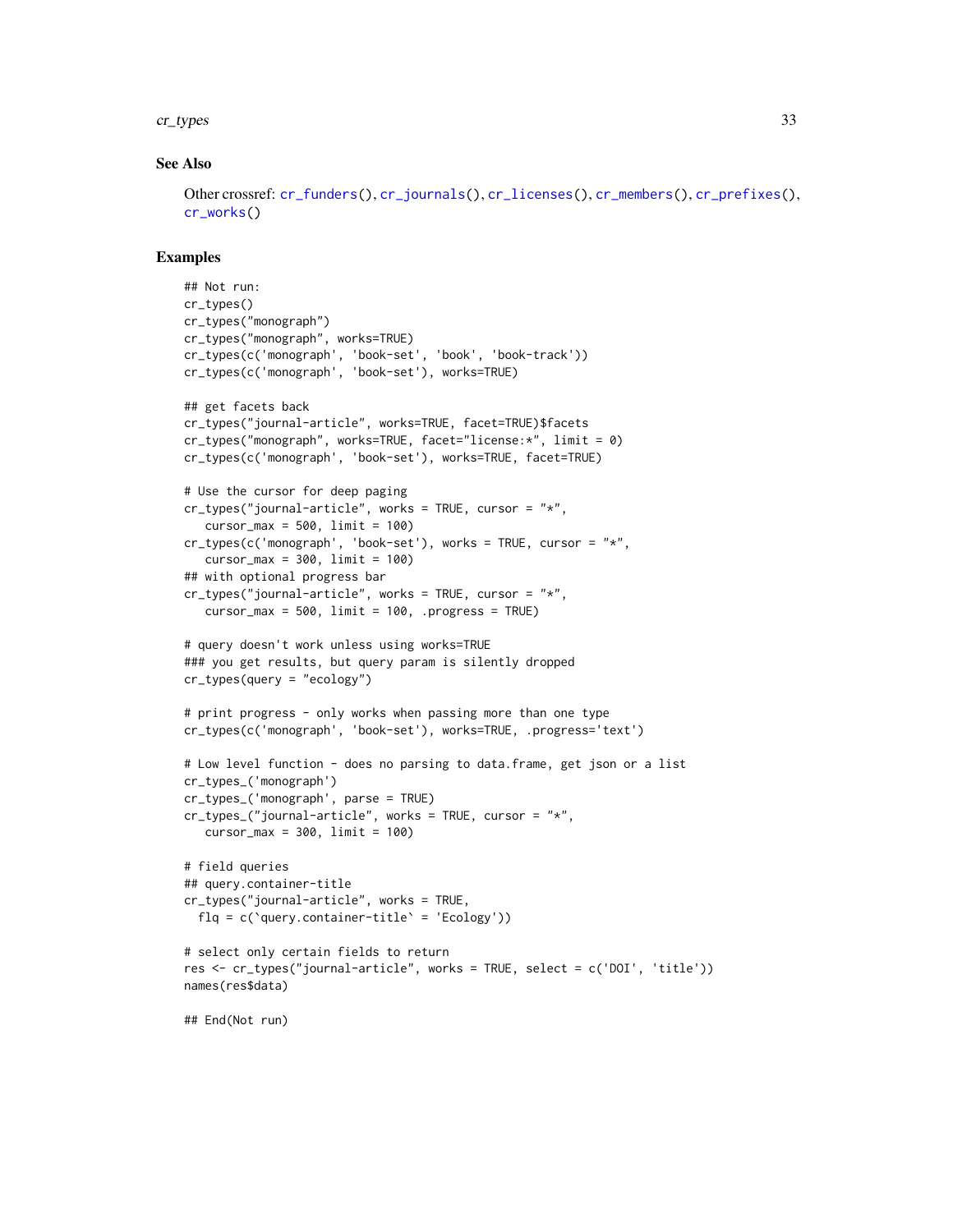<span id="page-33-1"></span><span id="page-33-0"></span>

# <span id="page-33-2"></span>Description

Search CrossRef works (articles)

# Usage

```
cr_works(
  dois = NULL,
  query = NULL,
  filter = NULL,
  offset = NULL,
  limit = NULL,
  sample = NULL,
  sort = NULL,order = NULL,
  facet = FALSE,cursor = NULL,
  cursor_max = 5000,.progress = "none",
  flq = NULL,select = NULL,
  async = FALSE,
  ...
\mathcal{L}cr_works_(
  dois = NULL,query = NULL,
  filter = NULL,
  offset = NULL,limit = NULL,
  sample = NULL,
  sort = NULL,order = NULL,
  facet = FALSE,cursor = NULL,
  cursor_max = 5000,.progress = "none",
  parse = FALSE,
  flq = NULL,select = NULL,
  async = FALSE,
  ...
\mathcal{L}
```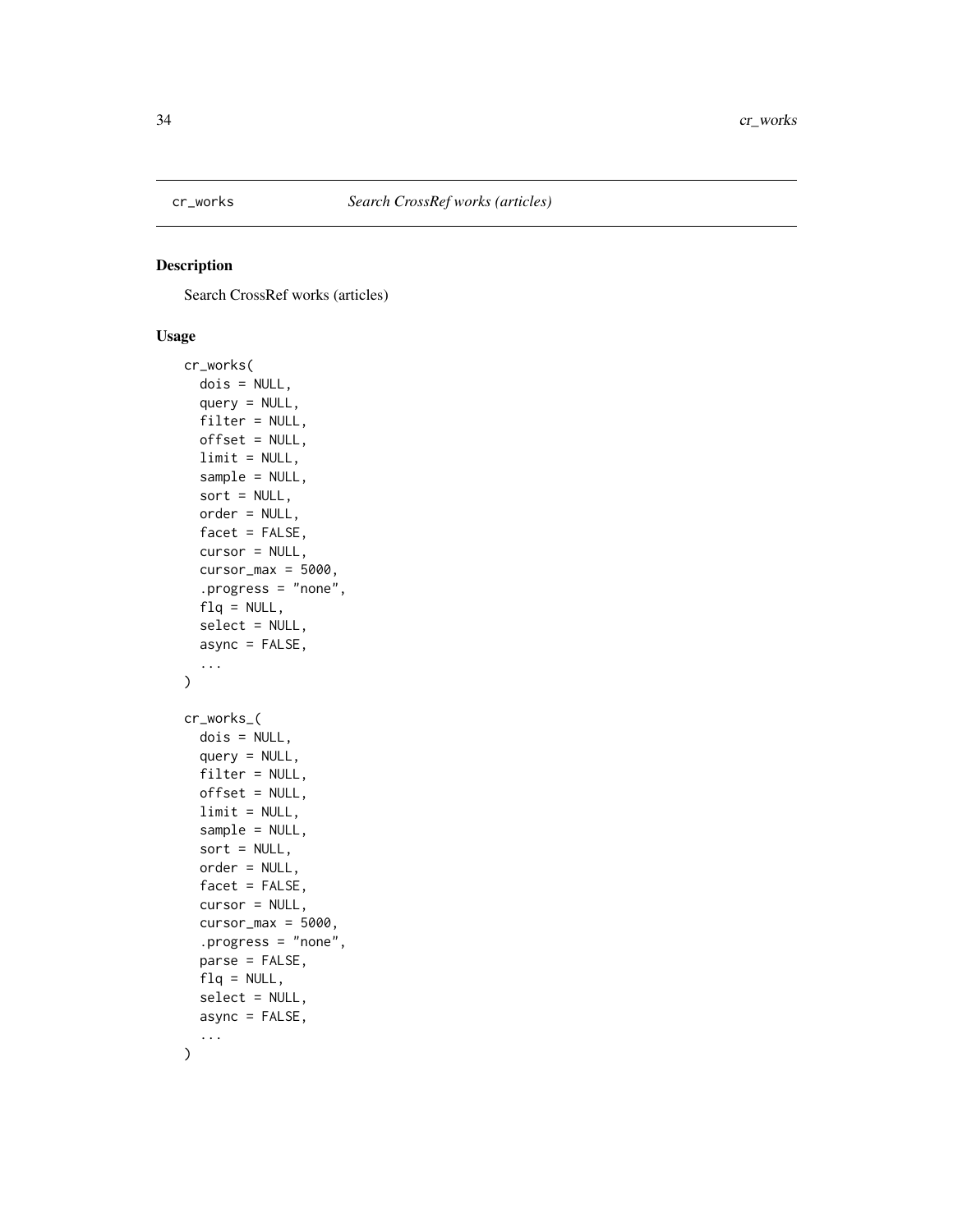#### <span id="page-34-0"></span>cr\_works 35

# Arguments

| dois       | Search by a single DOI or many DOIs. Note that using this parameter at the<br>same time as the query, limit, select or flq parameter will result in an error.                                                                                                                                                                                                                                                 |
|------------|---------------------------------------------------------------------------------------------------------------------------------------------------------------------------------------------------------------------------------------------------------------------------------------------------------------------------------------------------------------------------------------------------------------|
| query      | Query terms                                                                                                                                                                                                                                                                                                                                                                                                   |
| filter     | Filter options. See examples for usage examples and filters for what filters<br>are available. filter is available for use with cr_works and other crossref<br>family functions with works=TRUE                                                                                                                                                                                                               |
| offset     | Number of record to start at. Minimum: 1. For cr_works, and any function<br>setting works = TRUE, the maximum offset value is 10000. For larger requests<br>use cursor.                                                                                                                                                                                                                                       |
| limit      | Number of results to return in the query. Not relavant when searching with<br>specific dois. Default: 20. Max: 1000                                                                                                                                                                                                                                                                                           |
| sample     | (integer) Number of random results to return. when you use the sample param-<br>eter, the rows and offset parameters are ignored. Ignored unless works=TRUE.<br>Max: 100                                                                                                                                                                                                                                      |
| sort       | Field to sort on. Acceptable set of fields to sort on:                                                                                                                                                                                                                                                                                                                                                        |
|            | • score OR relevance - Sort by relevance score                                                                                                                                                                                                                                                                                                                                                                |
|            | • updated - Sort by date of most recent change to metadata. Currently the<br>same as deposited.                                                                                                                                                                                                                                                                                                               |
|            | • deposited - Sort by time of most recent deposit                                                                                                                                                                                                                                                                                                                                                             |
|            | • indexed - Sort by time of most recent index                                                                                                                                                                                                                                                                                                                                                                 |
|            | • published - Sort by publication date                                                                                                                                                                                                                                                                                                                                                                        |
|            | • published-print - Sort by print publication date                                                                                                                                                                                                                                                                                                                                                            |
|            | • published-online - Sort by online publication date                                                                                                                                                                                                                                                                                                                                                          |
|            | • issued - Sort by issued date (earliest known publication date)                                                                                                                                                                                                                                                                                                                                              |
|            | • is-referenced-by-count - Sort by number of times this DOI is refer-<br>enced by other Crossref DOIs                                                                                                                                                                                                                                                                                                         |
|            | • references-count - Sort by number of references included in the refer-<br>ences section of the document identified by this DOI                                                                                                                                                                                                                                                                              |
| order      | (character) Sort order, one of 'asc' or 'desc'                                                                                                                                                                                                                                                                                                                                                                |
| facet      | (logical) Include facet results. Boolean or string with field to facet on. Valid<br>fields are *, affiliation, funder-name, funder-doi, orcid, container-title, asser-<br>tion, archive, update-type, issn, published, source, type-name, publisher-name,<br>license, category-name, assertion-group. Default: FALSE                                                                                          |
| cursor     | (character) Cursor character string to do deep paging. Default is None. Pass<br>in '*' to start deep paging. Any combination of query, filters and facets may<br>be used with deep paging cursors. While the limit parameter may be speci-<br>fied along with cursor, offset and sample cannot be used with the cursor. See<br>https://github.com/CrossRef/rest-api-doc#deep-paging-with-cursors              |
| cursor_max | (integer) Max records to retrieve. Only used when cursor param used. Because<br>deep paging can result in continuous requests until all are retrieved, use this pa-<br>rameter to set a maximum number of records. Of course, if there are less records<br>found than this value, you will get only those found. When cursor pagination is<br>being used the limit parameter sets the chunk size per request. |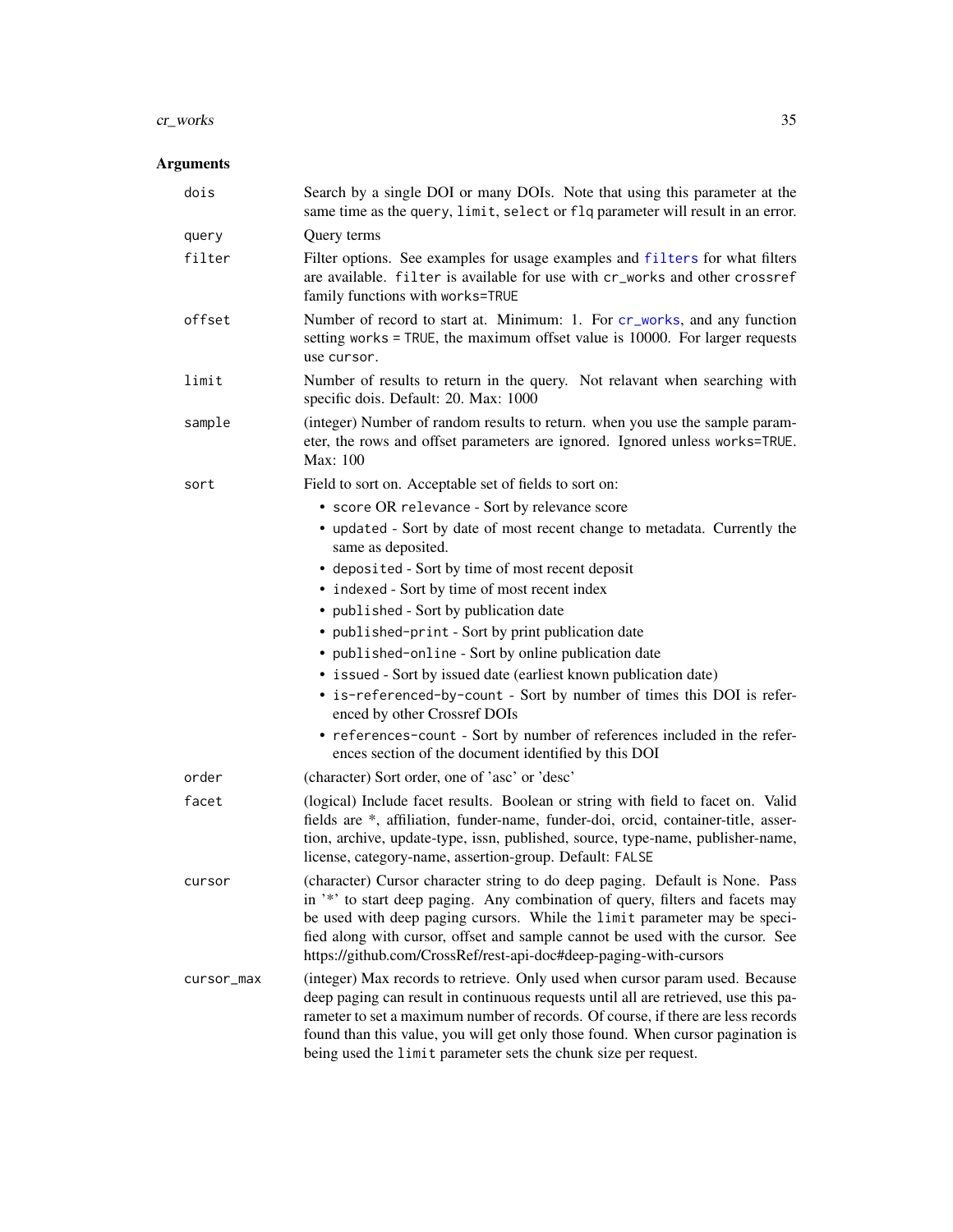<span id="page-35-0"></span>

| .progress | Show a plyr-style progress bar? Options are "none", "text", "tk", "win", and<br>"time". See create_progress_bar for details of each. Only used when pass-<br>ing in multiple ids (e.g., multiple DOIs, DOI prefixes, etc.), or when using the<br>cursor param. When using the cursor param, this argument only accept a<br>boolean, either TRUE or FALSE; any non-boolean is coerced to FALSE. |
|-----------|------------------------------------------------------------------------------------------------------------------------------------------------------------------------------------------------------------------------------------------------------------------------------------------------------------------------------------------------------------------------------------------------|
| f1q       | field queries. One or more field queries. Acceptable set of field query parameters<br>are:                                                                                                                                                                                                                                                                                                     |
|           | • query.container-title - Query container-title aka. publication name                                                                                                                                                                                                                                                                                                                          |
|           | • query.author - Query author first and given names                                                                                                                                                                                                                                                                                                                                            |
|           | • query.editor - Query editor first and given names                                                                                                                                                                                                                                                                                                                                            |
|           | • query.chair - Query chair first and given names                                                                                                                                                                                                                                                                                                                                              |
|           | • query. translator - Query translator first and given names                                                                                                                                                                                                                                                                                                                                   |
|           | • query.contributor - Query author, editor, chair and translator first and<br>given names                                                                                                                                                                                                                                                                                                      |
|           | • query.bibliographic - Query bibliographic information, useful for cita-<br>tion lookup. Includes titles, authors, ISSNs and publication years                                                                                                                                                                                                                                                |
|           | • query.affiliation - Query contributor affiliations                                                                                                                                                                                                                                                                                                                                           |
|           | Note: query.title has been removed - use query.bibliographic as a re-<br>placement                                                                                                                                                                                                                                                                                                             |
| select    | (character) One or more field to return (only those fields are returned)                                                                                                                                                                                                                                                                                                                       |
| async     | (logical) use async HTTP requests. Default: FALSE                                                                                                                                                                                                                                                                                                                                              |
| .         | Named parameters passed on to verb-GET                                                                                                                                                                                                                                                                                                                                                         |
| parse     | (logical) Whether to output json FALSE or parse to list TRUE. Default: FALSE                                                                                                                                                                                                                                                                                                                   |

# Deep paging (using the cursor)

When using the cursor, a character string called next-cursor is returned from Crossref that we use to do the next request, and so on. We use a while loop to get number of results up to the value of cursor\_max. Since we are doing each request for you, you may not need the next-cursor string, but if you do want it, you can get to it by indexing into the result like x\$meta\$next\_cursor

Note that you can pass in curl options when using cursor, via "..."

#### Beware

The API will only work for CrossRef DOIs.

#### Functions

- cr\_works() Does data request and parses to data.frame for easy downstream consumption
- cr\_works\_() Does data request, and gives back json (default) or lists, with no attempt to parse to data.frame's

#### Explanation of some data fields

• score: a term frequency, inverse document frequency score that comes from the Crossref Solr backend, based on bibliographic metadata fields title, publication title, authors, ISSN, publisher, and date of publication.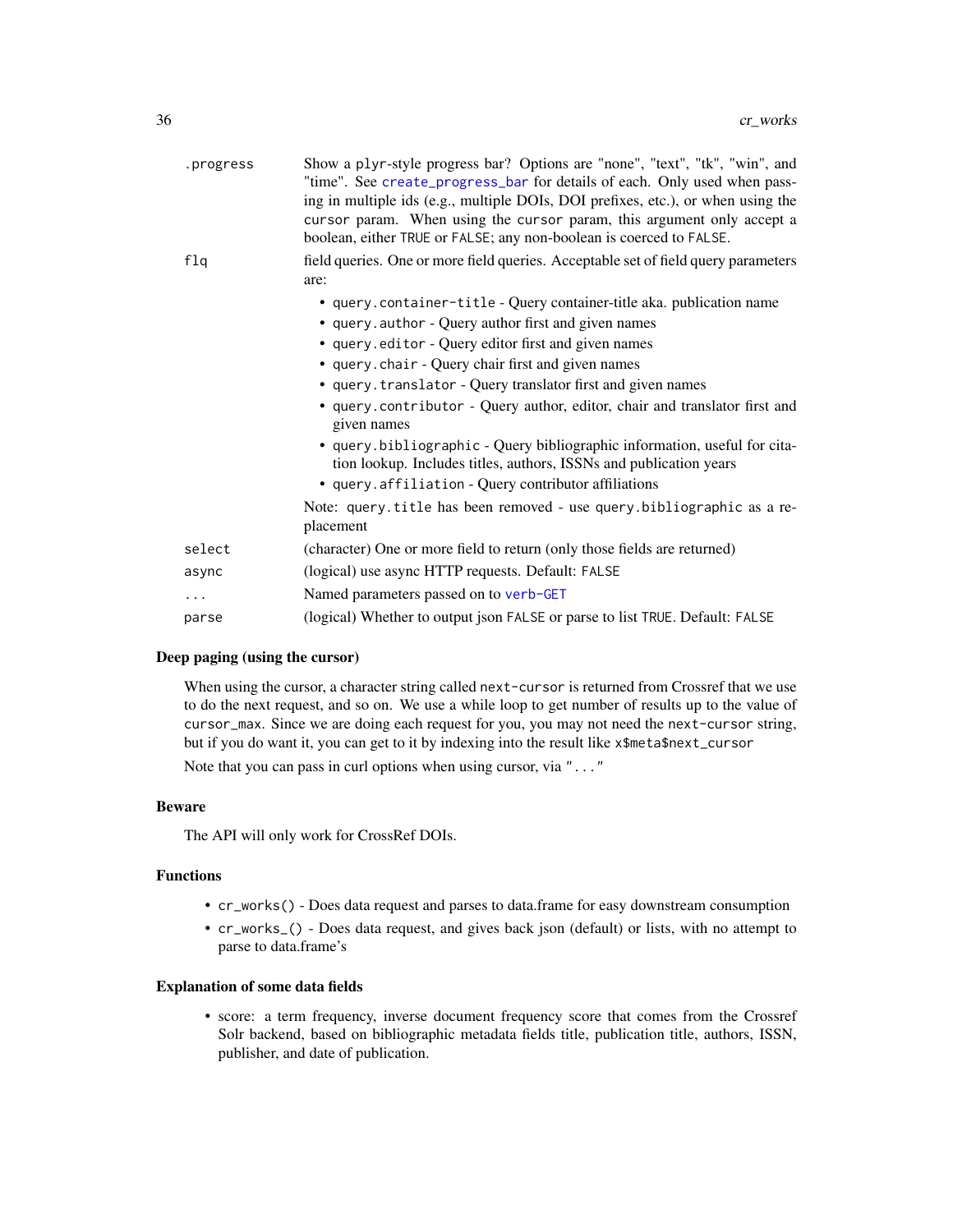<span id="page-36-0"></span>cr\_works 37

# Note

See the "Rate limiting" seciton in [rcrossref](#page-1-1) to get into the "fast lane"

#### References

https://github.com/CrossRef/rest-api-doc

#### See Also

```
Other crossref: cr_funders(), cr_journals(), cr_licenses(), cr_members(), cr_prefixes(),
cr_types()
```

```
## Not run:
# Works funded by the NSF
cr_works(query="NSF")
# Works that include renear but not ontologies
cr_works(query="renear+-ontologies")
# Filter
cr_works(query="global state", filter=c(has_orcid=TRUE), limit=3)
# Filter by multiple fields
cr_works(filter=c(has_orcid=TRUE, from_pub_date='2004-04-04'))
# Only full text articles
cr_works(filter=c(has_full_text = TRUE))
# has affilitation data
cr_works(filter=c(has_affiliation = TRUE))
# has abstract
cr_works(filter=c(has_abstract = TRUE))
# has clinical trial number
cr_works(filter=c(has_clinical_trial_number = TRUE))
# Querying dois
cr_works(dois='10.1063/1.3593378')
cr_works('10.1371/journal.pone.0033693')
cr_works(dois='10.1007/12080.1874-1746')
cr_works(dois=c('10.1007/12080.1874-1746','10.1007/10452.1573-5125',
   '10.1111/(issn)1442-9993'))
# progress bar
cr_works(dois=c('10.1007/12080.1874-1746','10.1007/10452.1573-5125'),
   .progress="text")
# Include facetting in results
cr_works(query="NSF", facet=TRUE)
## Get facets only, by setting limit=0
cr_works(query="NSF", facet=TRUE, limit=0)
## you can also set facet to a query
cr_works(facet = "license:*", limit=0)
```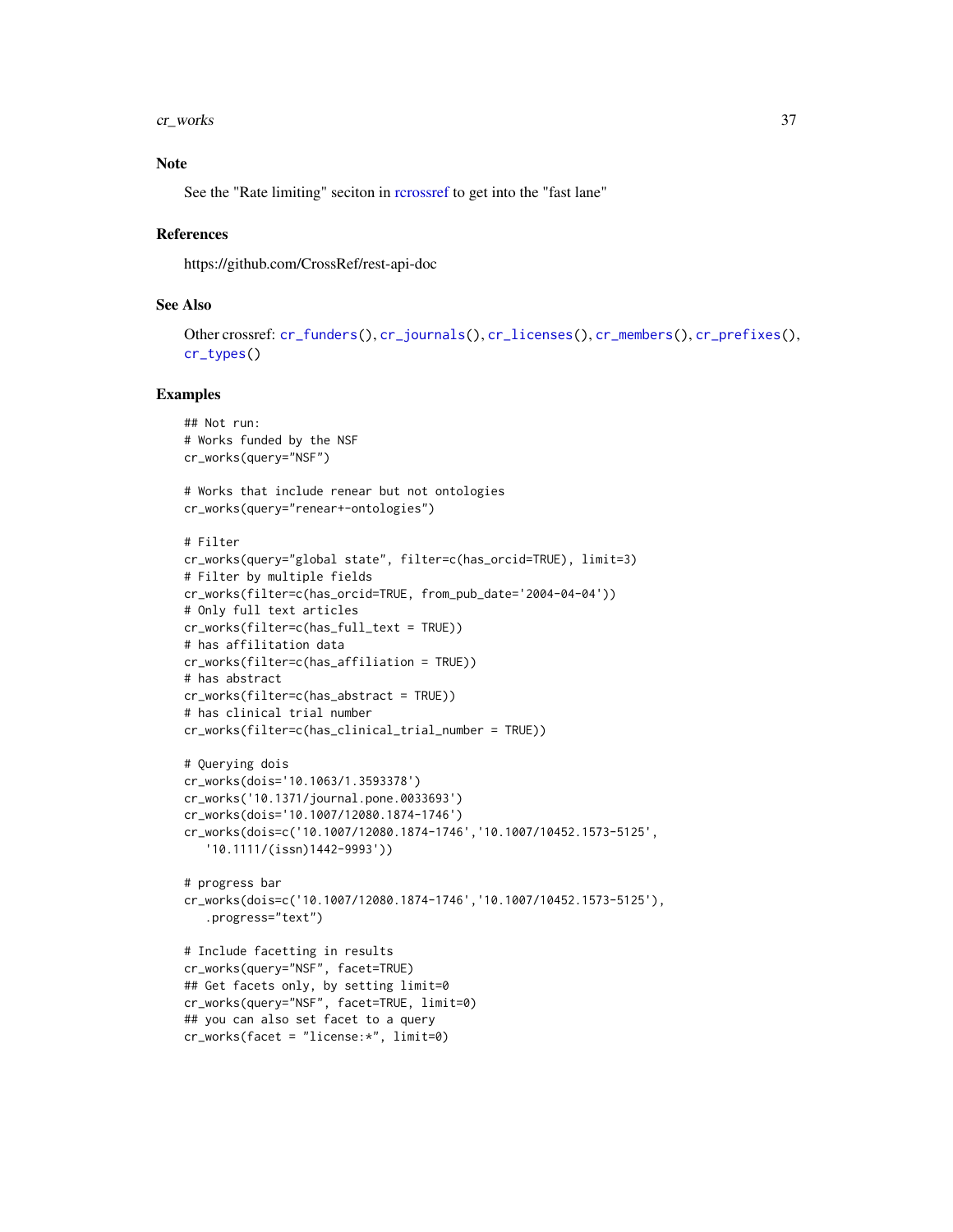```
# Sort results
cr_works(query="ecology", sort='relevance', order="asc")
res <- cr_works(query="ecology", sort='score', order="asc")
res$data$score
cr_works(query="ecology", sort='published')
x=cr_works(query="ecology", sort='published-print')
x=cr_works(query="ecology", sort='published-online')
# Get a random number of results
cr_works(sample=1)
cr_works(sample=10)
# You can pass in dot separated fields to filter on specific fields
cr_works(filter=c(award.number='CBET-0756451',
   award.funder='10.13039/100000001'))
# Use the cursor for deep paging
cr_works(query="NSF", cursor = "*", cursor_max = 300, limit = 100)cr_works(query="NSF", cursor = "*", cursor_max = 300, limit = 100,facet = TRUE)
## with optional progress bar
x \leq -cr_works(query="NSF", cursor = "*", cursor_max = 1200, limit = 200,.progress = TRUE)
# Low level function - does no parsing to data.frame, get json or a list
cr_works_(query = "NSF")
cr_works_(query = "NSF", parse=TRUE)
cr_works_ (query="NSF", cursor = "*", cursor_max = 300, limit = 100)cr_works_ (query="NSF", cursor = "*", cursor_max = 300, limit = 100,parse=TRUE)
# field queries
## query.author
res <- cr_works(query = "ecology", flq = c(query.author = 'Boettiger'))
## query.container-title
res <- cr_works(query = "ecology",
  flq = c(`query.container-title` = 'Ecology'))
## query.author and query.bibliographic
res <- cr_works(query = "ecology",
  flq = c(query.author = 'Smith', query.bibliographic = 'cell'))
# select only certain fields to return
res <- cr_works(query = "NSF", select = c('DOI', 'title'))
names(res$data)
# asyc
queries <- c("ecology", "science", "cellular", "birds", "European",
  "bears", "beets", "laughter", "hapiness", "funding")
res <- cr_works(query = queries, async = TRUE)
res_json <- cr_works_(query = queries, async = TRUE)
unname(vapply(res_json, class, ""))
```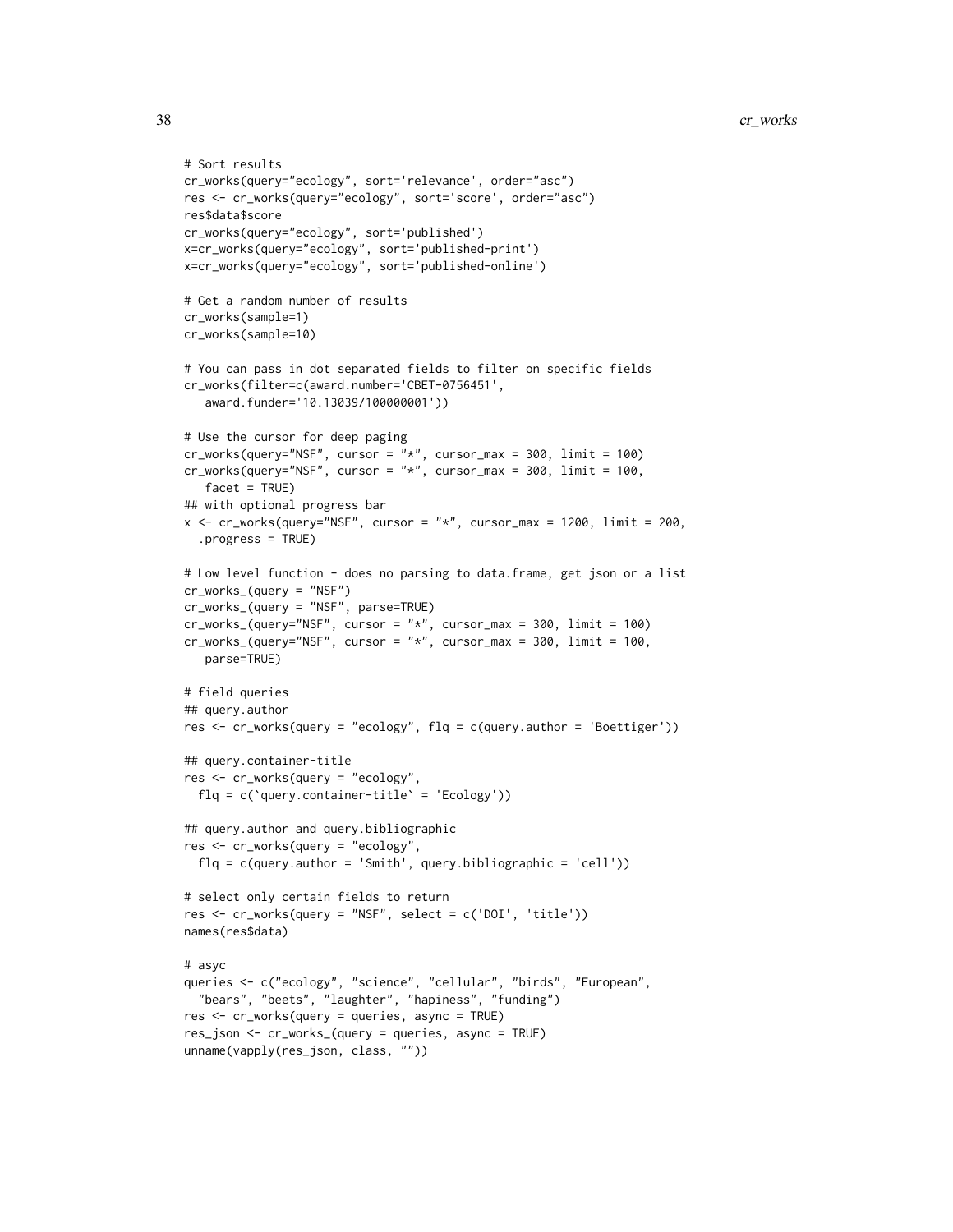#### <span id="page-38-0"></span>filters 39

```
jsonlite::fromJSON(res_json[[1]])
queries <- c("ecology", "science", "cellular")
res <- cr_works(query = queries, async = TRUE, verbose = TRUE)
res
# time
queries <- c("ecology", "science", "cellular", "birds", "European",
  "bears", "beets", "laughter", "hapiness", "funding")
system.time(cr_works(query = queries, async = TRUE))
system.time(lapply(queries, function(z) cr_works(query = z)))
## End(Not run)
```
<span id="page-38-1"></span>filters *Get filter details and names.*

#### Description

Get filter details and names.

#### Usage

filter\_names()

filter\_details(x = NULL)

#### Arguments

x (character) Optional filter name. If not given, all filters returned.

#### Details

Note that all filter names in this package have periods and dashes replaced with underscores as they both cause problems in an R console.

```
filter_names()
filter_details()
filter_details()$has_authenticated_orcid
filter_details()$has_authenticated_orcid$possible_values
filter_details()$has_authenticated_orcid$description
filter_details("issn")
filter_details("iss")
filter_details(c("issn", "alternative_id"))
```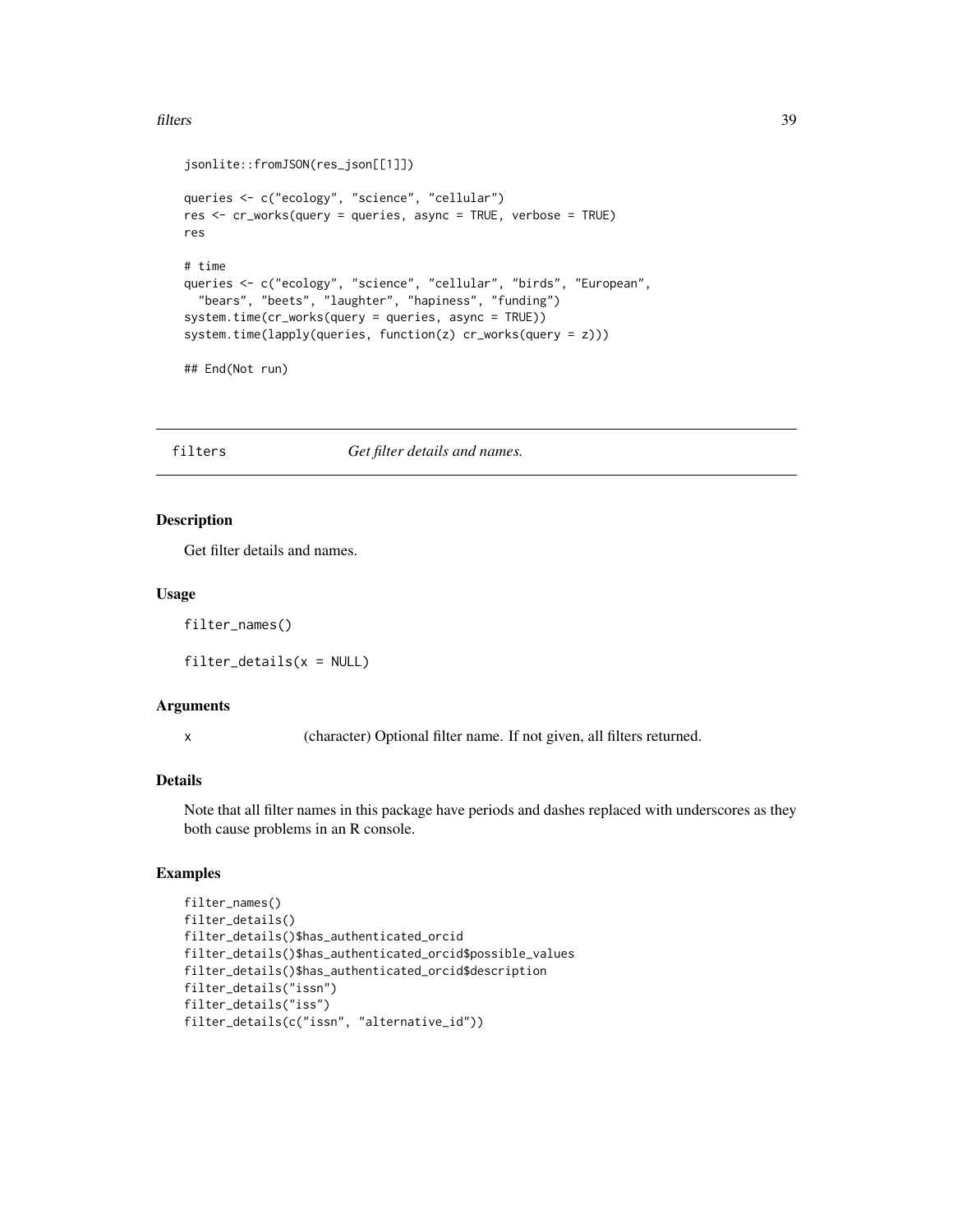<span id="page-39-1"></span><span id="page-39-0"></span>

# Description

Get list of styles from github.com/citation-style-language/styles

#### Usage

get\_styles(...)

#### Arguments

... Named parameters passed on to [crul::HttpClient](#page-0-0)

#### Examples

```
## Not run:
x <- get_styles()
x[1:10]
```
## End(Not run)

<span id="page-39-2"></span>id\_converter *Get a PMID from a DOI, and vice versa.*

# Description

Get a PMID from a DOI, and vice versa.

#### Usage

```
id\_converter(x, type = NULL, ...)
```
# Arguments

| X        | (character) One or more of: doi, pmid, pmcid, or manuscript id, see examples.<br>required. |
|----------|--------------------------------------------------------------------------------------------|
| tvpe     | (character) one of doi, pmid, pmcid, or manuscript id                                      |
| $\cdots$ | Curl args passed on to crul::verb-GET                                                      |

# References

https://www.ncbi.nlm.nih.gov/pmc/tools/id-converter-api/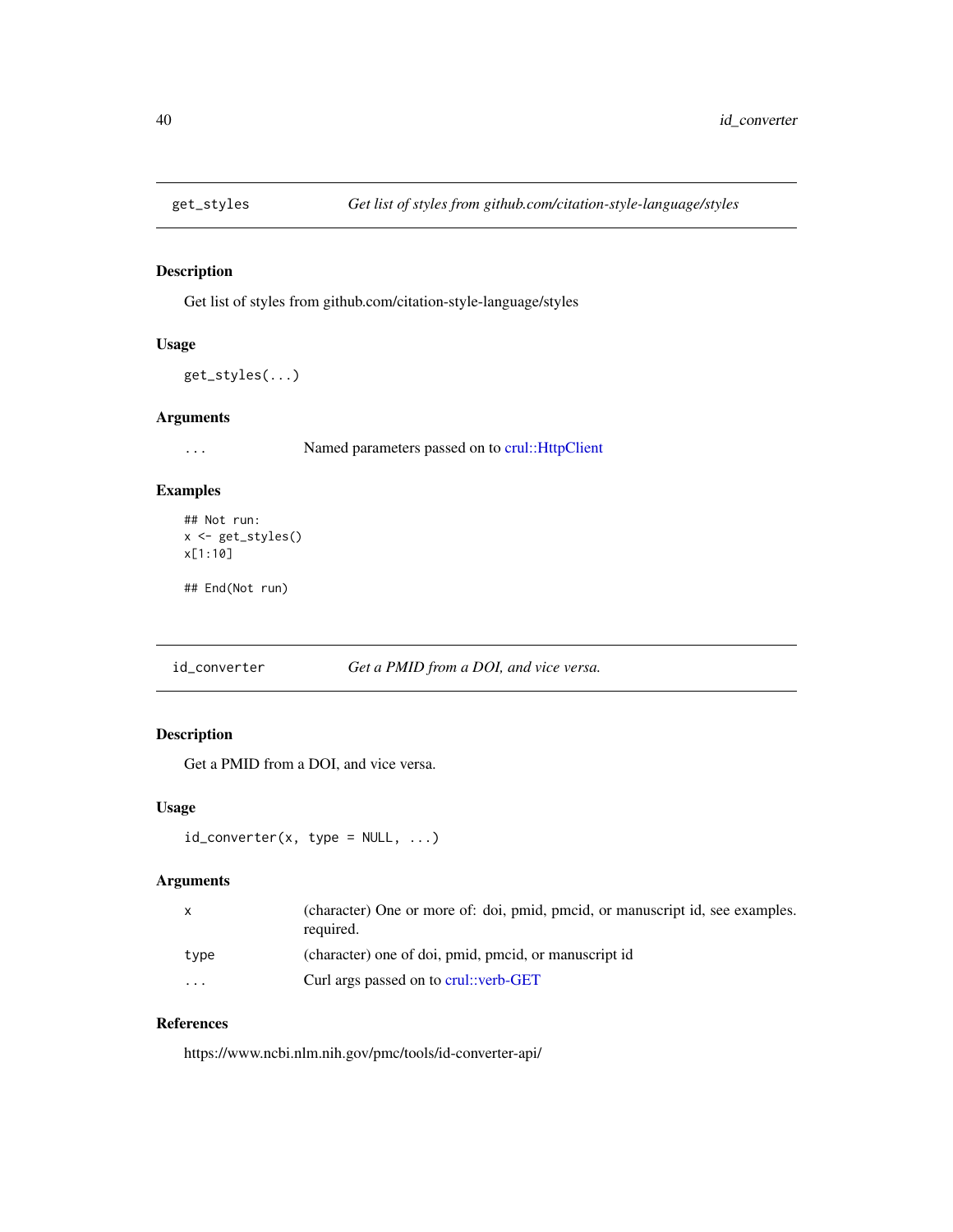# <span id="page-40-0"></span>rcrossref-defunct 41

#### Examples

```
## Not run:
# get a pmid/pmcid from a doi
id_converter("10.1038/ng.590")
# pmid to doi/pmcid
id_converter("20495566", "pmid")
id_converter("20495566")
# id_converter("20495566", "doi") #error
# pmcid to doi/pmid
id_converter("PMC2883744", "pmcid")
id_converter("PMC2883744")
# manuscript id
id_converter("NIHMS311352")
# more than 1 ID
id_converter(c("PMC3531190","PMC3245039"))
# error, wrong type passed for id given
# id_converter("PMC2883744", "doi")
# error, 200 ids or less
# ids <- cr_r(100)
# id_converter(c(ids, ids, ids))
## End(Not run)
```
<span id="page-40-1"></span>rcrossref-defunct *Defunct functions in rcrossref*

#### Description

These functions are gone, no longer available.

# Details

- [cr\\_citation\(\)](#page-0-0): Crossref is trying to sunset their OpenURL API, which this function uses. So this function is now removed. See the function  $cr\_{cn}()$ , which does the same things, but with more functionality, using the new Crossref API.
- [pmid2doi\(\)](#page-0-0) and [doi2pmid\(\)](#page-0-0): The API behind these functions is down for good, see [id\\_converter\(\)](#page-39-2) for similar functionality.
- [cr\\_search\(\)](#page-0-0): The functionality of this function can be achieved with the new Crossref API. See functions  $cr_$ works() et al.
- [cr\\_search\\_free\(\)](#page-0-0): The functionality of this function can be achieved with the new Crossref API. See functions [cr\\_works\(\)](#page-33-1) et al.
- [crosscite\(\)](#page-0-0): The functionality of this function can be achieved with [cr\\_cn\(\)](#page-6-1)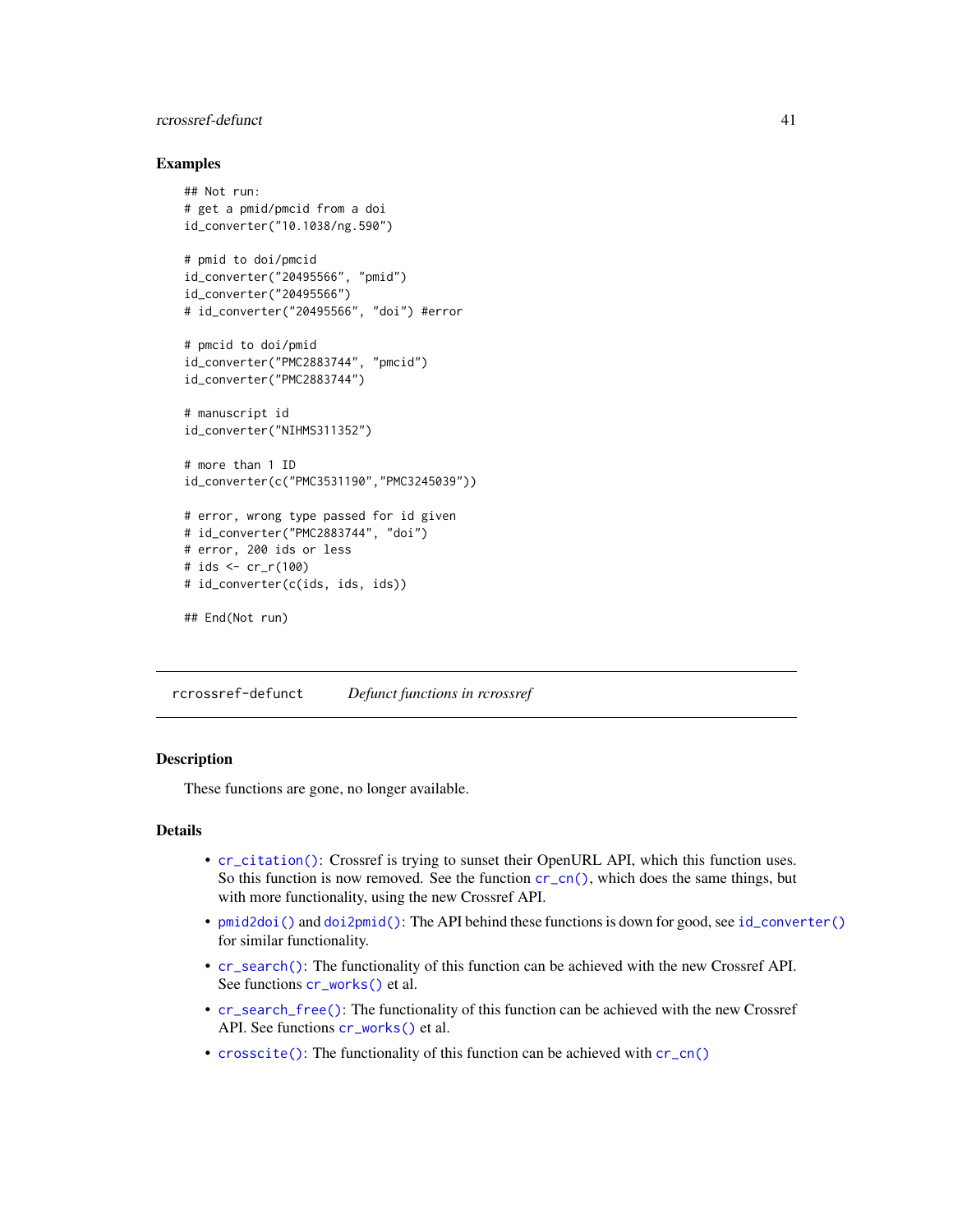- <span id="page-41-0"></span>• [cr\\_fundref\(\)](#page-0-0): Crossref changed their name "fundref" to "funders", so we've changed our function, see [cr\\_funders\(\)](#page-9-1)
- [cr\\_ft\\_text\(\)](#page-0-0): This function and other text mining functions are incorporated in a new package crminer.
- [cr\\_ft\\_links\(\)](#page-0-0): This function and other text mining functions are incorporated in a new package crminer.
- [cr\\_ft\\_pdf\(\)](#page-0-0): This function and other text mining functions are incorporated in a new package crminer.
- [cr\\_ft\\_plain\(\)](#page-0-0): This function and other text mining functions are incorporated in a new package crminer.
- [cr\\_ft\\_text\(\)](#page-0-0): This function and other text mining functions are incorporated in a new package crminer.
- [cr\\_ft\\_xml\(\)](#page-0-0): This function and other text mining functions are incorporated in a new package crminer.
- [as.tdmurl\(\)](#page-0-0): This function and other text mining functions are incorporated in a new package crminer.
- [extract\\_xpdf\(\)](#page-0-0): This function and other text mining functions are incorporated in a new package crminer.

<span id="page-41-1"></span>rcrossref-deprecated *Deprecated functions in rcrossref*

## Description

None at the moment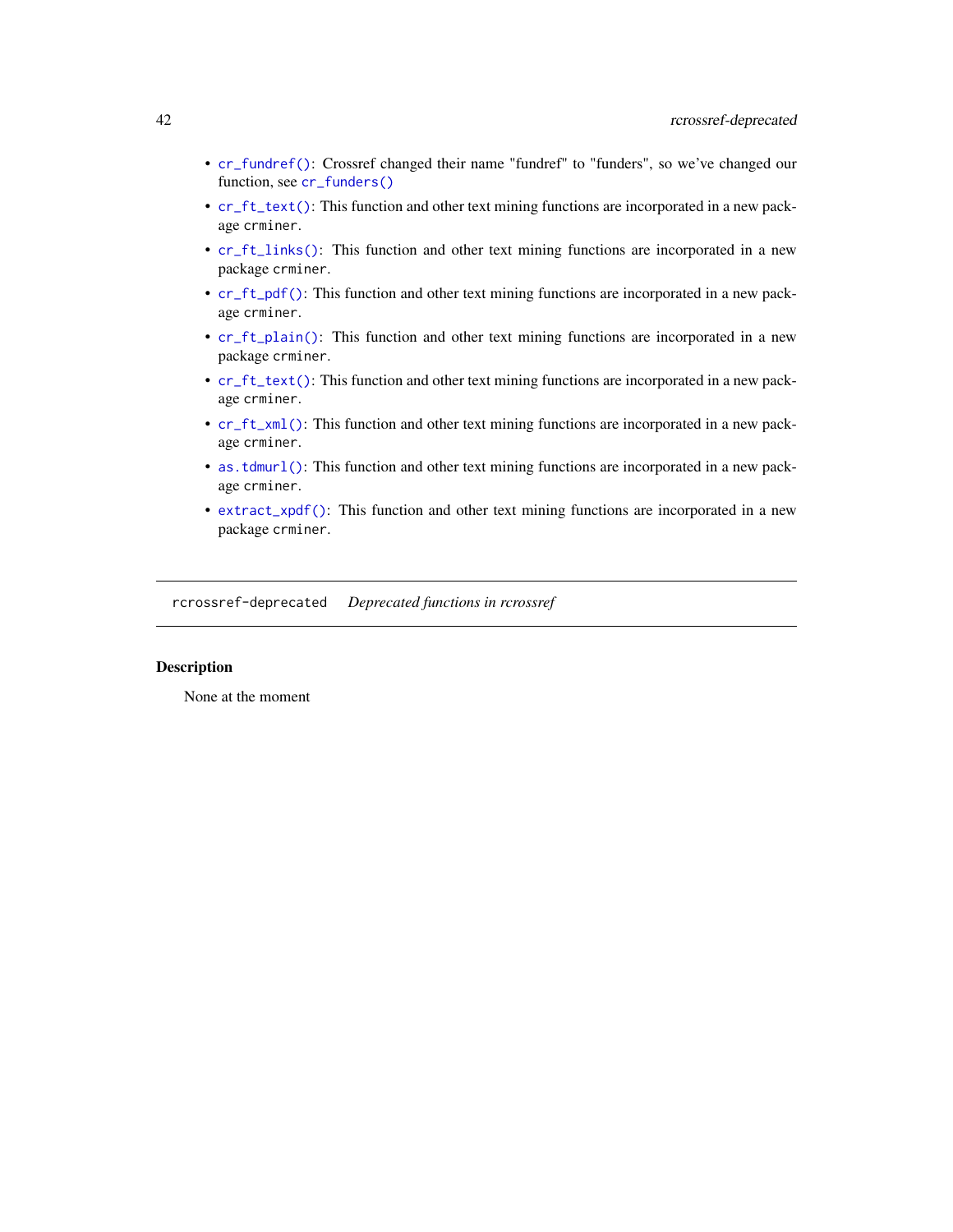# <span id="page-42-0"></span>**Index**

∗ crossref cr\_funders, [10](#page-9-0) cr\_journals, [14](#page-13-0) cr\_licenses, [19](#page-18-0) cr\_members, [21](#page-20-0) cr\_prefixes, [25](#page-24-0) cr\_types, [30](#page-29-0) cr\_works, [34](#page-33-0) ∗ package rcrossref-package, [2](#page-1-0) as.tdmurl(), *[42](#page-41-0)* cr\_abstract, [4](#page-3-0) cr\_agency, [5](#page-4-0) cr\_agency(), *[8,](#page-7-0) [9](#page-8-0)* cr\_citation(), *[41](#page-40-0)* cr\_citation\_count, [6](#page-5-0)  $cr$ <sub>cr\_cn</sub>,  $7$ cr\_cn(), *[41](#page-40-0)* cr\_ft\_links(), *[42](#page-41-0)* cr\_ft\_pdf(), *[42](#page-41-0)* cr\_ft\_plain(), *[42](#page-41-0)* cr\_ft\_text(), *[42](#page-41-0)* cr\_ft\_xml(), *[42](#page-41-0)* cr\_funders, [10,](#page-9-0) *[18](#page-17-0)*, *[20](#page-19-0)*, *[24](#page-23-0)*, *[28](#page-27-0)*, *[33](#page-32-0)*, *[37](#page-36-0)* cr\_funders(), *[3](#page-2-0)*, *[42](#page-41-0)* cr\_funders\_ *(*cr\_funders*)*, [10](#page-9-0) cr\_fundref(), *[42](#page-41-0)* cr\_journals, *[13](#page-12-0)*, [14,](#page-13-0) *[20](#page-19-0)*, *[24](#page-23-0)*, *[28](#page-27-0)*, *[33](#page-32-0)*, *[37](#page-36-0)* cr\_journals(), *[3](#page-2-0)* cr\_journals\_ *(*cr\_journals*)*, [14](#page-13-0) cr\_licenses, *[13](#page-12-0)*, *[18](#page-17-0)*, [19,](#page-18-0) *[24](#page-23-0)*, *[28](#page-27-0)*, *[33](#page-32-0)*, *[37](#page-36-0)* cr\_licenses(), *[3](#page-2-0)* cr\_licenses\_ *(*cr\_licenses*)*, [19](#page-18-0) cr\_members, *[13](#page-12-0)*, *[18](#page-17-0)*, *[20](#page-19-0)*, [21,](#page-20-0) *[28](#page-27-0)*, *[33](#page-32-0)*, *[37](#page-36-0)* cr\_members(), *[3](#page-2-0)*, *[27](#page-26-0)* cr\_members\_ *(*cr\_members*)*, [21](#page-20-0) cr\_prefixes, *[13](#page-12-0)*, *[18](#page-17-0)*, *[20](#page-19-0)*, *[24](#page-23-0)*, [25,](#page-24-0) *[33](#page-32-0)*, *[37](#page-36-0)* cr\_prefixes(), *[3](#page-2-0)*

cr\_prefixes\_ *(*cr\_prefixes*)*, [25](#page-24-0) cr\_r, [29](#page-28-0) cr\_r(), *[7](#page-6-0)* cr\_search(), *[7](#page-6-0)*, *[41](#page-40-0)* cr\_search\_free(), *[41](#page-40-0)* cr\_types, *[13](#page-12-0)*, *[18](#page-17-0)*, *[20](#page-19-0)*, *[24](#page-23-0)*, *[28](#page-27-0)*, [30,](#page-29-0) *[37](#page-36-0)* cr\_types(), *[3](#page-2-0)* cr\_types\_ *(*cr\_types*)*, [30](#page-29-0) cr\_works, *[11](#page-10-0)*, *[13](#page-12-0)*, *[16](#page-15-0)*, *[18](#page-17-0)*, *[20](#page-19-0)*, *[22](#page-21-0)*, *[24](#page-23-0)*, *[26](#page-25-0)*, *[28](#page-27-0)*, *[31](#page-30-0)*, *[33](#page-32-0)*, [34,](#page-33-0) *[35](#page-34-0)* cr\_works(), *[3](#page-2-0)*, *[29](#page-28-0)*, *[41](#page-40-0)* cr\_works\_ *(*cr\_works*)*, [34](#page-33-0) cr\_works\_(), *[3](#page-2-0)* create\_progress\_bar, *[5](#page-4-0)*, *[8](#page-7-0)*, *[12](#page-11-0)*, *[16](#page-15-0)*, *[23](#page-22-0)*, *[27](#page-26-0)*, *[32](#page-31-0)*, *[36](#page-35-0)* crosscite(), *[41](#page-40-0)* crul::HttpClient, *[40](#page-39-0)* crul::HttpClient(), *[6](#page-5-0)*, *[20](#page-19-0)* crul::verb-GET, *[40](#page-39-0)* doi2pmid(), *[41](#page-40-0)* extract\_xpdf(), *[42](#page-41-0)* filter\_details *(*filters*)*, [39](#page-38-0) filter\_names *(*filters*)*, [39](#page-38-0) filters, *[11](#page-10-0)*, *[15](#page-14-0)*, *[22](#page-21-0)*, *[26](#page-25-0)*, *[31](#page-30-0)*, *[35](#page-34-0)*, [39](#page-38-0) get\_styles, [40](#page-39-0) get\_styles(), *[8](#page-7-0)* HttpClient, *[4](#page-3-0)* id\_converter, [40](#page-39-0) id\_converter(), *[41](#page-40-0)* plyr::create\_progress\_bar(), *[20](#page-19-0)* pmid2doi(), *[41](#page-40-0)* rcrossref, *[13](#page-12-0)*, *[17](#page-16-0)*, *[23](#page-22-0)*, *[28](#page-27-0)*, *[32](#page-31-0)*, *[37](#page-36-0)* rcrossref *(*rcrossref-package*)*, [2](#page-1-0)